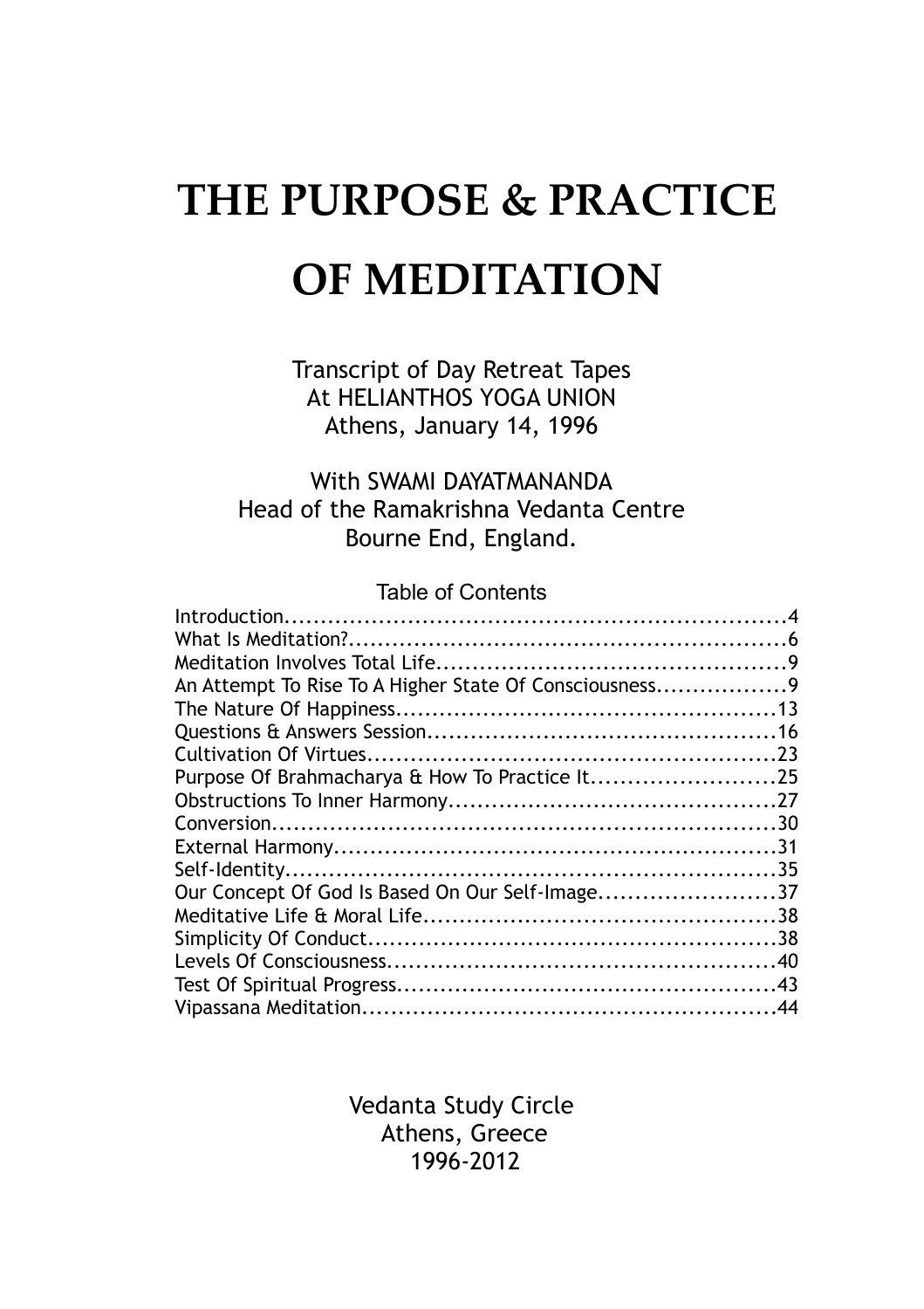#### *Published by:* John Manetta Beles 28 (Koukaki), 117 41 Athens, Greece Phone [+30] 210 923 4682

© 1996-2012 Vedanta Study Circle

Website: http//:vedanta.gr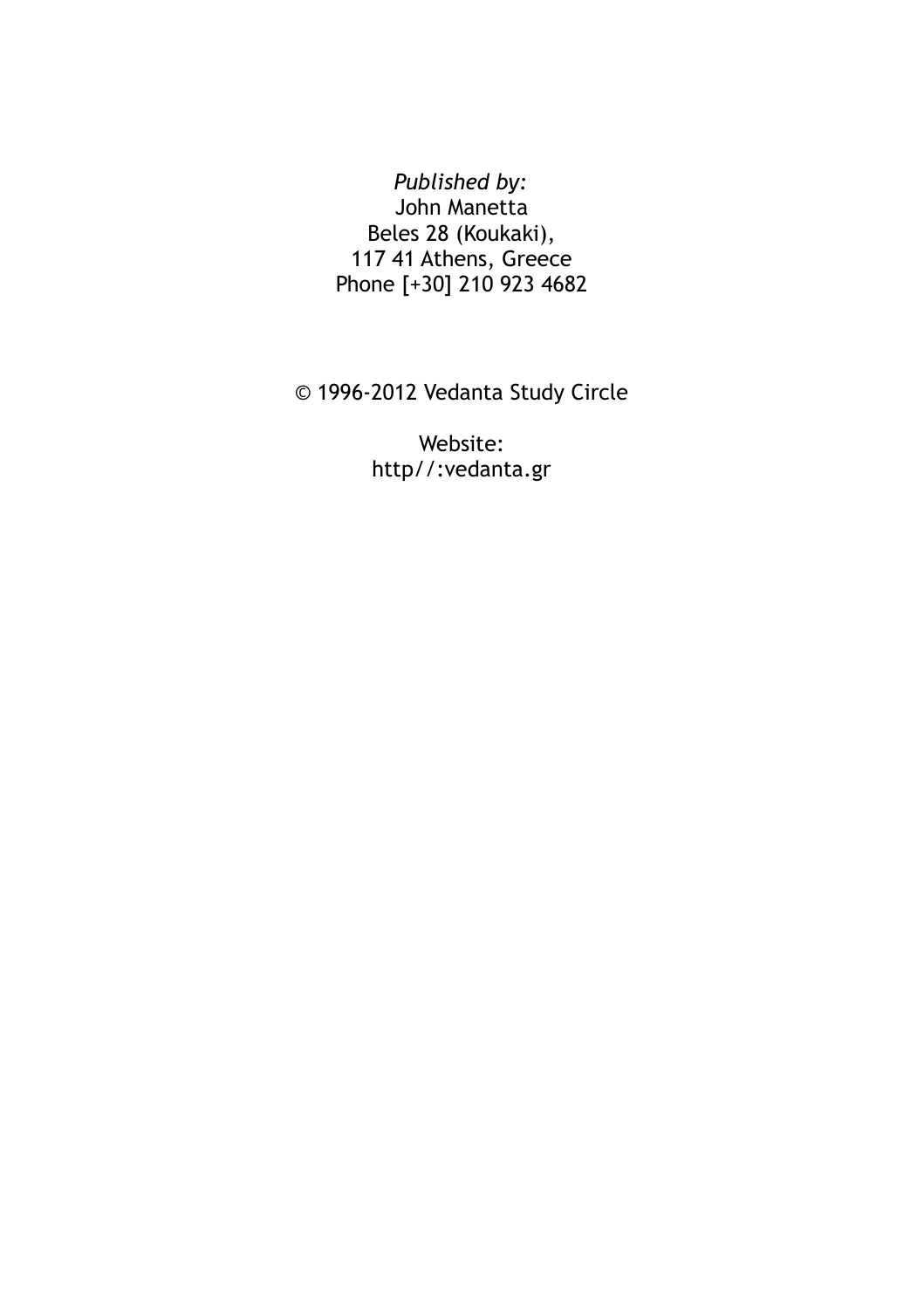# **THE PURPOSE & PRACTICE OF MEDITATION**

A Day Retreat With Swami Dayatmananda

At HELIANTHOS YOGA UNION Athens, January 14, 1996

\* \* \*

asato-ma sad gamaya tamaso-ma jyotir gamaya mrityor-ma amritam gamaya OM Shantih Shantih Shantih

Lord, lead us from the unreal to the real. Lead us from ignorance to illumination. Lead us from death to immortality. OM. Peace, Peace, Peace be unto all

\* \* \*

Friends,

I am very glad to be with you all today and I heartily welcome you to this one-day programme of meditational retreat.

It is very kind of Mrs. Nota to arrange such a beautiful place where we can all meet. My special thanks also to my friend John Manetta, and other devotees like Anna, Kathy and other devotees. So, we shall try to discuss today, about the purpose and the practice of meditation.

#### <span id="page-2-0"></span>**Introduction**

I am sure, that the subject of meditation is not absolutely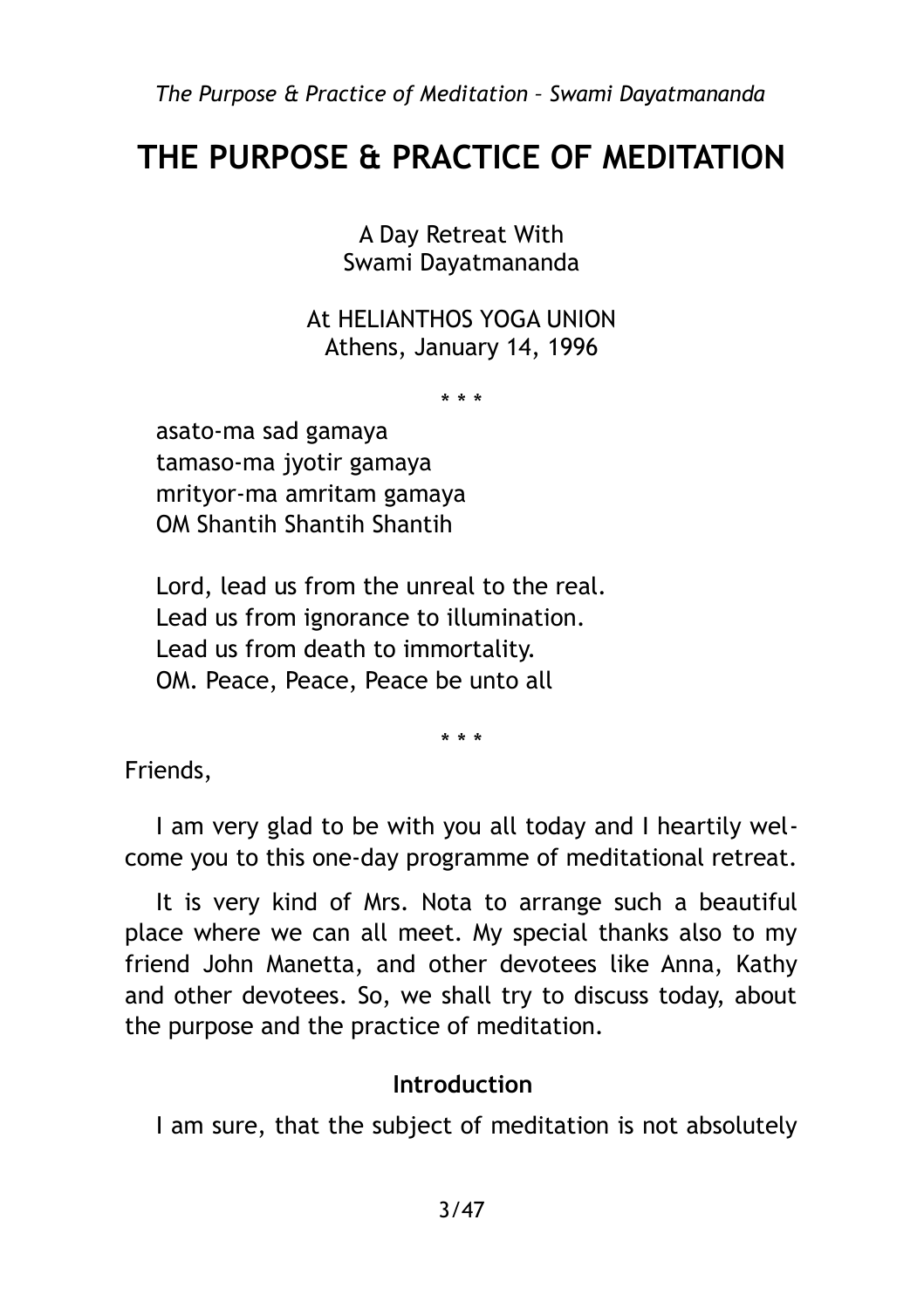new to you. But still, we cannot claim that we fully understand what is meditation, what is involved in meditation, and what preconditions are necessary if we want to succeed in meditation.

So, it would be nice if we can discuss this subject.

As you know, the words "meditation" and "yoga" have become extremely popular these days. It would not be an exaggeration to say that we are all trying to discover the dimensions of both yoga and meditation—and there are so many different types of yoga and also many different types of meditation. Even though there are different types of yoga and meditation, the central purpose of both of them is the same.

Many of us are taking to yoga and meditation. Why?

Definitely it indicates that we are in search of something. In a way, we are not satisfied with ourselves as we are. And so we are searching for something. We do get some idea of what we are searching for, through books, through talks, through our own thinking, and we hope that through the practice of yoga and meditation we will get hold of what we are really seeking.

Today, we shall try to focus our attention on the theme of meditation. As you are aware, ever since Maharishi Mahesh Yogi popularised the word "meditation", thousands of people have been taking to this aspect of meditation. And, I can say, that the interest in both yoga and meditation has been growing enormously. Yet, peoples' understanding about yoga and meditation is not commensurate with the interest that we find. There are quite a lot of misunderstandings, both about yoga and meditation.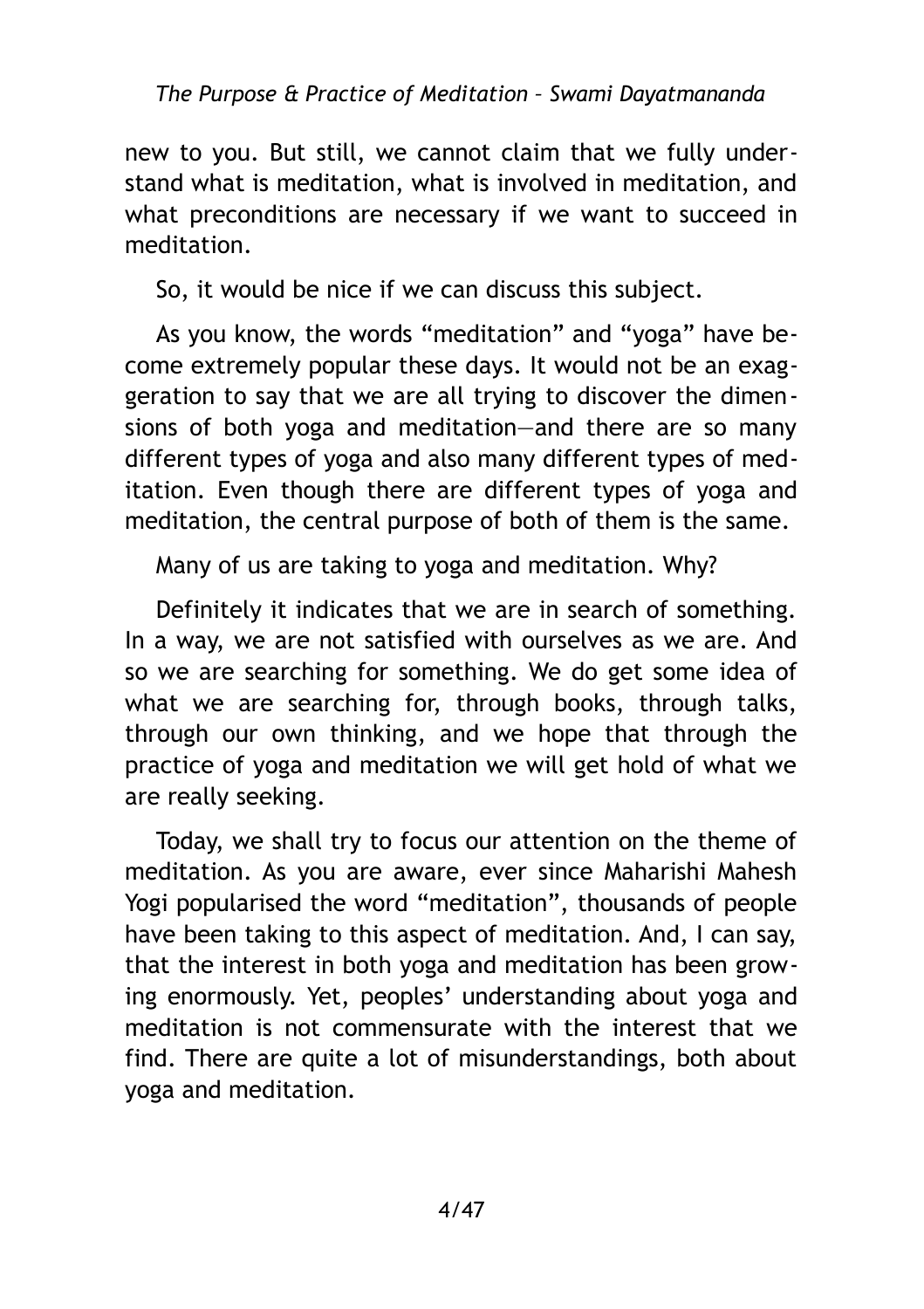#### <span id="page-4-0"></span>**What Is Meditation?**

First, what is not meditation?

I know. People come, sit in a posture, close their eyes and try to do something.

So far as that goes, it is fine. But, what happens after one sits down in a meditation posture? Often one goes to sleep. So, it is clear that sleep is not meditation.

I heard about an incident that happened in England, at our Centre in Bourne End. There was a man who had been meditating for many years. Once he came with his wife to our Centre and he was accommodated in our guest-house. He used to come morning and evening into our shrine-room and slowly sit down. After a few minutes he used to put his head on the lap of his wife and start snoring. His wife used to say, "Don't disturb, my husband is in samadhi."

It is not uncommon to have the misconception, that the type of unconsciousness relating to sleep is a state of deep meditation. This is a gross misunderstanding.

Why I brought up this subject is this: when a person goes to sleep at night, say after ten or eleven o'clock, we clearly know that it is sleep. But, when the same man sits in a rneditational posture and then becomes unconscious, rarely people understand that it is a type of sleep and has nothing to do with meditation.

This is the first thing we have got to understand: just to become unconscious of time and space—which happens in sleep—has nothing to do with meditation.

The second miconception about meditation is that meditation is not merely concentration. If a person trains his body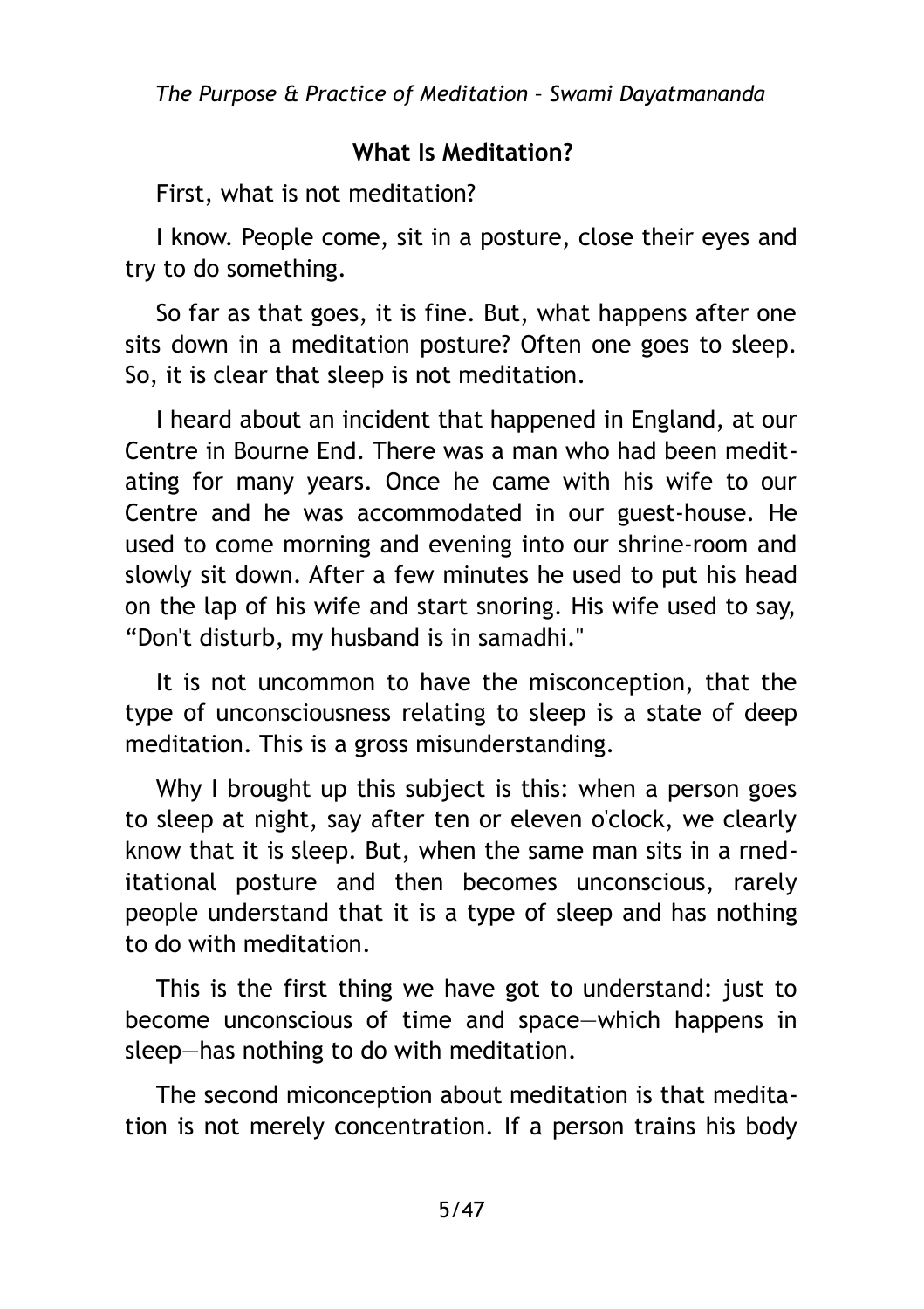and mind to concentrate on a particular object, it is quite possible that the mind will learn to think of the particular object and that the person will achieve a certain degree of concentration. But, that concentration itself, has nothing to do with meditation. Concentration is a *part* of meditation, a very necessary and important part. Indeed, concentration is very necessary to achieve greatness in any field. But, concentration is only a power, it doesn't mean anything about meditation. If that power of mind, which is called concentration, is directed towards a spiritual goal then only, it becomes meditation.

So, we are now clear about two things: First, that meditation is not sleep in a yogic posture and, second, it is not mere concentration.

Now, what is meditation? We will come to that subject.

As some of you will have read in the system of Yoga propagated by Maharishi Patanjali—I am sure some of you have studied it—meditation is just one step before samadhi. And the purpose of samadhi is to find out who we really are. The Vedanta Philosophy, and indeed every religion, tells us that we are not what we appear to be. In each one of us there is a spark of God; we are part of God, we are God, we are Divine. We have forgotten it. We think we are not divine, we are mortals, we are limited beings, we are human beings, we are unhappy beings. And meditation is the process which leads us to the realisation that we are divine.

The practice of meditation must finally lead us to that realisation. In other words, the purpose of meditation is to make us spiritual. This process of meditation involves three steps. The first step is self-awareness. The second step is self-transformation. While the third step is to actually realise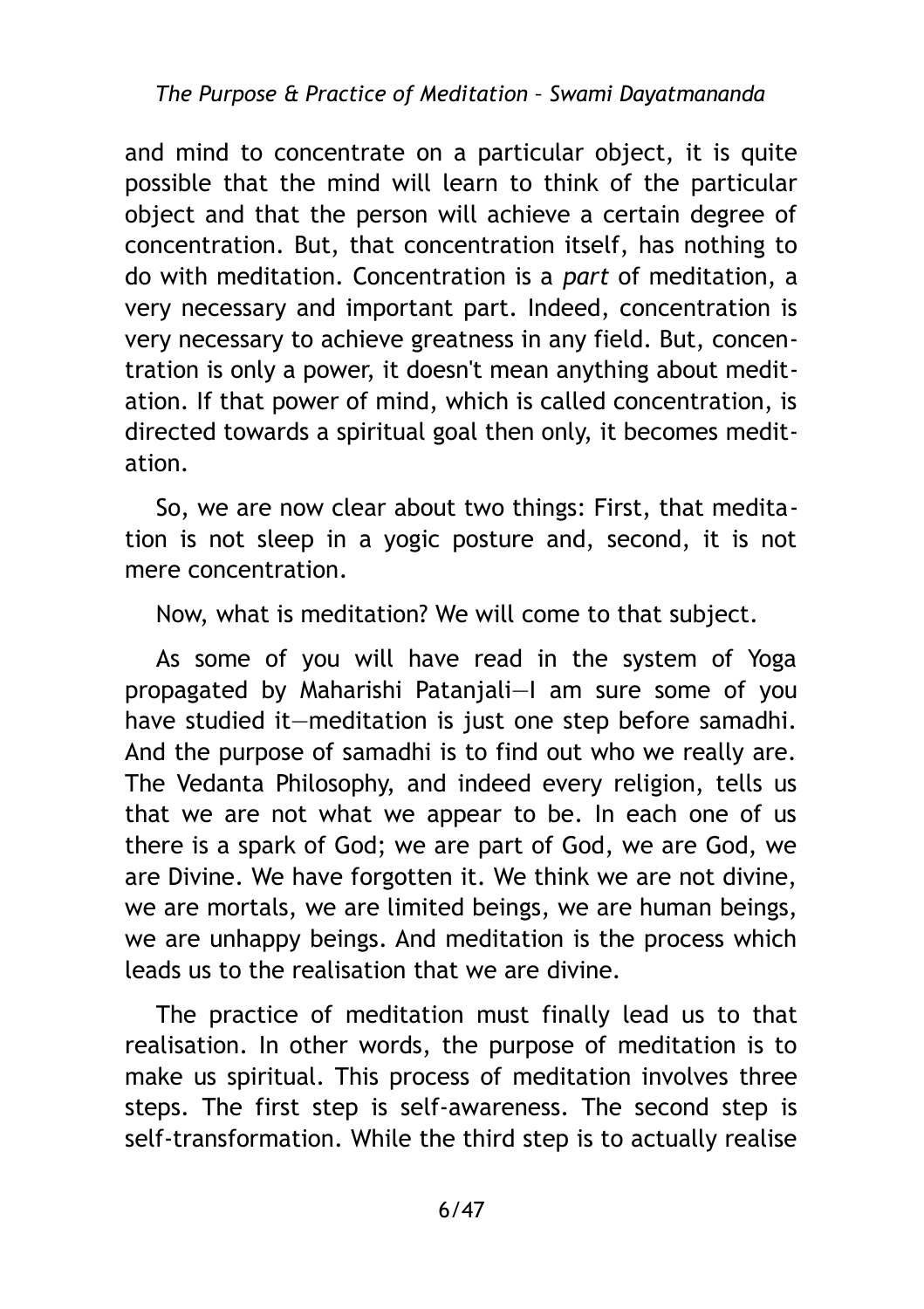that we are Divine.

Perhaps we can understand this through an analogy. Supposing a person is sick. Then the first step would be to be aware that he is sick. The second step would be to get rid of the sickness. And the third step would be to remain healthy, to be centred in health.

Meditation involves all these three processes. Many people that I have come across, who speak of meditation, are not willing to take the first and the second steps, but they want to jump directly onto the third step. In addition, you will find that many people have very vague ideas about meditation. If we ask them why are you practising meditation, they say, "Oh, I get a little peace of mind", or, "I feel relaxed with the meditation", or, "I want to get rid of nervous problems", or, "I want to get rid of conflicts which are there in the mind". All these are fine, but that is not the real purpose of meditation at all.

Meditation certainly helps one to achieve relaxation, peace and harmony. But these are not its true goal. The only purpose, the ultimate purpose of meditation, is to discover our true nature and achieve total freedom. So, if that purpose is not clear in our minds, however much we practice meditation, we are always bound to encounter problems. The purpose of meditation is not to solve temporary problems, but to reach a state where there would be no problems at all. Naturally it needs tremendous will-power, understanding, perseverance and patience. In other words it involves total life. We shall be discussing some of these points in detail.

What I would like to do today, is to go into the real purpose and the conditions necessary for successful meditation. Please do not expect that I shall show you a very short and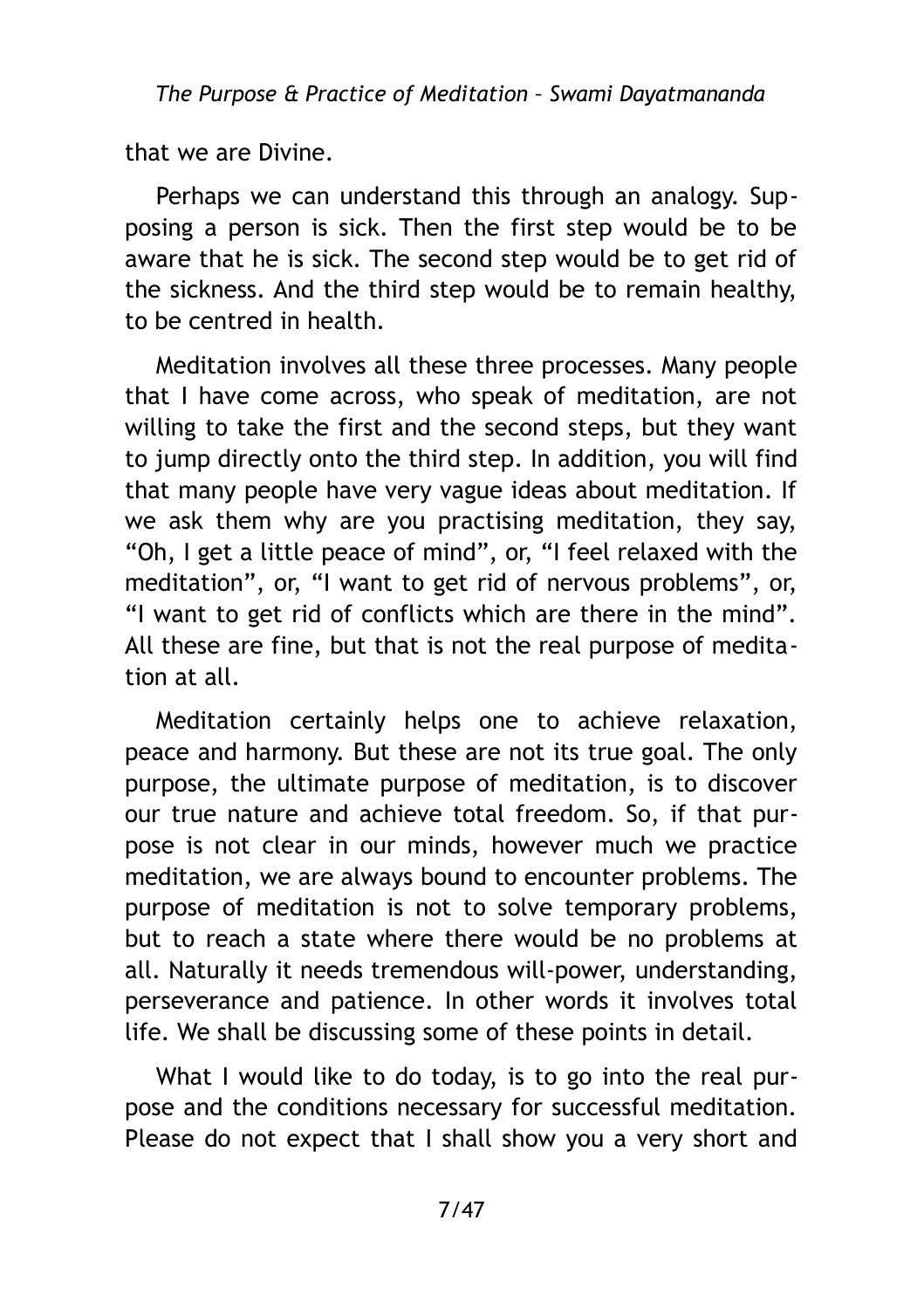easy way of meditation, whereby you can immediately merge in *samadhi*. Once you understand the meaning of life, its ultimate goal, and the paths that lead to that goal, then you can adopt whichever method suits you and slowly progress from there.

#### <span id="page-7-1"></span>**Meditation Involves Total Life**

The first point that I would like to discuss is that meditation involves total life. By total life I mean that not only the whole of our life is to be dedicated for the purpose of meditation, but I also mean that there is no division such as, "this is my office life", "this is my family life" and "this is my spiritual life". There is no such division. Meditation involves the complete life, 24 hours a day, 365 days a year, as long as we are alive. It may be a bit discouraging—such a horrible thing, no holiday—but that is what meditation is. But it has its benefit too. Its long and permanent benefit is there, if we understand what it is.

Before undertaking the practice of meditation we must examine ourselves, to find out: "Do I really want to meditate?" "How much time do I want to meditate?" "Am I prepared to pay the price?" Because there is 'no free lunch', as the Americans say, the result we get is exactly equivalent to the amount of effort we put in, no more no less.

 So, this is the first point, and it should be very very clear. Meditation involves total life.

#### <span id="page-7-0"></span>**An Attempt To Rise To A Higher State Of Consciousness**

The second important point is that meditation, our progress in meditation, is always a *movement in consciousness*.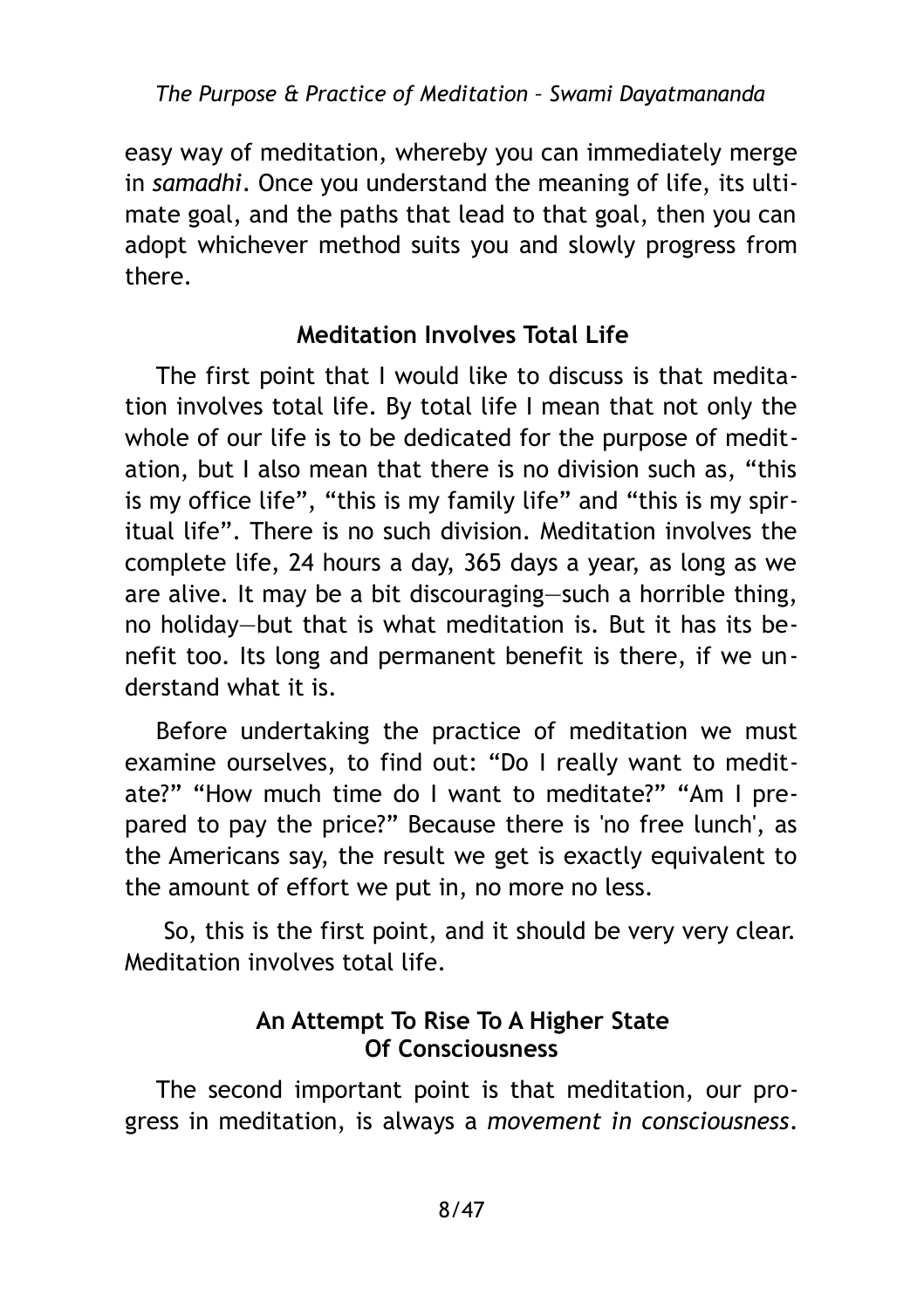From a lower state of consciousness we rise to a higher state of consciousness. That alone is the indication of progress in meditation and nothing else. Many of us are not aware that there are many many levels of consciousness. Sometimes, some of us are dimly aware that there is something, a higher state of consciousness. At some rare moments in our life for some unknown reason we suddenly rise for a moment to a higher state of consciousness, when we feel that the entire universe has become one with us. It may come perhaps by witnessing beautiful scenery like a sunset or sunrise, or while listening to a beautiful piece of music.

Sometimes this experience can happen even while witnessing a completely commonplace scene. I remember an incident when I was in Bangalore. At that time we were constructing a temple. We had employed some women to work as coolies. They used to come at about eight o'clock, work till about twelve o'clock and have a lunch-break. One day at about twelve o'clock, I had gone to see the progress of the work, when I saw a shriveled old coolie woman with a small baby. She had brought the baby to the work-place and put it under a tree. At lunch time she came eagerly, took the baby in her lap and was suckling it. I was passing that way and happened to look at the face of the mother. Such a wonderful expression I found in that old woman; I cannot forget it. For a moment, I had forgotten the existence of the world, while being absorbed in that expression. It was so marvelous. An ugly old woman, but she was feeding her baby and the way she was looking at her baby was so marvelous.

I felt that there existed nothing in the universe but love. And that moment remained so much in my memory, that even today, I remember it so vividly.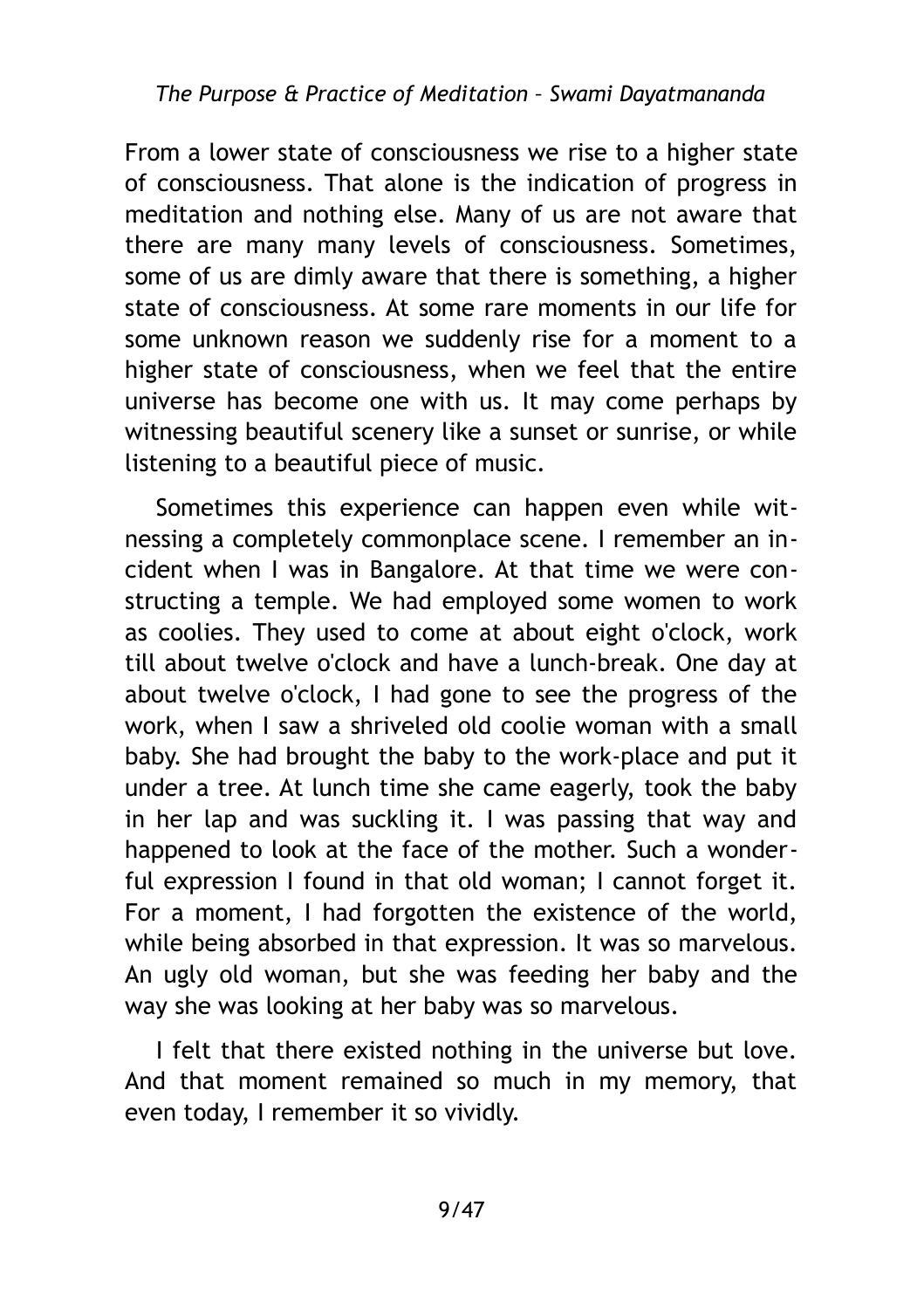Would to God we can abide all the time in that state! That would be the state of Divinity. That would be the state of God. There was no conflict, there was no time, there was no space, there was no separation, that was one of the highest states of consciousness. Unfortunately, these states do not come to us whenever we wish. They just come triggered by some external event. The purpose of meditation is, to consciously capture this state of consciousness and to abide in it for ever.

So, there are different levels of consciousness. And each level of consciousness has its own effect on all of us. As we ascend to higher and higher levels of consciousness, the more is the sense of peace, happiness, fearlessness. And each level of consciousness has a fixed amount of happiness. Whatever effort we may make to increase that happiness at a particular level of consciousness, is bound to fail. So, the only way to achieve higher happiness and peace is to ascend to higher levels of consciousness. This means that the only way to ascend to higher levels of consciousness is to give up the lower levels of consciousness. And meditation is the process which helps us transcend lower states of consciousness, by giving them up, and this enables us to ascend to higher states of consciousness.

All our efforts in life, or work, or meditation, are only meant to remove the obstructions; they do not to create any new kind of experience. What I mean is, that we don't create any higher type of consciousness, we don't create any higher type of happiness; we already have the highest type of consciousness, the highest type of happiness within us.

Meditation is an effort, which merely removes the obstacles. As soon as the obstacles are removed we attain to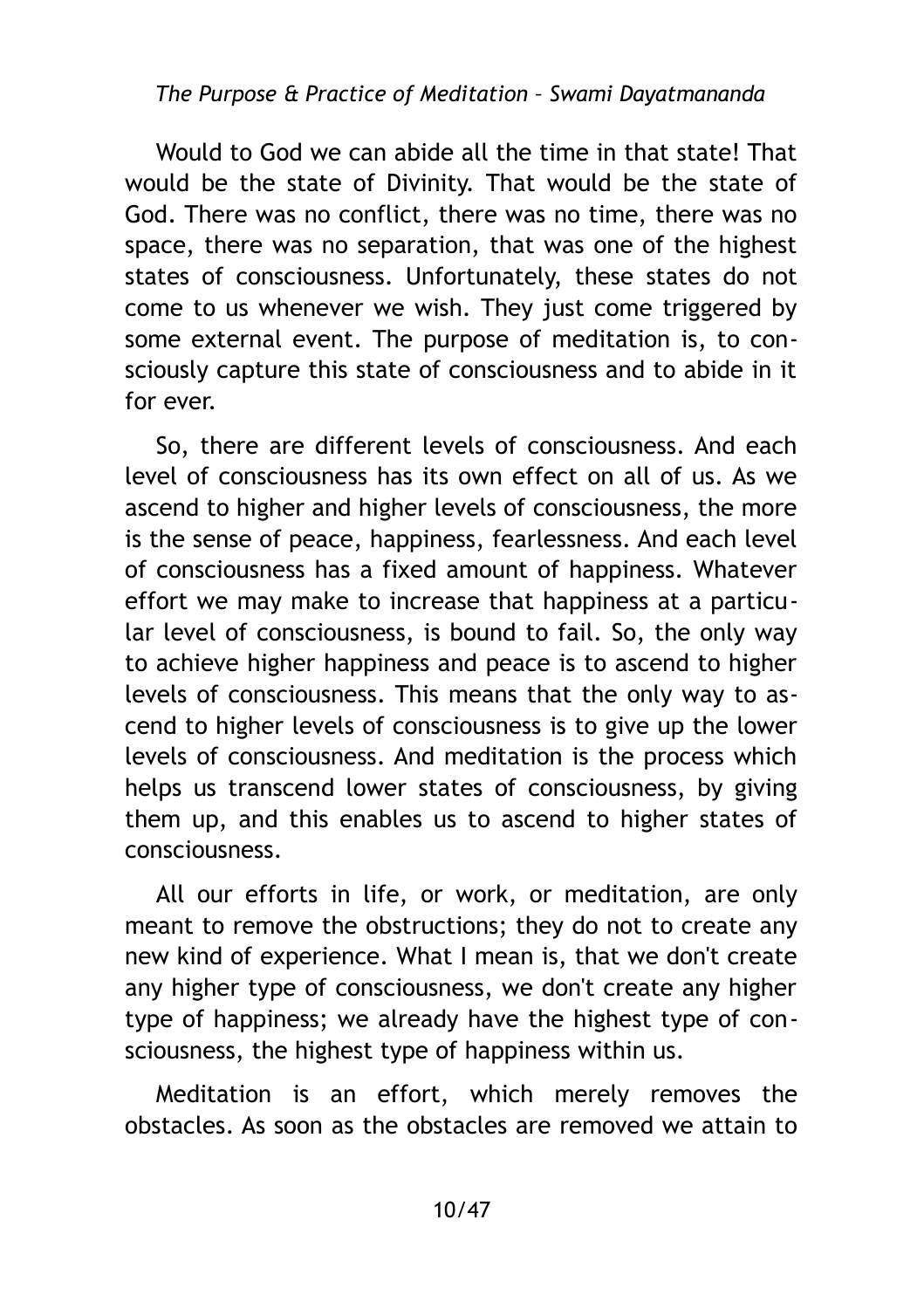higher levels of consciousness. When I said before, that it is a movement in consciousness, this was what I meant.

Usually we feel that, when we can forget the outside world, i.e. time and space, we feel an experience of joy. This is a negative type of experience not a positive type. For example, we have deep sleep and we experience such a tremendous amount of peace and rest in it. Why is that so? Because we do not have the problems that we have to face when we are awake.

This is not a real positive experience of happiness, it is just closing our eyes to problems. The same thing is done, either through drugs, or alcohol, or through playing cards, or through watching T.V. This is just killing time, not overcoming it. This explains why drugs, sleep, or alcohol, which seem to give us a momentary, a temporary type of peace or happiness, in the long run leave us much worse than before.

But, meditation is a process whereby, we face these obstacles, overcome the problems, expand our consciousness and slowly ascend to higher and higher types of consciousness.

Meditation is not running away from reality by closing our eyes, but directly facing problems and overcoming them. And that is the only way to attain permanent and higher happiness.

The nature of consciousness is such, that the higher we ascend, the whole world seems to become all the more unified; we become united by transcending both time and space, and we become one.

Ordinarily, what we call consciousness is, awareness of time and awareness of space. In space we are aware, 'I am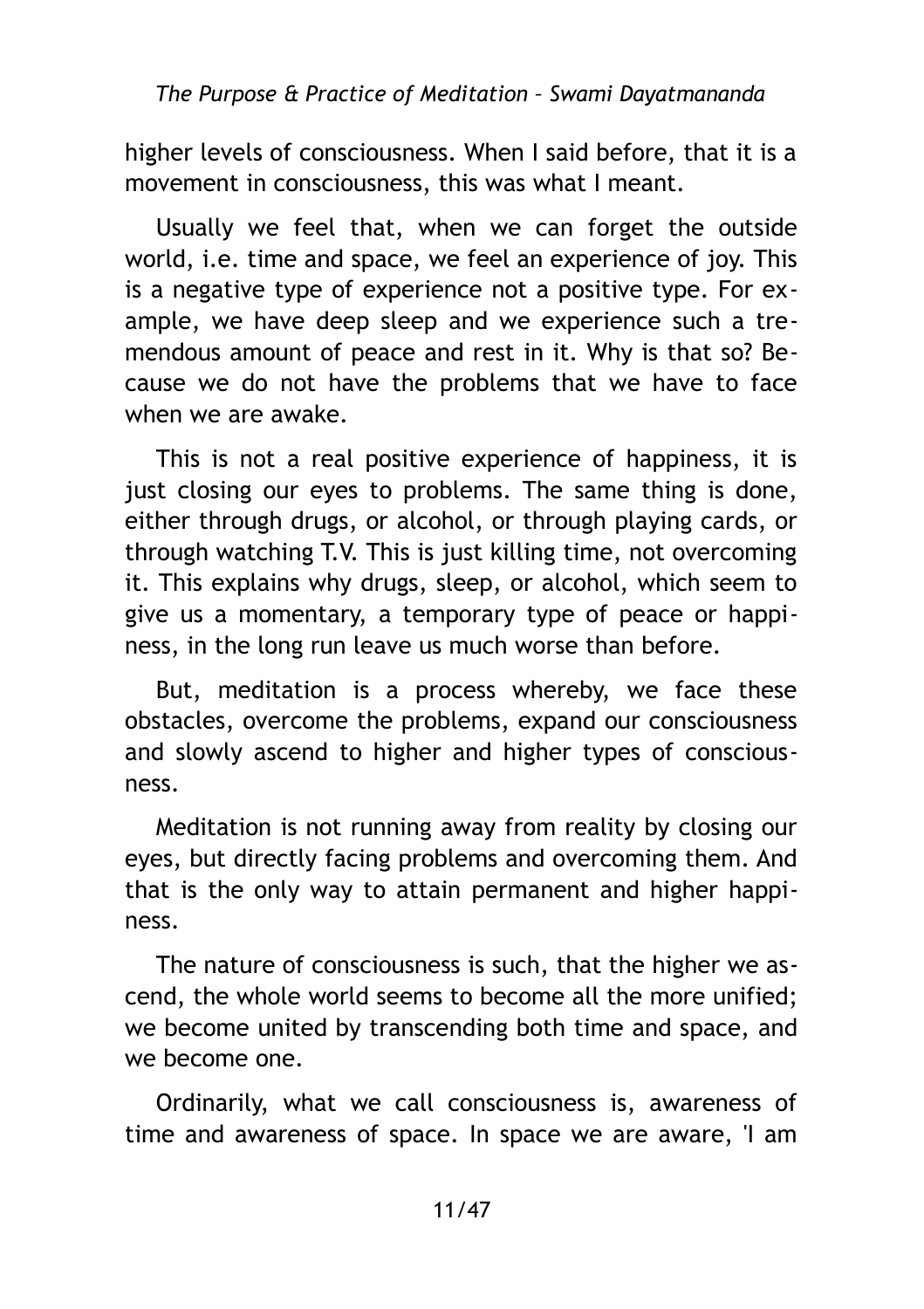different from you, this table is different from me, everything is different from me". Consciousness is therefore, as it were, getting itself divided, more and more, in the form of space. As for time, we divide it into past, present and future. And the more we are aware of these divisions of time, the more unhappy we become. Let us for a moment consider the concept of happiness.

# <span id="page-11-0"></span>**The Nature Of Happiness**

What is this which we call "happiness"? When we become united with a thing and forget our separateness from it—that is what we call happiness.

Take a simple example: Suppose I like nice cakes, and that I feel hungry and wish to eat a cake and be happy. Slowly, my imagination works. The more I imagine, the more I succeed in forgetting other things. So, either the cake comes to me, or I go to a shop to buy it. Slowly my mind is becoming more and more concentrated on that. Then, comes a moment when I take the piece of cake and put it on my tongue, and then I say, "I am very happy".

Now, here is something which all of us need to think about, and it is equally applicable to all types of happiness. There is a *split second*, at the moment when the cake becomes one with me, when I forget everything—time, space, everything—and that is the moment when I experience happiness. But it lasts for a very very short time. Next moment the *memory* of that experience comes; but, already, the moment of happiness has passed away. What we call happiness *afterwards* is not the experience of happiness but the recollection, the memory of that experience. And as the memory becomes more distant our experience of happiness also becomes less and less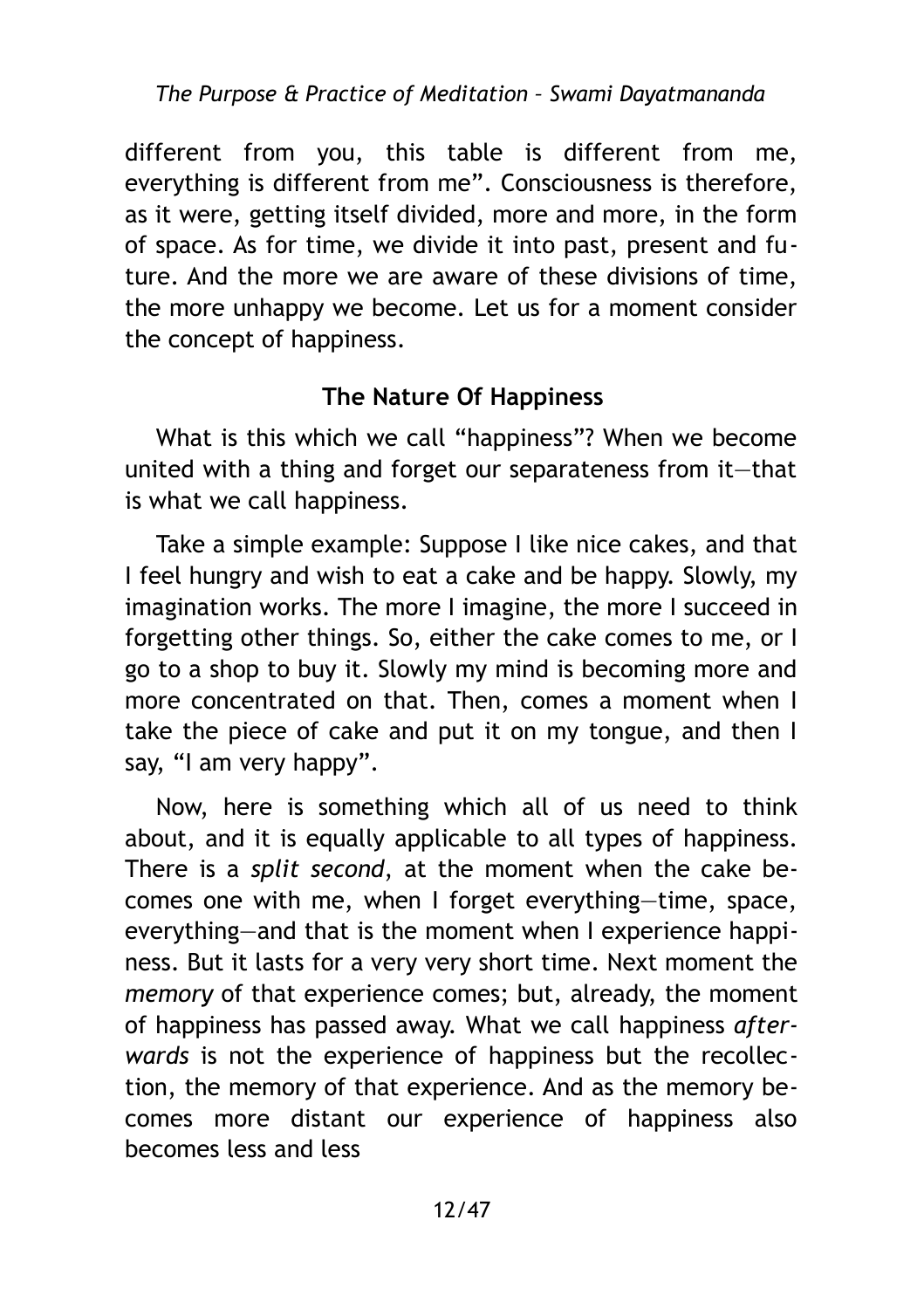I will try to give another example, because most of us do not understand the nature of happiness. Let us suppose that on a fine evening, when it is neither cold nor hot, you are at the top of a beautiful mountain. And you are sitting there watching the setting sun. As you are watching, there comes a moment when you forget everything, maybe for a split second, but you forget everything. At that spilt second you have become one with that experience; you are not experiencing, are one with the experience. After a moment the experience passes, you become separated from it. You feel, "I am the experiencer. Here is an experience". At the moment of experiencing, there is no mind which stands aside, separately, and says, "This is very nice"; you have absolutely no mind. When the mind become separated from the object of experience, then you say, and describe, mentally, "How beautiful, how wonderful, how marvelous".

Now, try to understand the nature of the experience where the experiencer becomes one with the experience. That is the moment of highest happiness. When you come down from that state, what happens is, that you recall the experience and try to say, "Yes, it was wonderful I am very happy". Now, that experience—which you had for a split second—you can call it *samadhi*. It has got two characteristics. One, you have become totally detached from everything that you call the "world", which means "time and space". And, second, you have become absolutely united with that which you call an "object", "event", or whatever. This is the nature of happiness, of any happiness. What happens whenever we ascend to any higher level of consciousness? The experience of our limitations becomes much reduced; our capability to abide in that higher experience becomes more pronounced. That is how our happiness becomes higher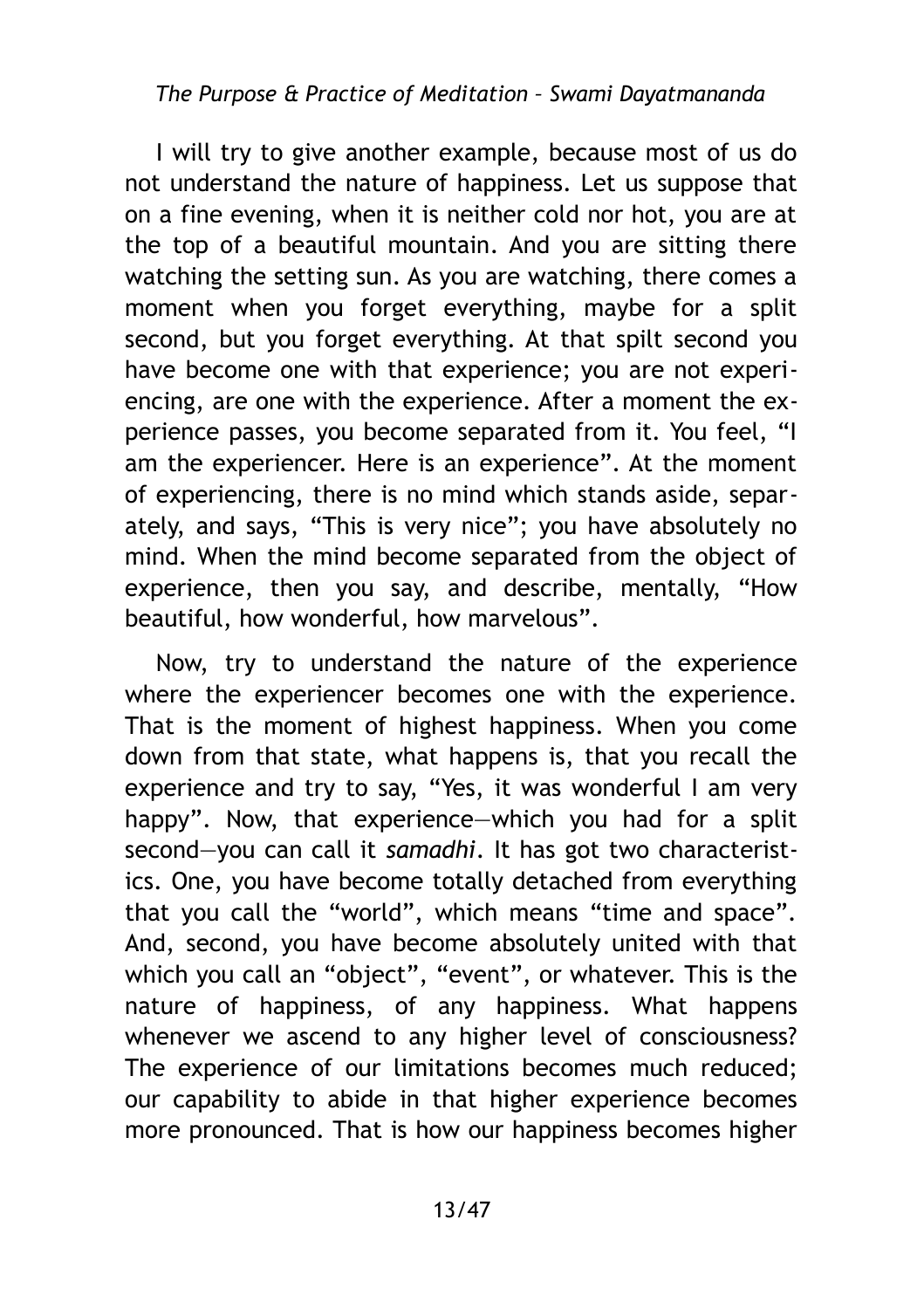and higher.

\* \* \*

Naturally, the precondition for experiencing those higher states of consciousness is the gradual detachment of our identity from the lower states.

Our Vedantic teachers have divided the human personality, which consists of consciousness, into roughly five levels. And as we go on ascending to higher and higher levels or states of the personality, our experience of joy and happiness also increases to that extent. It also becomes more expansive and more abiding.

So, the purpose of meditation is to ascend from lower levels of consciousness to higher levels of consciousness. How this is done, what methods we could adopt and what conditions we have to fulfill in order to succeed—that, we will try to discuss as far as possible in our next class.

To summarise what I said today:

Meditation is not sleep, and it is not mere concentration. Meditation involves total life and it is a movement in consciousness from a lower state of consciousness to a higher level of consciousness. I have also said that the human personality consists of five parts. If we want a higher level of happiness, we have to give up the lower levels of consciousness and slowly ascend. There is a definite system which can help us to do this. If we are truly, sincerely determined, the way is open to us.

\* \* \*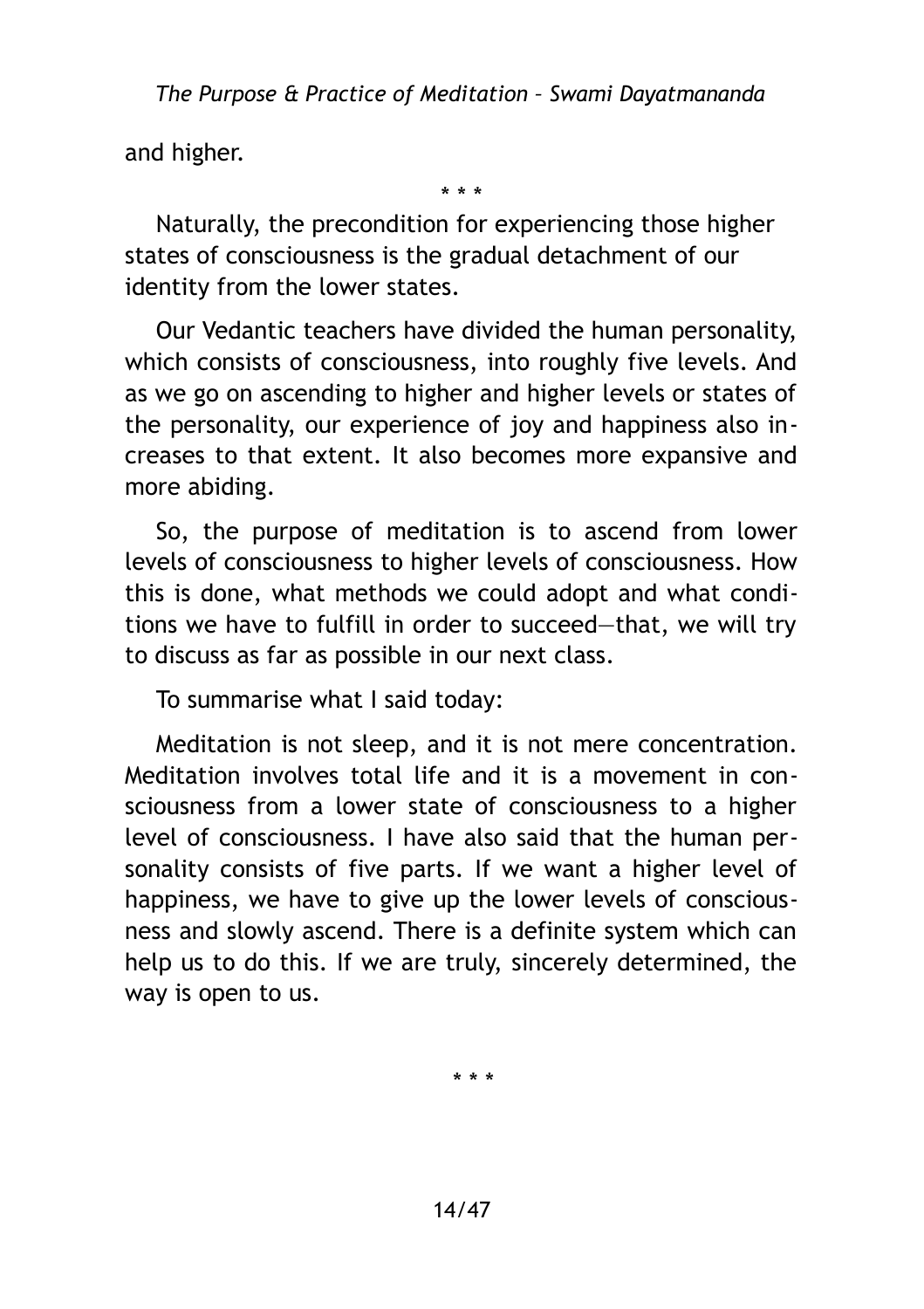# CASSETTE No. 2

#### <span id="page-14-0"></span>**Questions & Answers Session**

 $Q. -$  ?????

 $A. - It$  is a very important question but also presumes that we must have a clear understanding of the subject.

What actually is meditation? I said, that it is a movement in consciousness. What I mean is: in the process of meditation we are trying to ascend to higher levels of consciousness.

Now, at this moment, we are conscious that we are human beings, isn't it? Throughout the 24 hours, whatever you may be doing, you never lose the consciousness that, "I am a human being". Right? So, now, our problem is that we are not happy with this consciousness. As human beings we have limitations; although our body is changing, we want to be in the same state of health and happiness—but, it is not so. So, the purpose of meditation is to bring about a new identity within us, in the form of, say: "I am a child of God", or, "I am part of the Divine Being", or, "I am a devotee of God". So, what we are trying to do at the time of meditation is: we are trying to feel that, "I am not a human being, I am Divine". This is the consciousness we are trying to impose on our normal consciousness. So, that will be the test.

Suppose I am working or talking. It implies that I am thinking, "I am a human being." It means I am not really in the state of meditation. I have come down to my normal state of being. If we can maintain a stream of consciousness which enables us to say, "I am a child of God", or "I am Divine", that means we are maintaining a level of meditation. This is a clear test of whether we are meditating or not. Do you un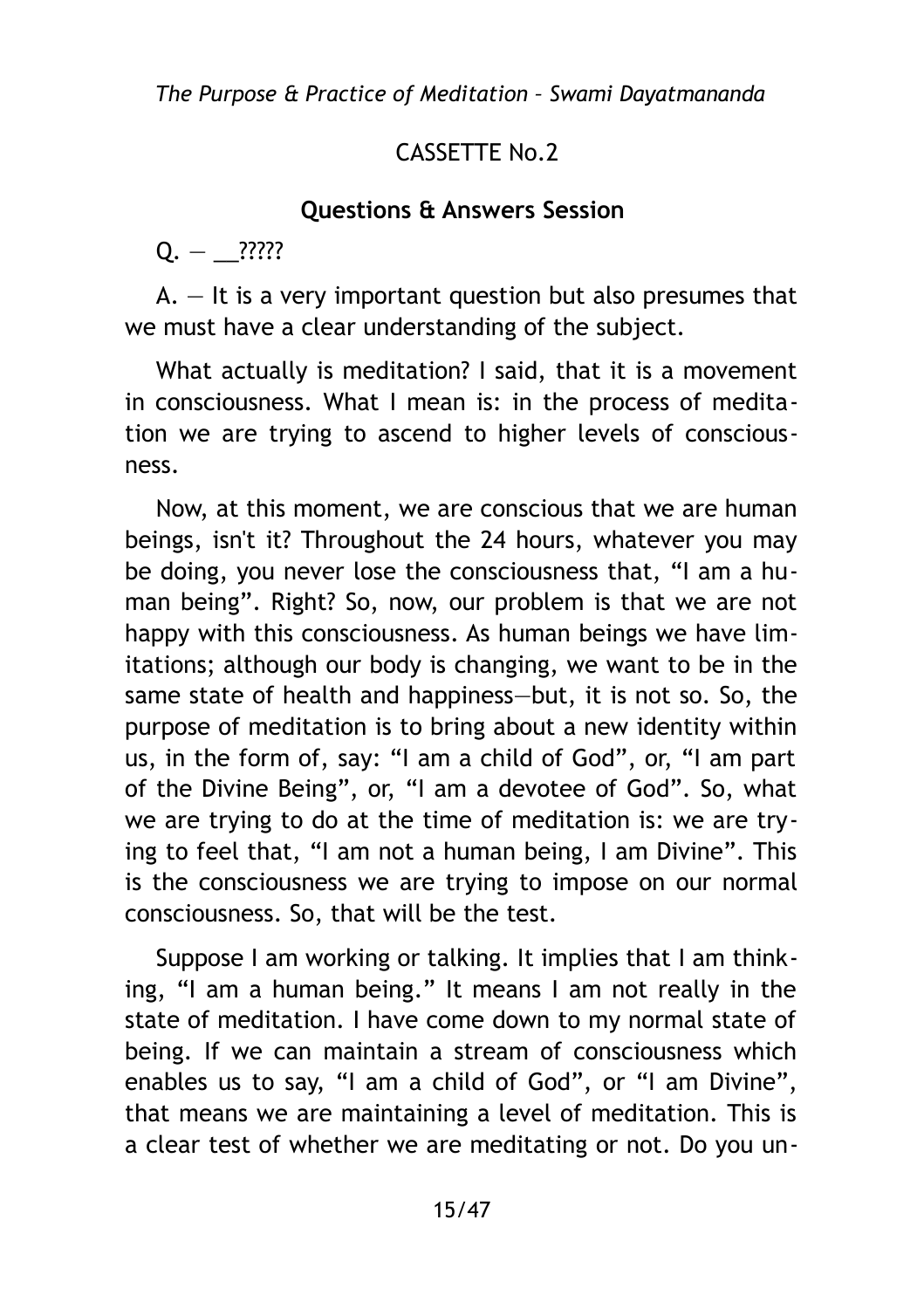derstand? So, meditation is not merely sitting in a particular posture, but making our consciousness identify itself with a particular level of being.

\* \* \*

Q. — Would you say it is enough to keep constantly in mind that we are part of the Divine as the first step of meditation?

 $A. - It$  is not the thought. It is the identity, to feel that "I am God"; in which case my behaviour automatically changes. If the behaviour doesn't change, I may think I am Divine yet I may go and cut someone's throat. That is of no use. That is why it is very important to repeat these ideas again and again. As I said, it is not an act of just sitting and concentrating. Meditation is a movement in consciousness. Consciousness means identity of what we are. It is this 'identity' that has to change. So meditation is not merely thinking. Thought is a product of consciousness, but consciousness is not a product of thought. Thought comes from consciousness, and consciousness is the origin of that which we call "I", "I", "I" consciousness. That has to change its identity.

I will give you a small example, it may be a little bit detailed, but it's nice:

Suppose I think that I am a man. Naturally, I will think better of men and I will have something against women: "Women are inferior, or this or that". But suppose by meditation I think that I am not a man but I am a human being. Then what happens? My bias against women disappears. If, again, I can feel that I am not a human being, but I am a being with life, then I will have no bias against any being, be it an animal, or a bird or a plant or anything. I feel myself identified with everything living. If I go still further and say: "I am not only a being with life, but I am one with existence itself. Then, the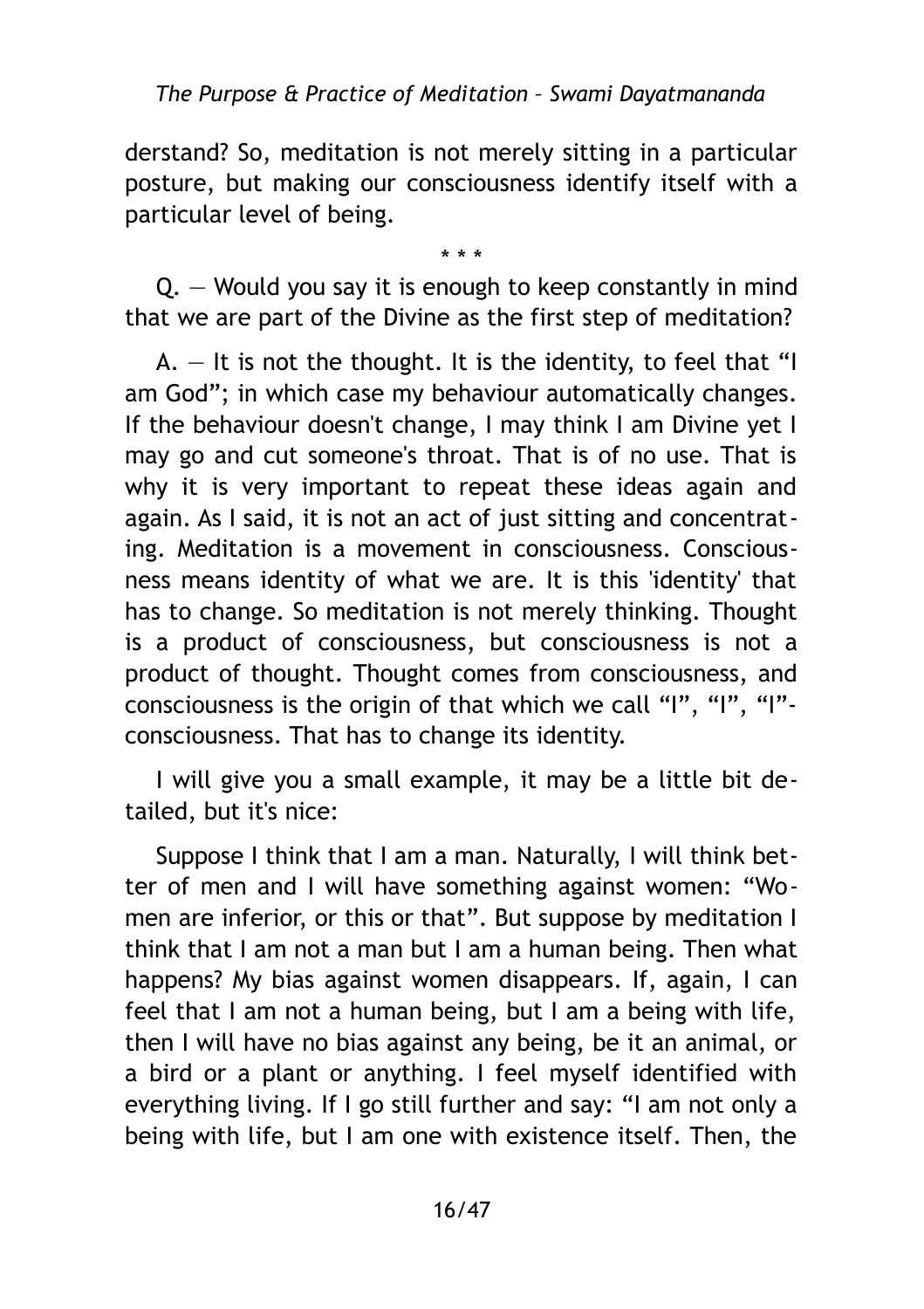sun, the moon, the stars, the wind, the water, the flowers, living and non-living, everything becomes one with me. So, that is how this identity with this limitedness becomes broken and we attain a wider identity. That is what I meant. Movement in consciousness means absolute identity; it is not a thought, not mere sympathy, but complete identity. That is the state of the Saints, say Saint Francis, for example. He is not sympathising, he knew. "I am one with everything, with the bird, with the plant, with the sun, with the moon". That's why he could love all.

Now, a very important and interesting point comes here: we normally think that living beings have consciousness and say that this chair or this table has no consciousness. But all the Saints tell us that everything is permeated with the consciousness of God. But, because we cannot understand that idea, they advise us to divinize everything. So they gave different names: the earthgoddess, the moon-goddess, the sungod, the mind-god. Instead of just calling something non-living, it has been divinized. The idea is, that ultimately there is only one pure consciousness which, because of our limitedness, appears as different, whereas, it is actually one alone.

That is called God. That pure consciousness is God. The purpose of meditation is to reach that consciousness which is called pure consciousness, which is called God. If you are aware that you are not this particular body, you are not human, you are not this living being, but you are pure consciousness, then your meditation is alright; but, the moment you forget it, your meditation is not going the right way.

Because this state cannot be attained at one jump, you are told: sit quietly, forget everything. Sit in a particular posture and try to think of God they say; that thought must be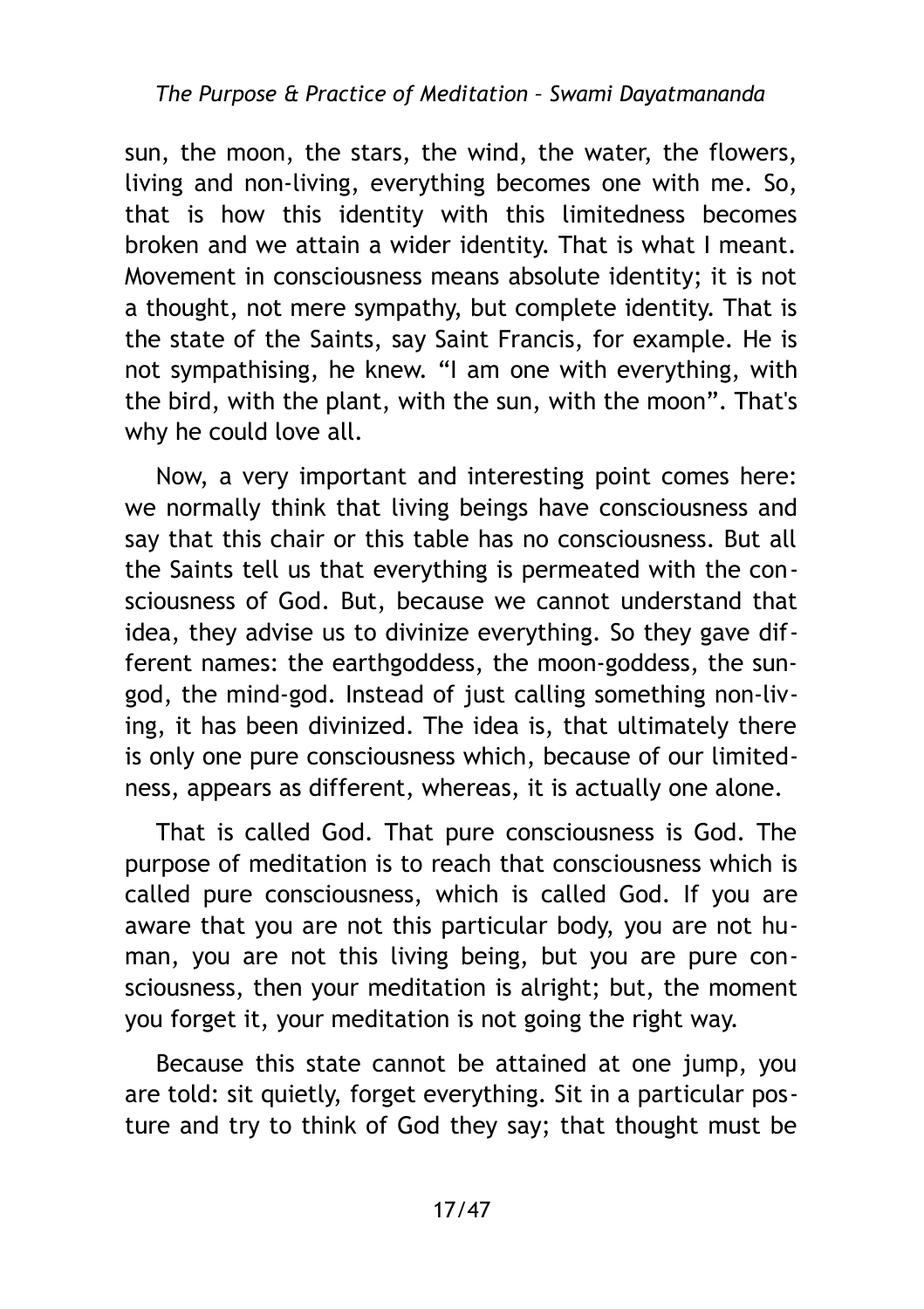transformed into a permanent experience. That is the goal.

That is the answer. Is it alright?

\* \* \*

Q. — In order to reach this state of pure consciousness, we must make a meditation of: "We are God", "We are love", "We are everything". Is this the only way for everybody, or is there maybe a personal one, that each one should pass through, in accordance with his soul, his psychology ..., some personal soul conflicts ... and in this sense, I would like also ... that sleeping is not meditating... But maybe through dreams for example, this whole soul talks to our personal conscious to give us some light.

 $A. -$  But even in dreams, if the soul has to talk to us, we must be prepared to listen, isn't it?

Q. — Yes, Yes.

 $A. - Now,$  dreams are the reflections of our everyday thoughts. Dreams are like fruits. If you want fruits, first you must bring a good seed, and make it grow into a good tree, and then the fruits will be nice. Just so if you want to have good dreams then the conscious life must be made good. Only then can we have divine dreams. So we must control our conscious life first, and then it filters through dreams or whatever you call it. Otherwise, suddenly, it won't come. Can a wicked man have a wonderful dream of God? That doesn't happen. We should remember that.

\* \* \*  $Q.$  – Concerning the identity, you said that the first thing we must overcome is this human identity, in order to identify ourselves with God or the One. But, we are constantly reminded of our identity. I know I am a woman, I am from this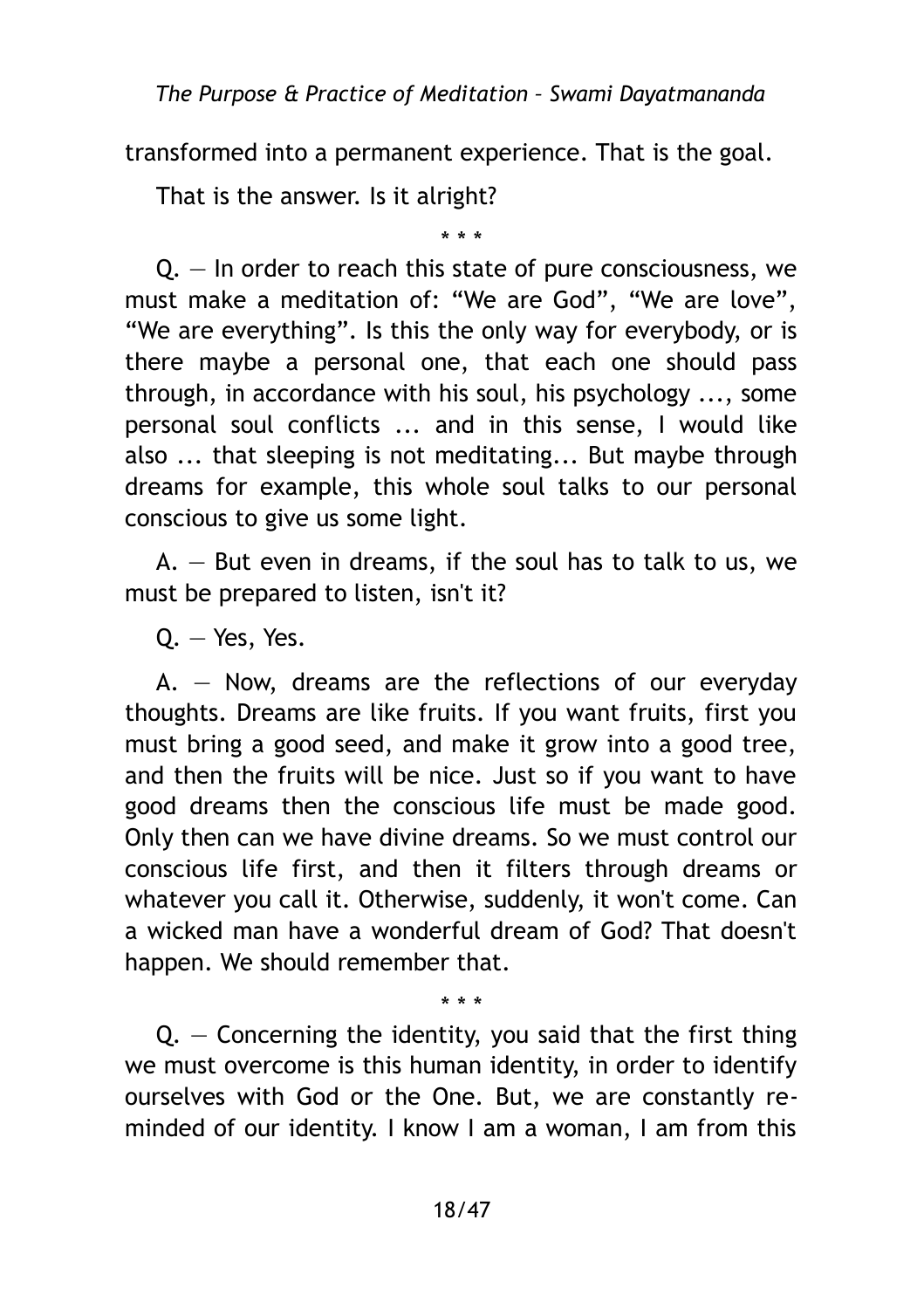country etc., and I receive from other people's looks a constant reminder of this identity. I can't forget it. So, practically, how can one diminish this strong identity-feeling? Are there some ways to overcome it?

 $A. - Yes.$  Not one, but there are many ways, many paths. All these different paths are roughly divided into four categories, which we call Four Yogas. The meaning of the word Yoga is to connect ourselves with God. Any path that connects us with God or, in other words, with pure consciousness is called a Yoga. And there are four such important paths. I am sure you have heard about them. In Sanskrit, we call these Yogas: KARMA-YOGA, BHAKTI-YOGA, RAJA-YOG A and JNANA-YOGA. These are the four paths. Depending on which faculty is predominant within us, we try to connect it with God. Each one of us has all these four faculties. We have the faculty of action, the faculty of emotion, the faculty of intellect, and the faculty of will.

If the *faculty of action* is predominant we can't keep quiet. We have to work. But, instead of working for my own benefit, for my own livelihood, if I can say that "I am rendering service to God", that becomes the Yoga of Action. If I can feel that whatever I am doing is a "worship of God", that becomes the path that slowly takes us from that limited identity and expands it.

The next thing that we have is the *faculty of emotion*. It expresses itself in the form of love, hatred, friendliness, enmity, jealousy, goodness, in so many ways. If these very emotional expressions, can be connected to God, then every emotion becomes a spiritual emotion that changes our identity.

In our scriptures we call this BHAKTI-YOGA. What we are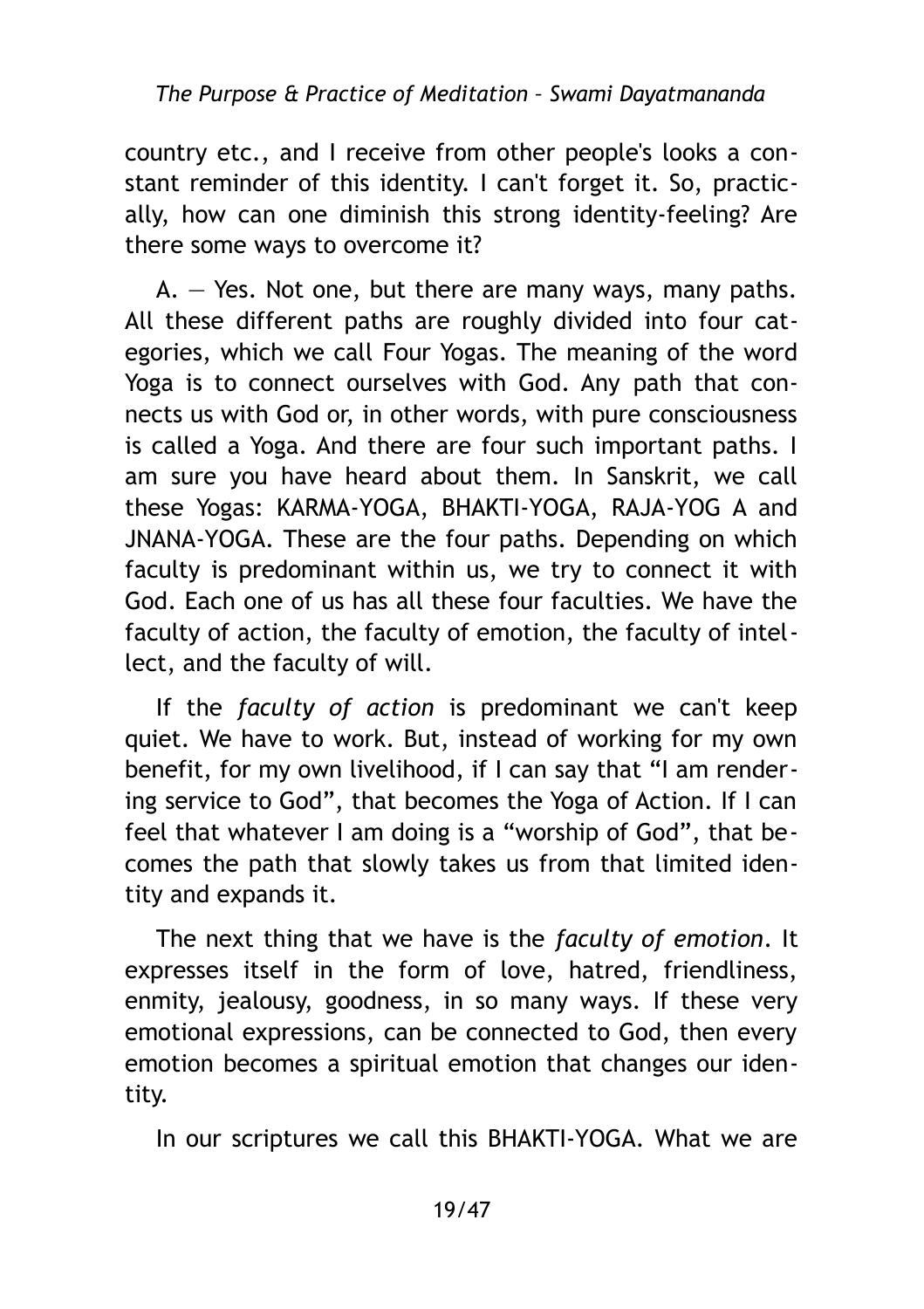asked to do in this path is: if you want to be angry, don't be angry with other beings, be angry with God. If you want to love, don't love any human being, love God. If you want to be jealous, be jealous about God, not of ordinary human beings.

So, the idea is whatever emotion it may be, if it is connected with God, you are only thinking about God. So, in the course of time, if we can constantly think of God through these various emotions, then, ultimately, we reach God, we become one with God. This is the path of emotion, Bhakti-Yoga.

Then there is the *faculty of intellect*. The chief way of this path is to discriminate constantly. Sometimes we say, "This is my body"; at other times we say, "This is me". Now, if you understand language, that which is called "I" or "me", and that which is called "mine", these are not the same. For some reason we are constantly confusing between "me" and "mine". People ask you, "How are you?" "Oh, I am not well". "What is the matter?" "My stomach is aching". One moment you say. "I am not well", the next moment you say, "My stomach is not all right". You are confused. You don't say, "I am not well because my stomach is not all right". Do we say that? (Sometimes, yes, we say that.)

People ask, "How are you?" "Oh, I am not well, I am not happy." "Why?" "Oh, my son is not all right, he is ill." Your son and yourself are not the same, but the identity is so close, that whatever happens to him also affects you. In the same way, we say, "This is my hand"; but if something happens to the hand we say, "I am not well". Suppose this hand is cut off. You don't say, "A part of me is gone". Do you ever say that? We don't say that. We always confuse.

Similarly, the man who has a predominant intellect, con-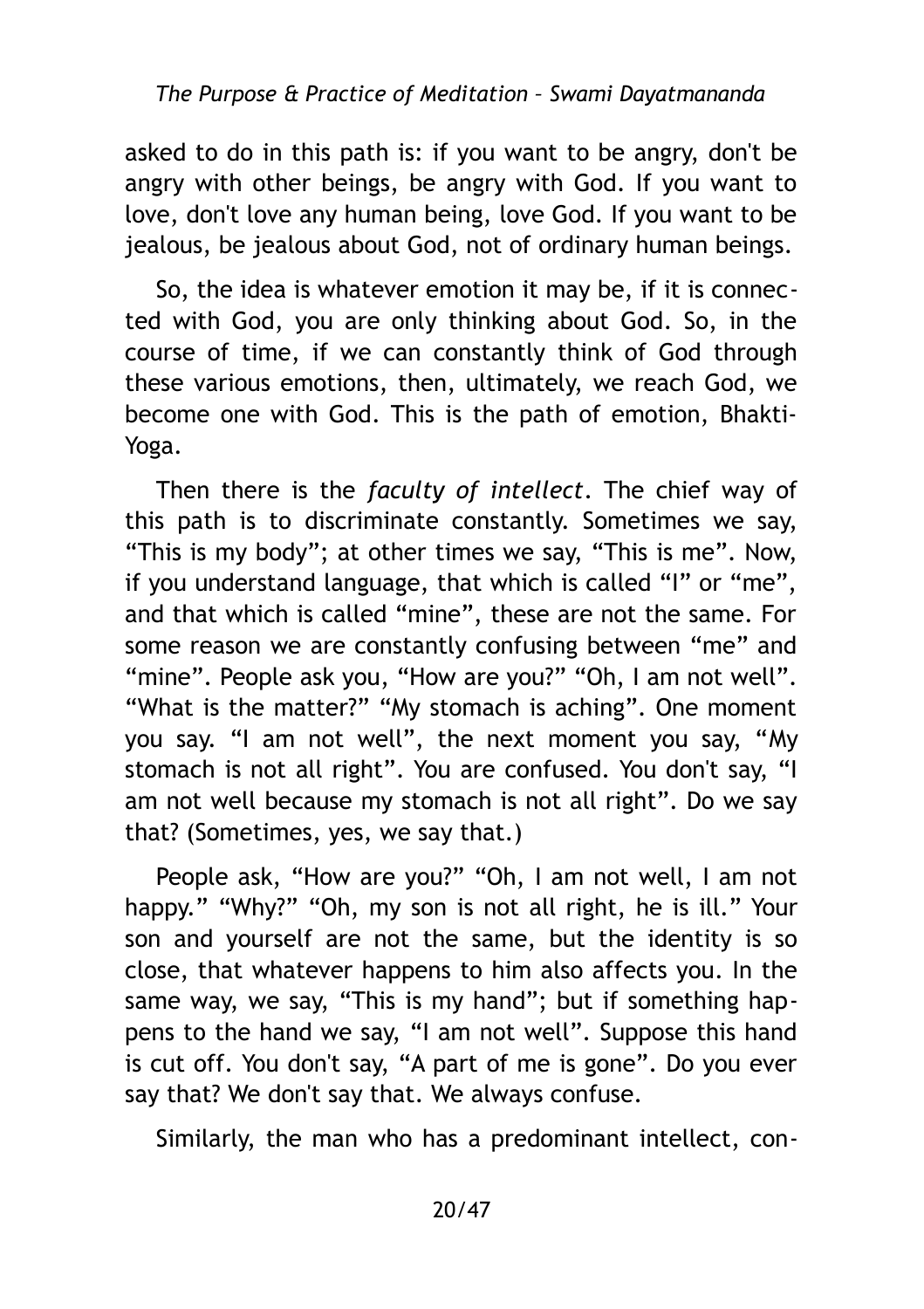stantly discriminates: "I am not the body, I am not the senseorgans, I am not the mind, I am not the ego". After discriminating and denying everything, whatever remains, that is the real self. There is no further thing that can be said, "This is not me". He alone remains. That is the path of knowledge, of discrimination.

The last path is the RAJA-YOGA. The speciality of Raja-Yoga (and of Karma-Yoga too), is that there is no need to believe in a God, there is not much need to discriminate, there is not much need for emotional expression. What the Raja-Yogi has, is tremendous willpower. So, he puts his mind on any object, maybe a flower or, it may be a bird or, it may be a book, and just goes on concentrating, with full consciousness. That is important, with full consciousness, The more he develops his power of concentration, the more the object gets rid of its many qualities until, finally, its pure substance, which is pure consciousness, reveals itself to the meditator.

So, these are the four practical ways. In daily life, we can take the help of all these: a little discrimination, a little devotion and a little bit of meditation, and of course doing our day-to-day duties without too much of expectation, without being affected. That slowly brings us to the goal.

Is it clear? Let us never forget that the purpose of any spiritual practice, is to change our identity. We should not only think about the method but the result. The final result is to change our identity. Many times we make this mistake, we take the spiritual practice as something equal to spirituality.

I'll give you an example.

If you dress a monkey in a nice coat and tie, will it get a job in an office? I give you this example, because in life that is what is happening every day. Here is a practical example: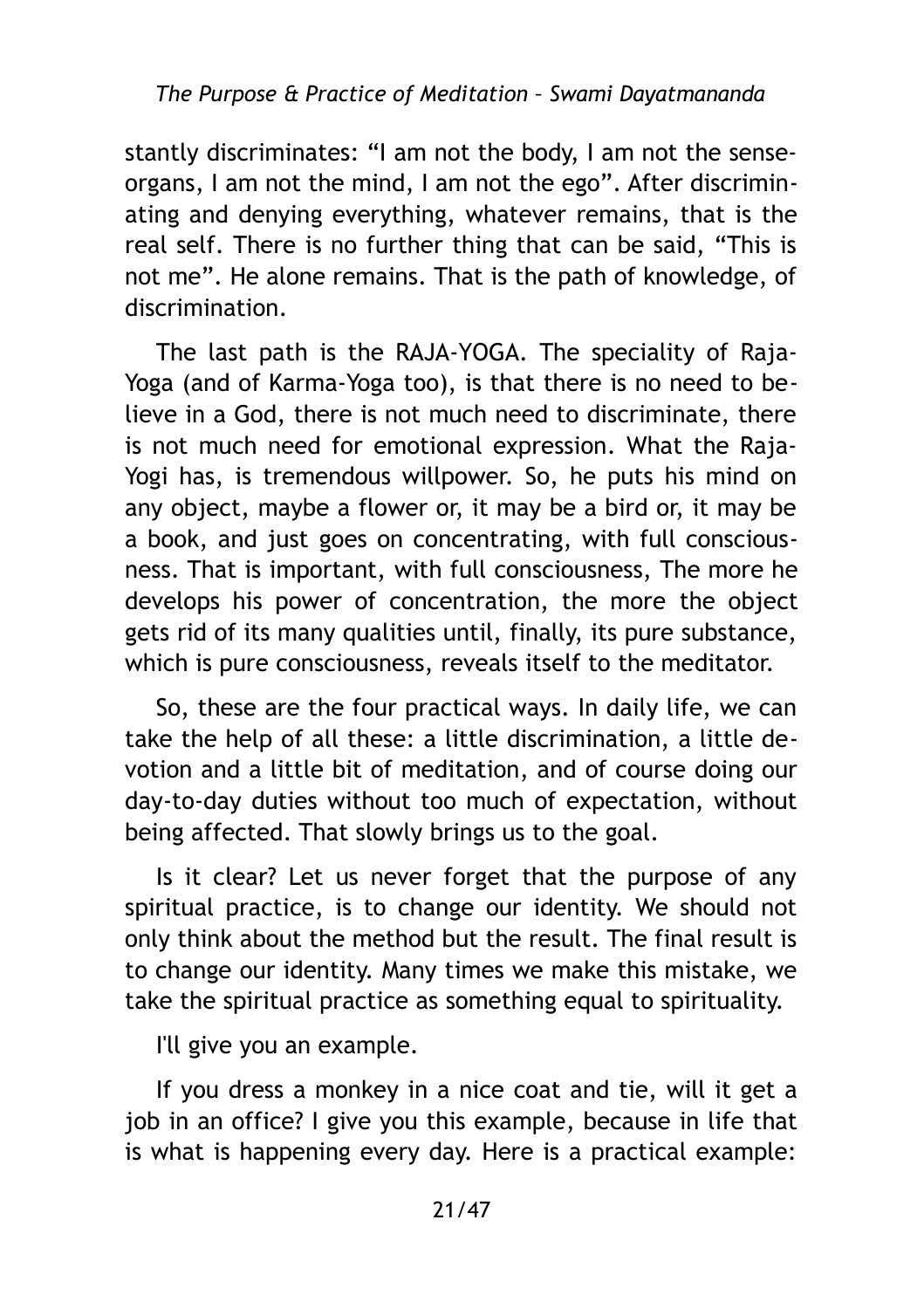There are many, many clerks and each one of them wants to become a manager. Maybe one of them gets promoted to a manager position. And, very soon he has a nervous breakdown. Why is it so? Because he has changed his dress as a manager, but his identity as a clerk remained the same, he has not identified himself as a manager. He is trying to do managerial jobs, but his identity is a clerical identity, that's why there is a conflict. He cannot cope with it, and very soon a nervous breakdown is the result.

The same thing happens in spiritual life.

What happens when we go into a nice shrine room, and sit and meditate there? Very nice meditation. But the moment we come out of the shrine, there is a conflict with our dayto-day world. What happens is that, although we can have some nice thoughts of love, peace and other things in the shrine room, we have not changed our identity. The moment we come out, we get back our old identity.

There is a conflict between the worldly and spiritual life. This is what I observe in many of the so-called yogis and saints and famous gurus. They fall. Either there is a scandal, or corruption. Because they have not changed their spiritual identity, they are still the same worldly people.

# <span id="page-21-0"></span>**Cultivation Of Virtues**

That is why, to avoid these dangers we are advised to cultivate certain virtues.

Before we take to spiritual life, we should cultivate truthfulness, honesty, sincerity, love, and unselfishness. These are the virtues which help us. Then only, our spiritual journey starts.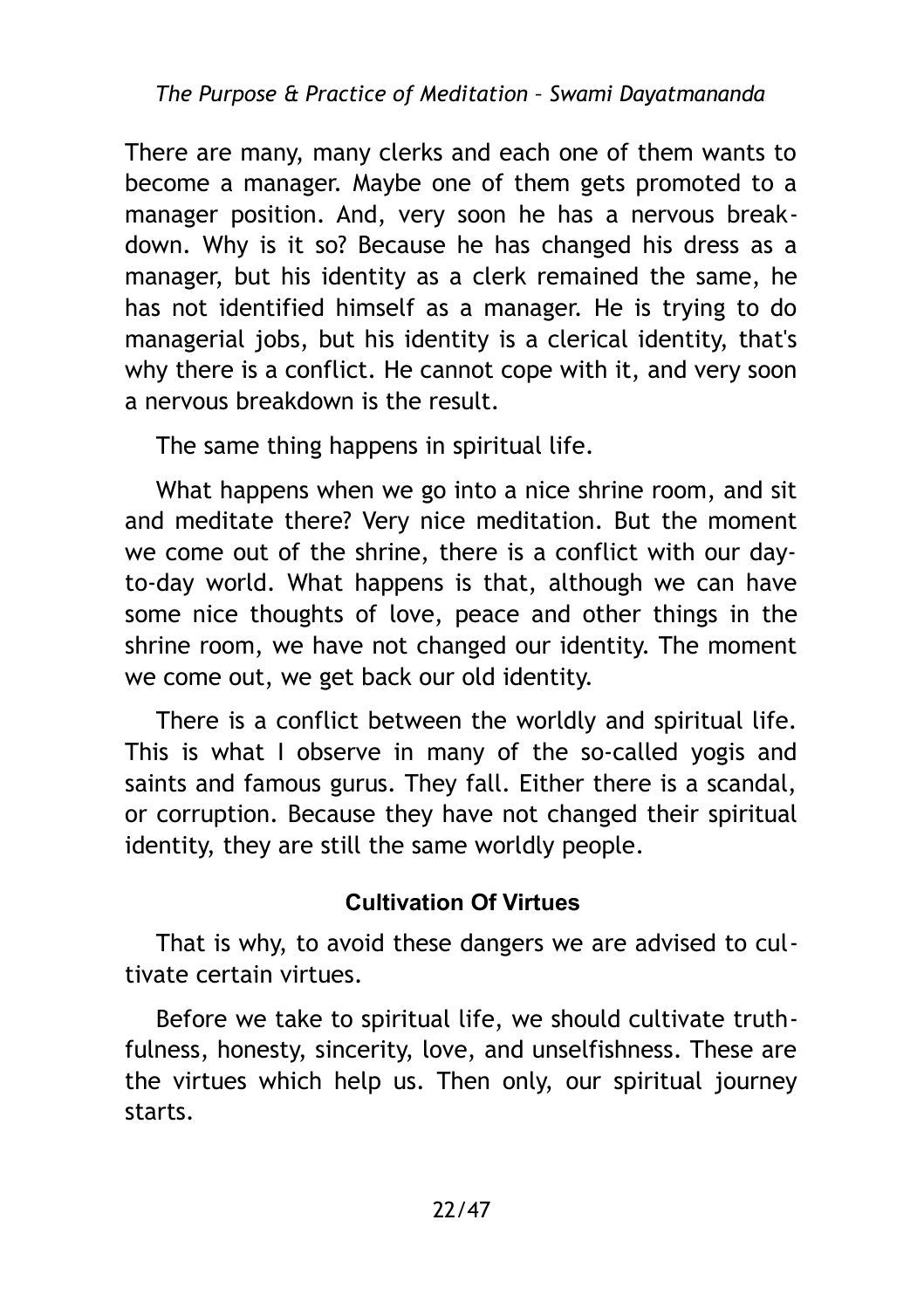Raja-Yoga calls them *Yama* and *Niyama*. Few want to practice them. Everyone wants to go straight to the top, to the seventh floor. So, to practice spirituality in day-to-day life, we start with *Yama* and *Niyama*. Do you know what are *Yama* and *Niyama*?

YAMA consists of five virtues:

First is non-injury (*ahimsa*) Second is truthfulness (*satya*) Third is non-stealing (*asteya*) Fourth is observance of continence (*brahmacharya*) Fifth is non-acceptance of gifts (*aparigraha*)

NIYAMA, again, consists of five virtues:

Purity (*Saucha*) Contentment (*Santosha*) Austerity (*Tapas*) Study of scriptures (*Swadhyaya*) and lastly, if you believe in God, Self-Surrender to Him (*Ishvarapranidhana*).

Do you know what these are like? Suppose you have a car. First of all you must put good tires and then good engine and then the doors etc., must be nicely fitted. First get the car workable. After that, you tune the whole thing so that it is in perfect harmony. It's not enough to have a tire, it must have the right type of pressure and air and everything. Everything should be in harmony. Then you can sit in the car. But you don't reach the goal immediately. You must know where to go, you must know how to drive, you must know the path. Then you start driving. Then only, slowly you reach the goal. Similarly, we start our spiritual journey by cultivating the ten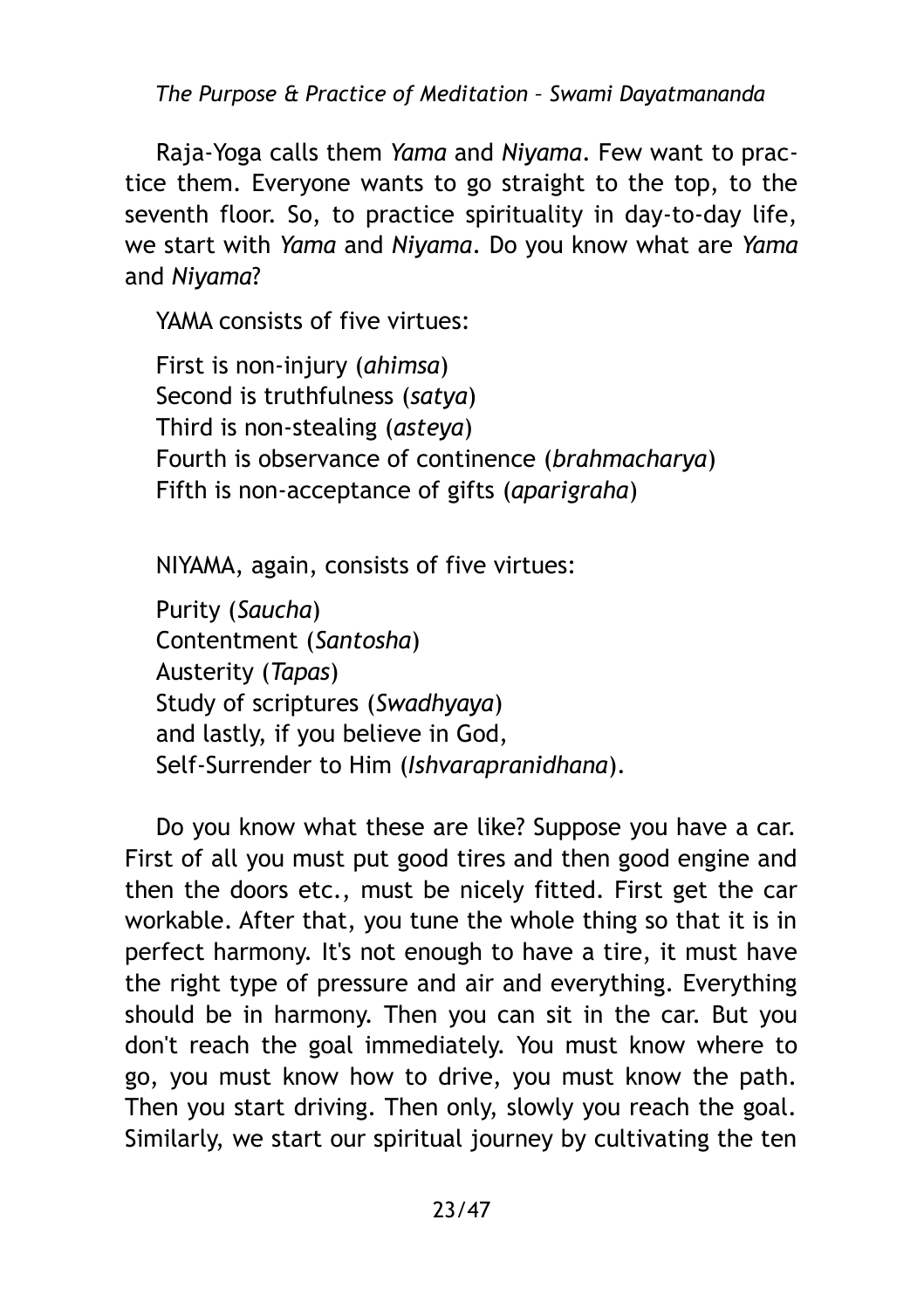virtues, *Yama* and *Niyama*. Without this firm foundation there could be no success, no hope of success.

First start cultivating the virtues, then start prayer, meditation, and then take up any specific path you like. The path starts only after these initial preparations.

Don't be discouraged! This is the price we have to pay, because what we are going to get is so priceless, and it is eternal, and permanent. Once we reach there, there is no coming back. That's why the preparation is long and it is an arduous journey. But there is no short-cut. I don't know of any shortcut. If I did, I would have taken it myself!

# <span id="page-23-0"></span>**Purpose Of Brahmacharya & How To Practice It**

Q. — Does it mean, we must not get married? Or we do get married, and after having children, we must not have sexual intercourse? Is that what you mean?

A. — Yes. But, let me explain a little. It is an important point.

As I said, the purpose of spiritual life is to change our identity, from this human identity to a Divine identity. So, this particular virtue which is called *brahmacharya*, is a desire connected with the body. If there is no body, there would be no sex-desire at all. The mind has no sex, it is neither male nor female.

If somebody goes on indulging in this desire, then he can never get out of the identity with the body. So the idea is that, gradually, we must overcome this. Let us be under no illusion, that one can have hearty sexual life and at the same time spiritual life. But many people cannot overcome this desire, in the beginning itself. For them, the indication is that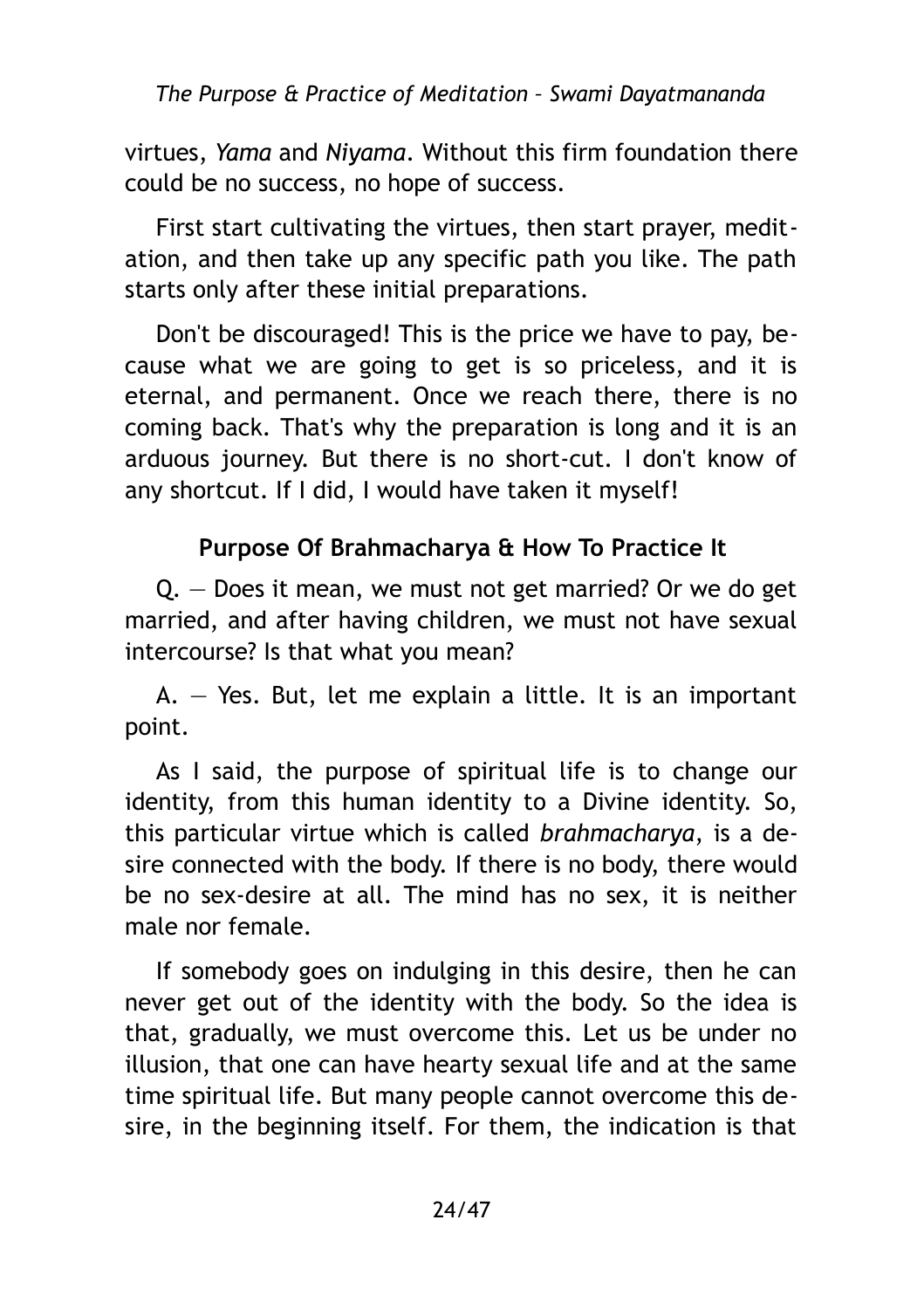they must marry, have a good family life, and practice selfcontrol. Let them have one or two children. After that both the husband and the wife should live like brother and sister. This is the teachings of the Saints. I know a number of couples who lead a pure life, without having any sex connection. If anybody teaches you that one can indulge in sexual life and be also spiritual, do not believe him. It is like the man whose one leg is going to the East and the other leg is going to the West. That is why some people became monks.

\* \* \*

#### Cassette No.3

asato-ma sad gamaya tamaso-ma jyotir gamaya mrityor-ma amritam gamaya OM Shantih Shantih Shantih

Lord, lead us from the unreal to the real. Lead us from ignorance to illumination. Lead us from death to immortality. OM. Peace, Peace, Peace be unto all

So friends, I am sure you had sufficient break from the intensity of thoughts and meditation. You know that modern man is incapable of paying attention for a long span of time. The maximum that one can pay attention is only just about 20 minutes—this shows how restless we have become.

Meditation is just the opposite of this trend. It is said in the Yoga Philosophy that the mind is like a a mirror, on which are falling the images of the world. These images that we see, are actually images of the one pure consciousness. If we can still the mind, then we don't see man or woman or an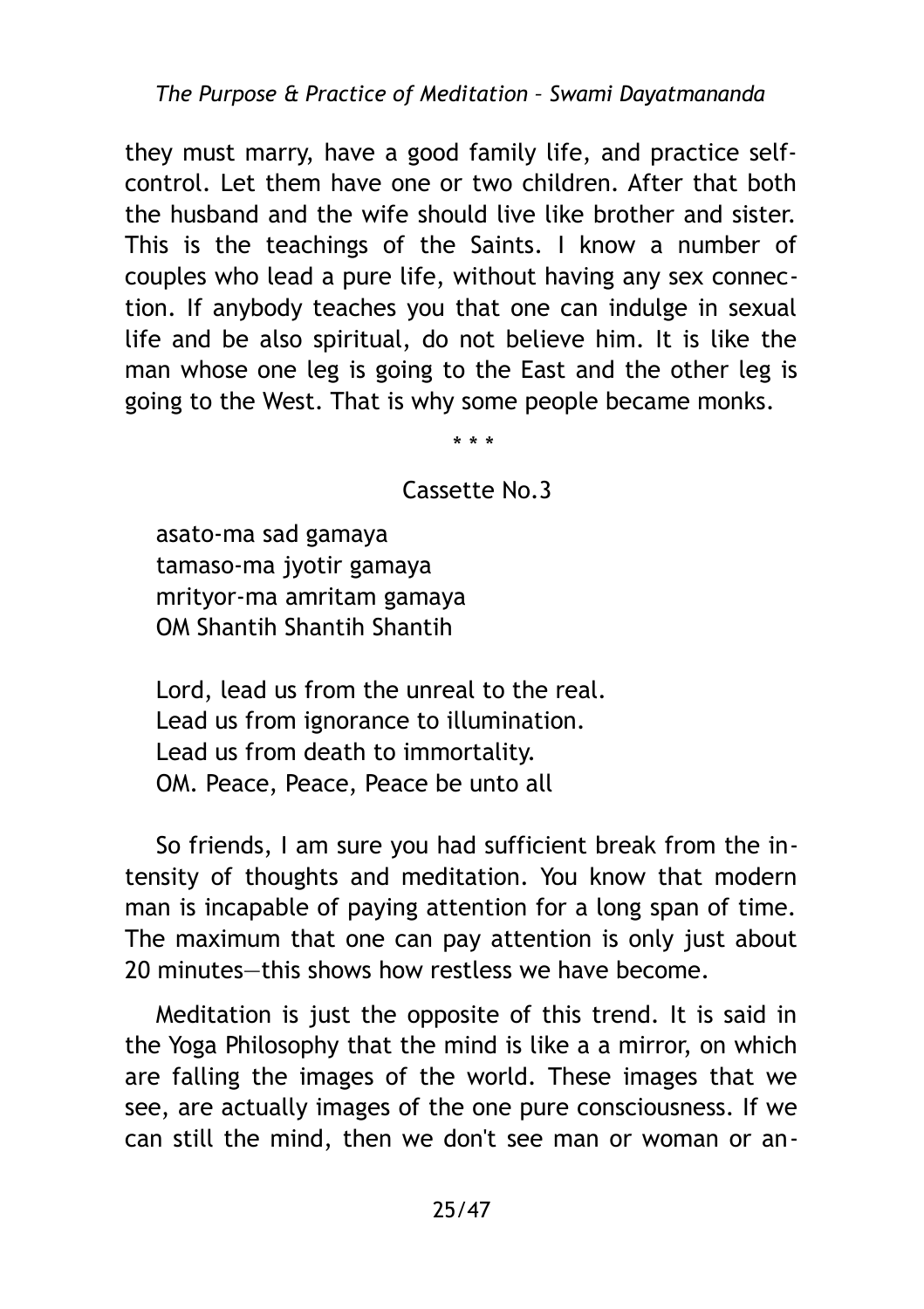imal or plant or anything; we see the pure reflection of pure consciousness. That is the goal of Yoga.

Q. — Do you know what is the definition of Yoga? Anyone?

A. — *Cittavrittinirodha*.

It means suppressing the thoughts arising in the mind. That is the purpose of meditation. So we said in the morning, that meditation involves total life.

And it is a progressive upward movement, from the lower consciousness to the higher consciousness.

If we want to progress in meditation, we need to fulfill another condition: *We need intensive seeking*.

There is a wonderful question raised in the Yoga Sutras of Patanjali: "When does a man reach the goal of Yoga?" What was the answer given? ... One must remember what one has read ... The answer given was: "*It depends upon the intensity of the seeker.*" The more urgently a man seeks, the more quickly he reaches the goal. That is the answer.

#### <span id="page-25-0"></span>**Obstructions To Inner Harmony**

We would like to reach that goal, we would all like to see God. But something seems to be pulling us back. Isn't it? What is it that pulls us back?

There are three things, three obstructions, which pull us back: The first thing, is what we call disharmony. This refers to the mind, which seems to be divided into two—the conscious mind on one hand, and the unconscious mind on the other. Our conscious mind says we must progress. But our unconscious mind pulls it back without our consent and scatters it. Is this not a common experience? We sit for meditation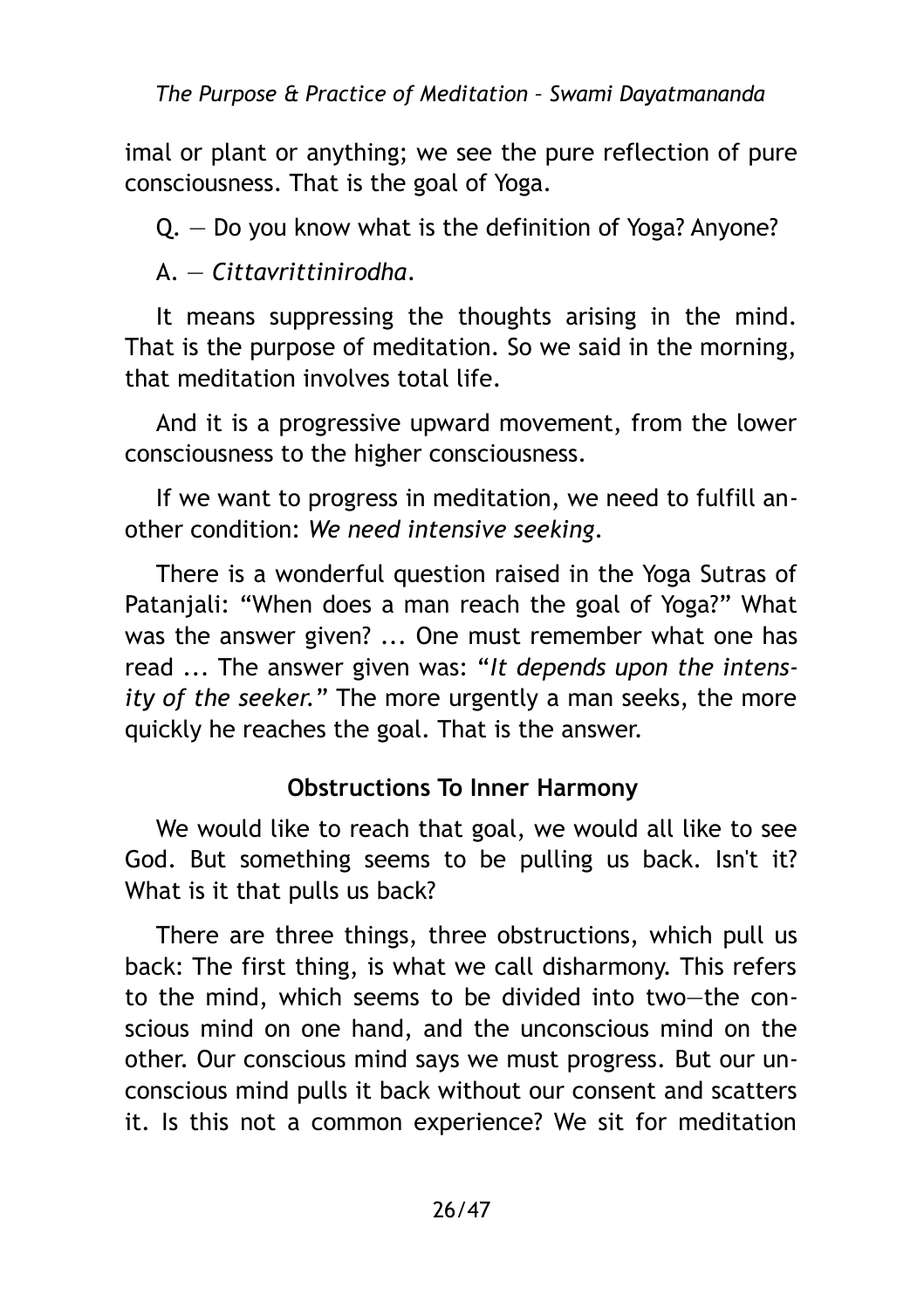with good intentions, full of hope, but next moment we find our mind has gone out somewhere.

The reason for this is our intense attachment to the world. Patanjali again, classifies this attachment into two categories. He calls it RAGA and DVESHA.

RAGA — means intense attachment. DVESHA — means intense aversion.

Now, you may say, attachment is attachment; how is aversion, an attachment?

Attachment works in two ways:

Positively, it works in the form of attraction. Negatively, it works in the form of aversion.

How do we know that what we call hatred or aversion is also an intense kind of obstacle, an attachment? We know it by its effect. For example: You sit for meditation. Supposing you have a child whom you love very much. What happens as soon as you close your eyes? The form of your child comes into your mind and, "Mummy, mummy, I am here, don't forget me". So, your mind cannot concentrate on God, or on any special object you decide upon.

Suppose you hate someone. Even that thought comes, and it distracts you from concentration. So, both likes and dislikes, in their effect on our concentration, are the same. They are destructive. The remedy to overcome them is:

First — to think more of God;

Second — not to be affected by the objects which attract or repulse us; and

Third  $-$  we must develop a witness-attitude.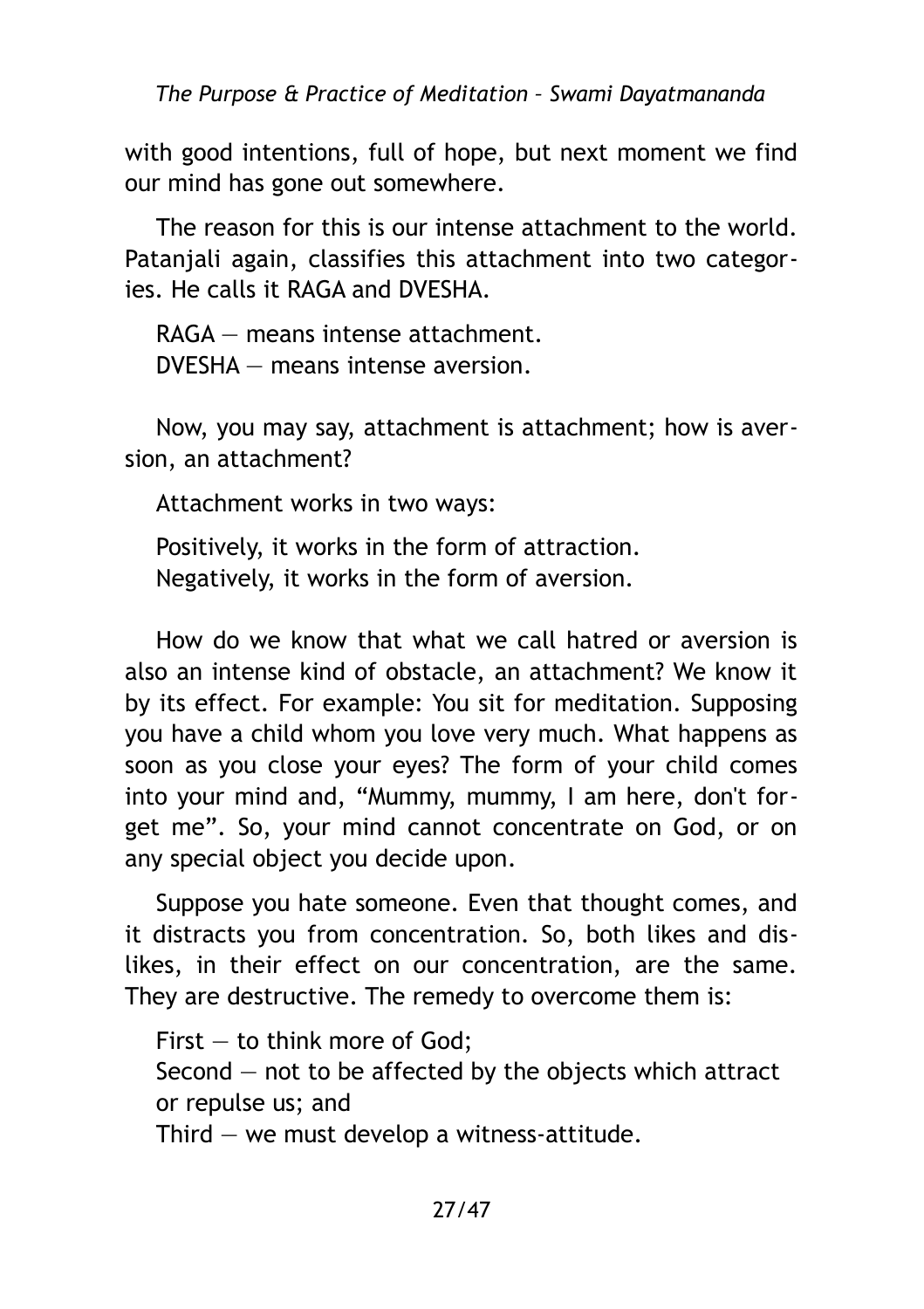If we can practice thus, then the unconscious and the conscious will slowly become integrated.

This brings us to a very important point. For many of us meditation is not a bed of roses; it is more of a battlefield. That is the reason why, we prefer do anything but sit for meditation!

This dispels the popular misconception that as soon as a person starts meditating, he becomes a person of peace and harmony and integration, and all love and good feeling. We should never entertain such a notion. It's a lifelong battle. If anybody comes and says, "Oh! Ever since I began meditating, I am calm and quiet, and peaceful", don't ever trust such a person's opinions. He has not yet started meditating.

For many of us, then, as soon as we dive in a little, meditation is like churning muddy water. Water may appear to be very, very clear, but, take a stick and start churning, and see what happens! So, if any of you have begun meditating seriously, and you've come up with problems—and feel that before taking up meditation you were much better persons, whereas now, after beginning to meditate, you have become more short-tempered, more intolerant, more restless—then, rest assured; you have truly started meditating!

The only way to attain the goal of Yoga is to go deep into the mind, churn it, bring out all the dirt and filth that has been accumulating there for ages, and clear it away. Then only do we reach the goal. Only after a long time, when the unconscious becomes clear, does it become one with the conscious. Only then, do we discover what is meant by 'integration of personality'. Harmony, inner harmony, develops only then.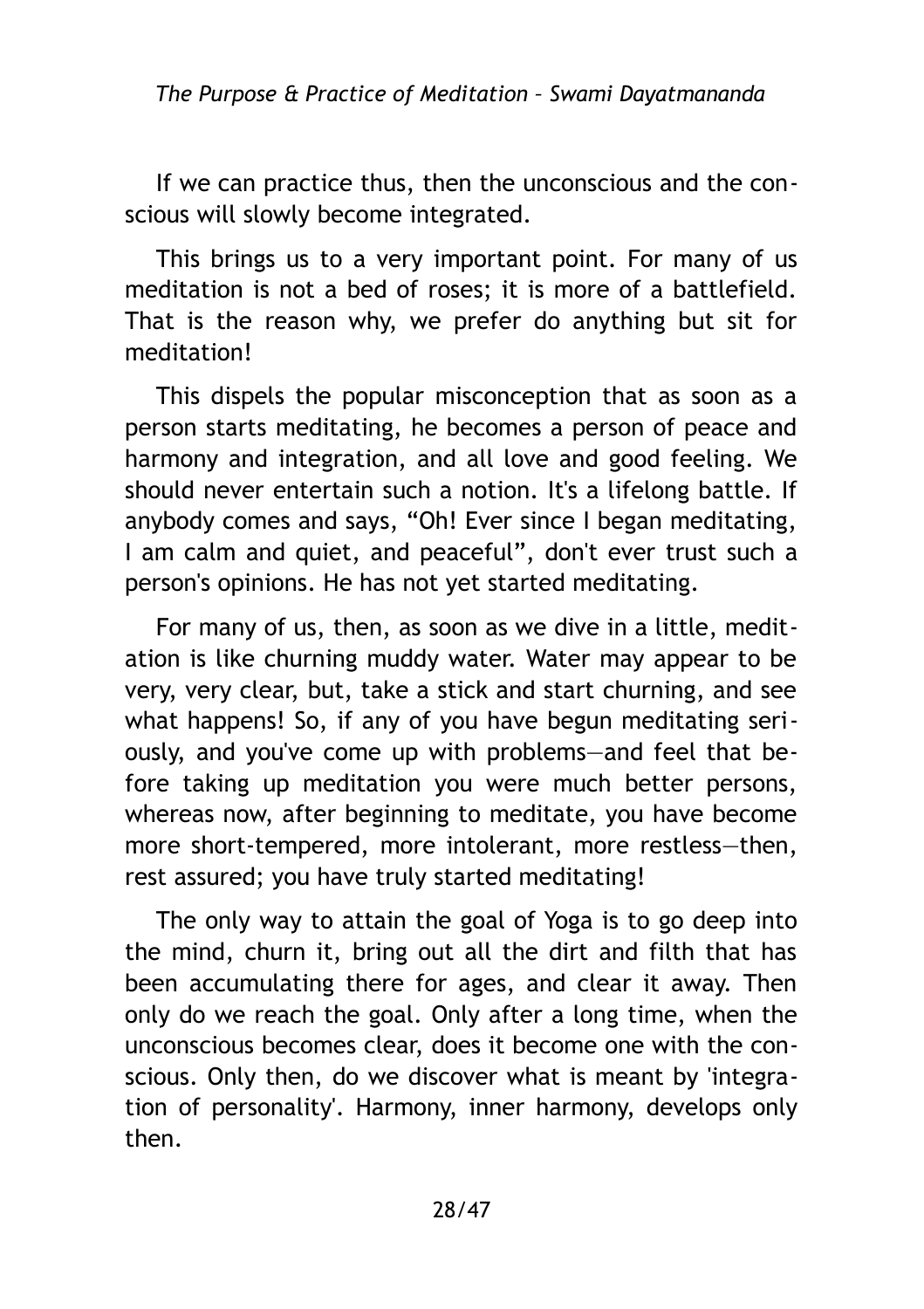Then only, does real spiritual progress start.

#### <span id="page-28-0"></span>**Conversion**

In Christian theology, this integration is what we call 'conversion'. When a person becomes converted to God, there is no conflict between his outer and inner mind.

How do we know that we have reached this *inner harmony*! There are three characteristics.

First, there is no conflict between the unconscious and the conscious.

Second, it is not a temporary phenomenon, it is permanent.

Sometimes, certain ideas take hold of our mind for a few days. Our inner and outer mind becomes one, but only for a few days. After that, the mind gets disrupted again. That is what we see in most of the modern seekers. They are seeking some spirituality. They come across a guru, maybe with a long beard, and they are highly impressed by his personality. They become intense devotees and for few days they are in heaven. After a few days the illusion breaks and they give up that guru and seek somebody else. This type of few-days effect is not good for meditation. It is similar to modern marriage. There is so much love between the man and the woman that they are not separated in their sleep also; and after few days they can't look at each other's face.

This should not happen in spiritual life. Once the mind catches hold of an idea, it must be seen through. It must be seen through the whole life. That is what happens in conversion; a real conversion makes the effect permanent.

The third characteristic of conversion is, the mind is integ-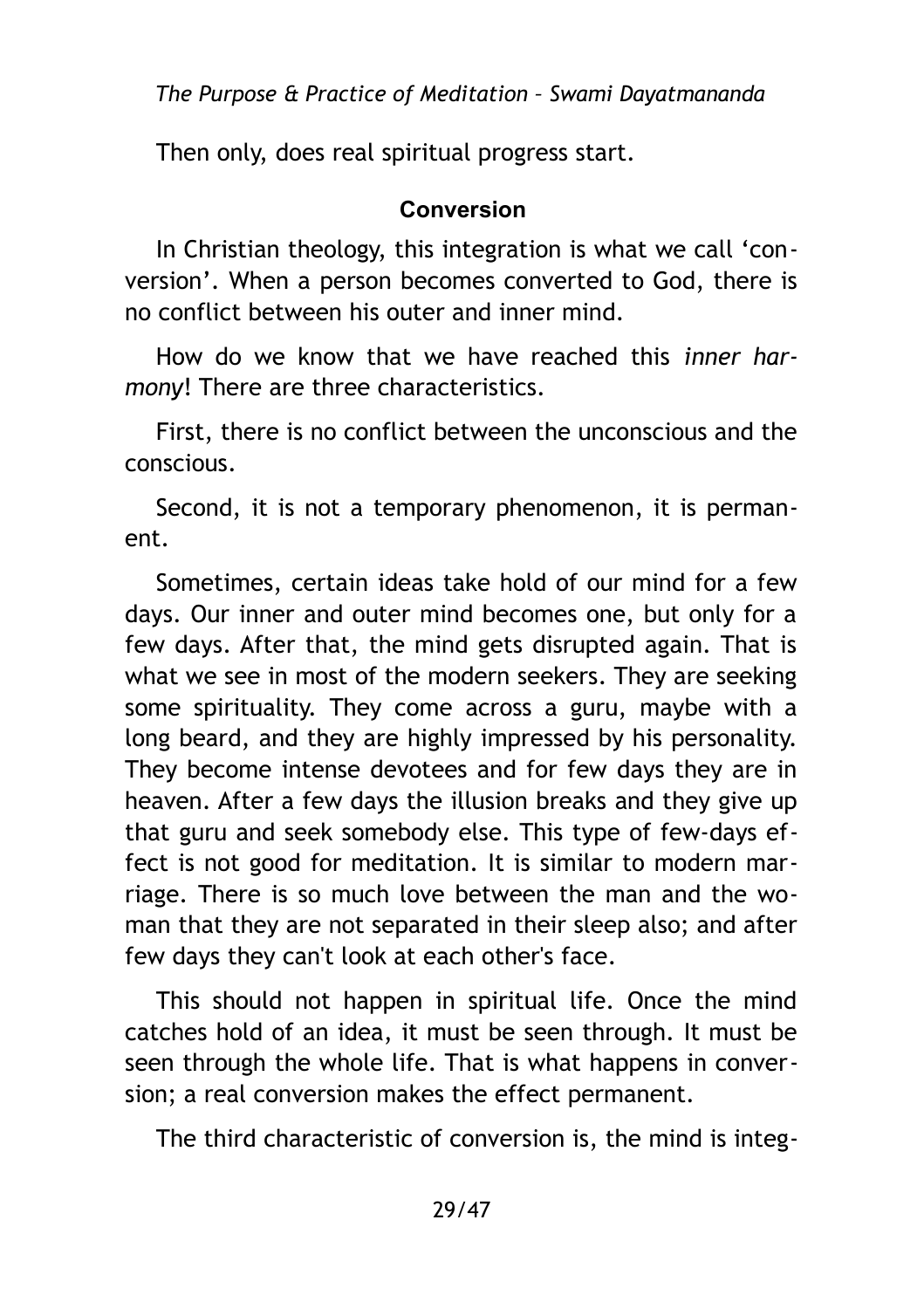rated because of a holy idea, a sacred idea, and never by any worldly idea.

You see, it is also possible to become integrated in the worldly life because of hatred, because of jealousy etc. Or it could even be a positive idea. A great scientist maybe so much interested in discovering some scientific fact, that his whole life is dedicated only for that purpose. But even such a type of integration, even though it is permanent, is not going to bring him illumination, because it is directed towards a worldly object, not to a spiritual object.

So, to summarise, the characteristics by which we can know whether a real spiritual conversion has taken place, are:

First  $-$  there is an integration of personality, Second — this integration is permanent, it's for life, and Third  $-$  this integration is always towards what we call God or a spiritual object.

This integration is one of the conditions necessary for the success of meditative life .

#### <span id="page-29-0"></span>**External Harmony**

I talked about inner harmony, now I must also speak about external harmony.

What I mean is, you see many times, external circumstances may not be favourable to us: the persons with whom we live may not be spiritual, the places where we happen to live may not be convenient, and it may be that we are not living in harmony with the external world. If we fail to live in harmony with the external world, then to that extent our battle becomes that hard.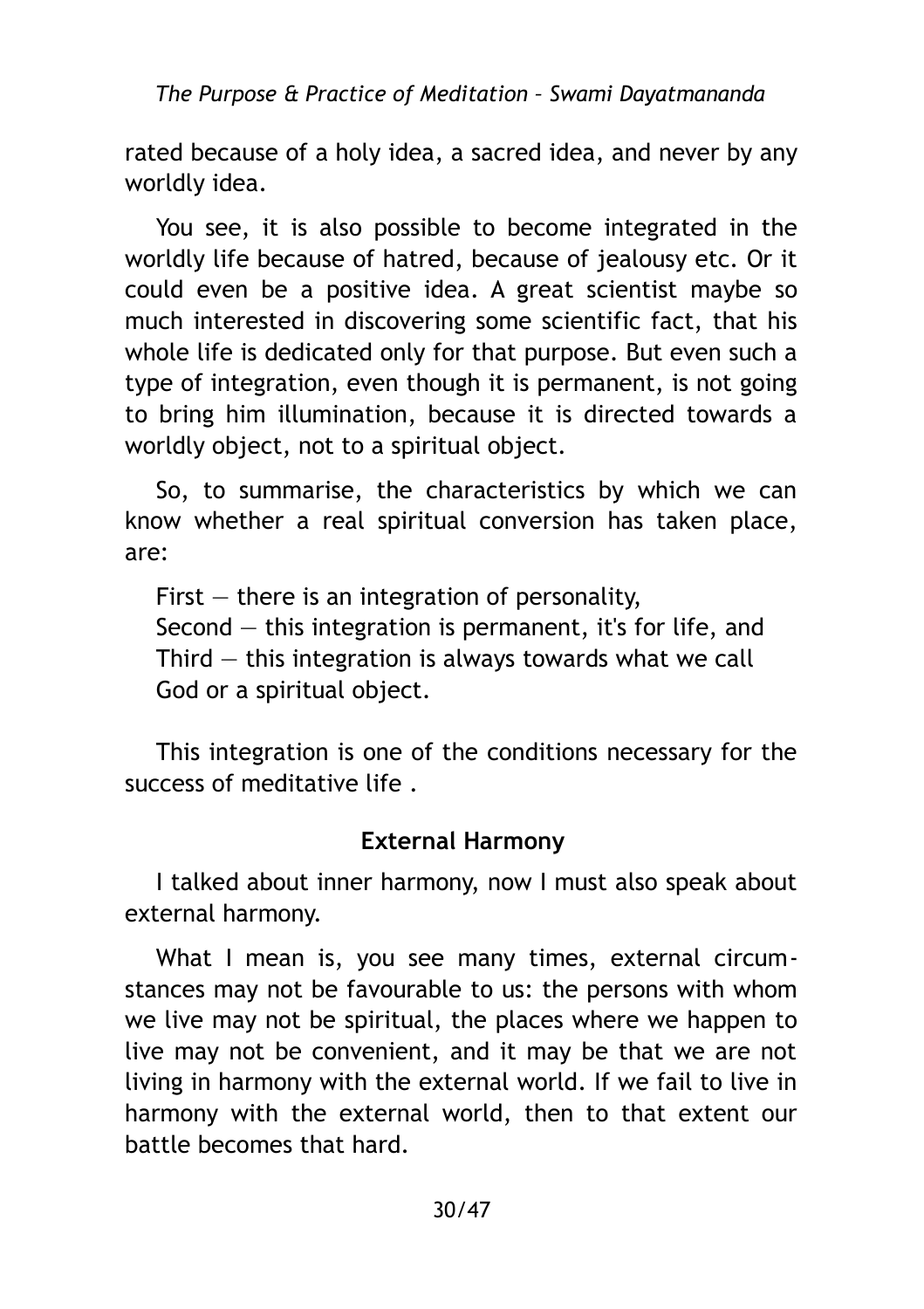So, here too, the body, the physical concept of the body, is involved. We must eat what is right for us, in the right quantities, at the right time. And in the social circumstances in which we are placed, we must develop some type of harmony. The idea is that we should not feel anger, jealousy, hatred, etc., towards the external circumstances or objects.

There are two reasons for such disharmony.

If we are not in harmony with the external world, one reason is that we are not harmonised internally with our own hearts. The other reason is that we do not have the right conception about the world. What I mean is that in this world, one should not expect only the sweet and the light, the good side only. In the world, there will be sweetness and there will be bitterness, there will be light and there will be darkness, there will be life and there will be death. That is the nature of the world. To expect anything else from it would be wrong. Therefore, as far as the external world is concerned, we should be a bit philosophical.

There is a nice story illustrating this:

There was a Chinese farmer who had a son. One day, the son had gone into the forest and there, he found a lot of wild horses and so he brought them in. And the neighbours came and said: "What a good fortune your son has brought to you!" This farmer was a philosopher. He said, "Who knows, good fortune or bad fortune", and let it at that. A few days later, one of the wild horses, kicked the son and broke his leg. Again the neighbours came and said, "What a misfortune!" The farmer said, "Who knows, good fortune or misfortune". After a few days, the King of that country came and conscripted all the young men of the village; only, he couldn't take the young man because his leg was broken. The neighbours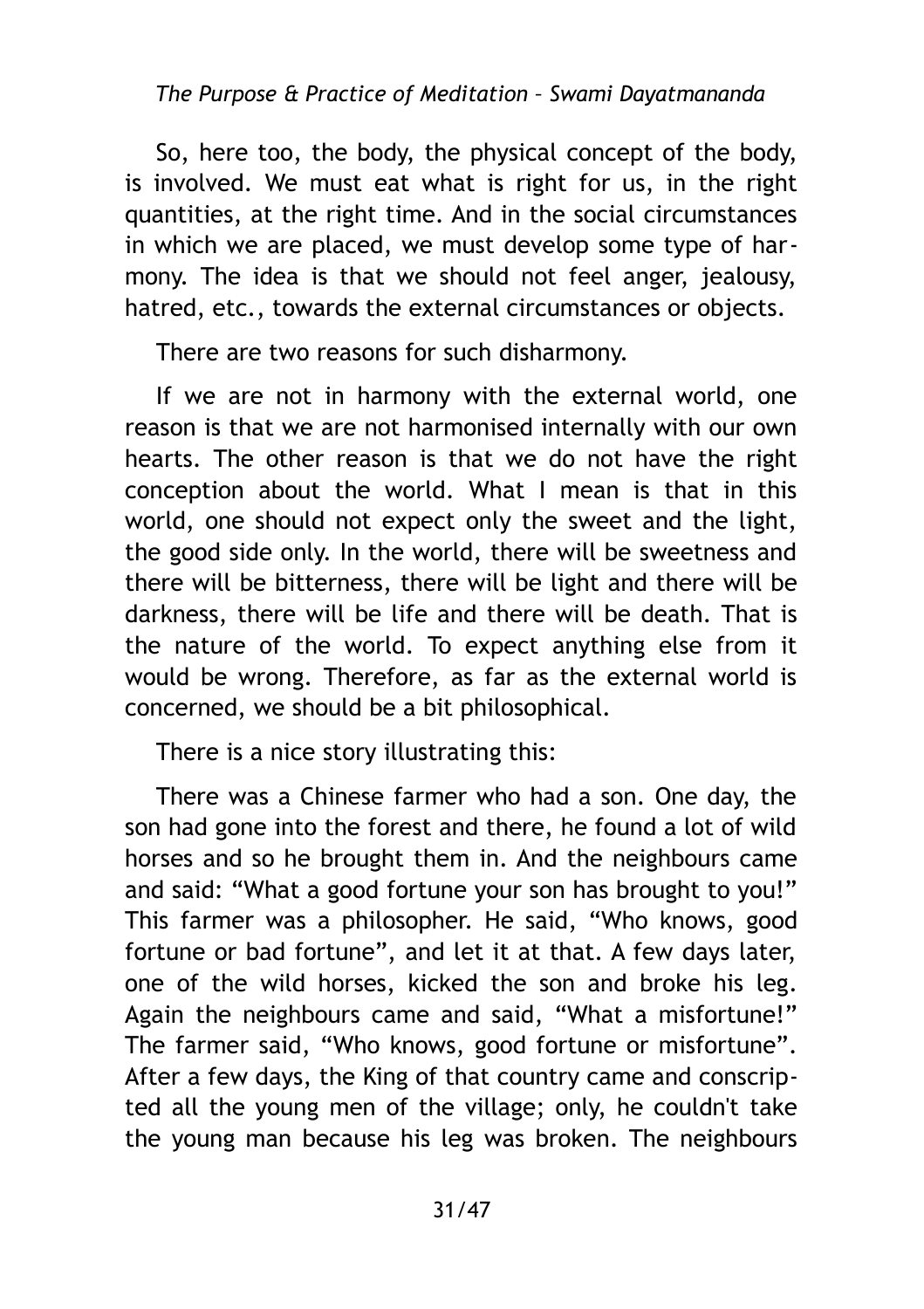came and said, "So fortunate you are", and the farmer said, "Who knows, good fortune or misfortune".

So, under all circumstances maintaining a philosophical attitude, helps us a lot in achieving this harmony. When we can achieve this type of harmony, the mind becomes very very restful. If we analyze our minds, we see that most of the time it is in a state of restlessness, and the cause of this restlessness is always disharmony. We are always grumbling, "It is cold or it is hot, or this person is good, that person is bad, or why I don't have this, why I don't have that, etc."

If we can develop some amount of philosophical attitude, the mind becomes quite peaceful. I can tell you that.

Now, apart from that, there is another type of harmony, which we call lower harmony. There are some persons who seem to be quite content in life. They are not Yogis, they are not practising meditation, but they seem to be quite happy. They go to work, they come back, they earn a little money, their families are there, they seem to be quite content. But we, who start practising meditation, are always in a state of agitation.

So, sometimes we think "What is this? That man is not practising meditation, yet he seems to be quite happy. But I am practising meditation, I am supposed to be more happy, but I am not." The reason for that man's contentment is not because he has achieved calmness of mind, but he has surrendered his will to what we call "collectivity". He goes the way of 99% of the people. He is like a slave, he doesn't exercise his brain, and think, "What is life, what is the goal, what should I do?" This type of calmness and quietness is of no use, either for him or for others.

The second type of lower harmony is: there are some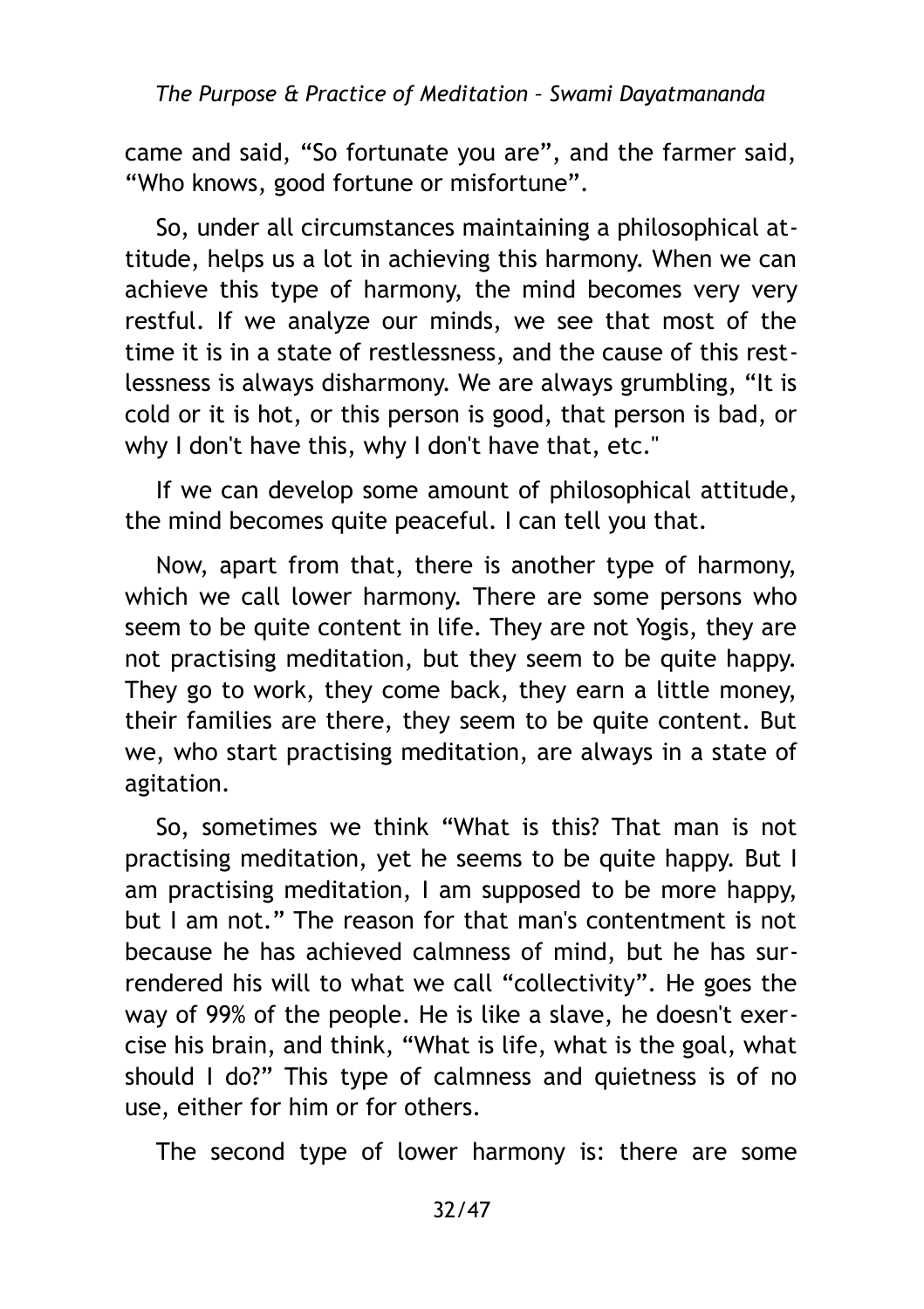people, a few people, who are very stoic. They have sufficient reasons to become unhappy, but they say, "No, I am not going to express my unhappiness to anybody, I will bear it with gritted teeth".

In both these cases, the result is the same: they are not trying to overcome the situation, but they are trying to appear calm and quiet and contented. Such people cannot progress in spiritual life at all.

Spiritual life starts with what we call a "divine discontent". We are not happy to live in the way others are living. We want to rebel against the world's way and turn back to its very source. That's why it is a tremendous battle; it is called "*The unseen warfare*".

Now, there is another obstacle in the path of harmony. There are spiritual aspirants who want to fight, who want to walk the way of spiritual path. That is to say they want spiritual freedom. But, they are terribly afraid of taking responsibility. You see, the concept of freedom is always linked with the concept of responsibility.

As an example: if you are working in an office under somebody, you just have to do what the man asks you to do. You are not free. But if you start your own business, it gives you complete freedom, but you are responsible for the good or evil, whatever is the outcome. And many people are afraid of this responsibility. This is one reason, why people very easily fall in line with other people's behaviour than rebel, even though they desire to do that.

To summarise this concept of harmony:

First of all there must be an inner harmony. Then we must also know how to achieve external harmony, which means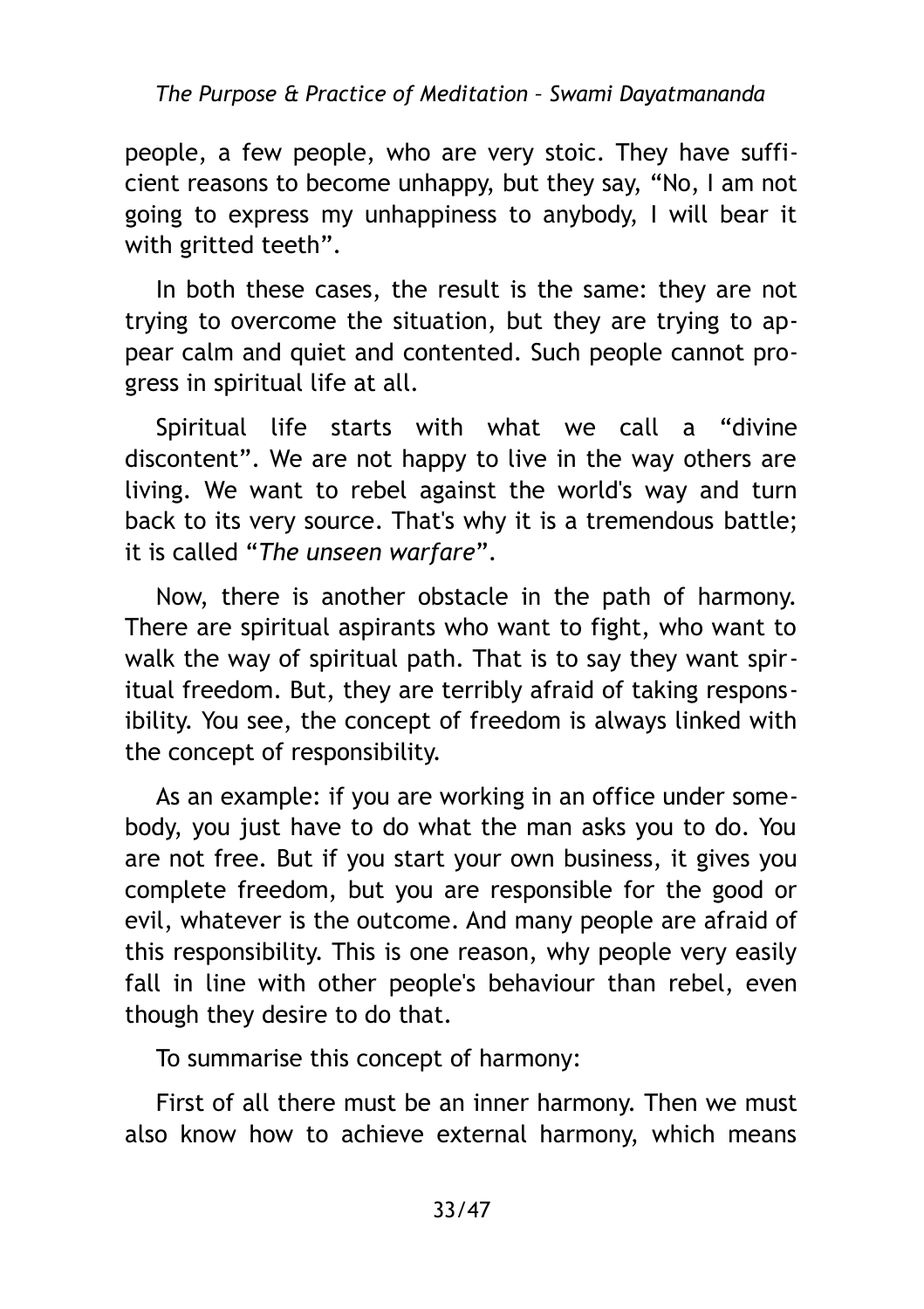that we should not surrender our will to collectivity. Nor should we be afraid of taking responsibility for ourselves. If we fulfill this condition, then we have taken a great step forward towards meditative life.

#### <span id="page-33-0"></span>**Self-Identity**

Now, the second thing that is an important accessory to achieving success in meditative life is: one must have some kind of self-identity. What I mean, is that most of us, as we are now, do not know about our inner self.

If somebody tells us, "You are a good man", we get elated. If somebody says, "Don't do this, do that", we are quite prepared to obey. In other words we don't say, "I am a complete individual in my own right. I have a right to think for myself. I have a right to decide what is good and what is not good for me: I have a right to choose what I think is good, and I have a right to follow it, whatever the external world thinks of me". In other words, I must have definite ideas about my own personality, and I must have definite principles to live by.

This is very important in spiritual life. I should not be moral because of the police fear, nor should I be good because of public opinion. I must have these principles of my own free will. In order to have this self-identity, I must have a strong power of analyzing myself and try to understand my weaknesses and my potentialities as well.

Much of our unhappiness is caused by the lack of selfknowledge. By self I do not mean the Divine Self. What I mean is our psychological self, our mind, our personality. This lack of self-knowledge: how much misery it can bring to us! You only have to just open your eyes and look at your family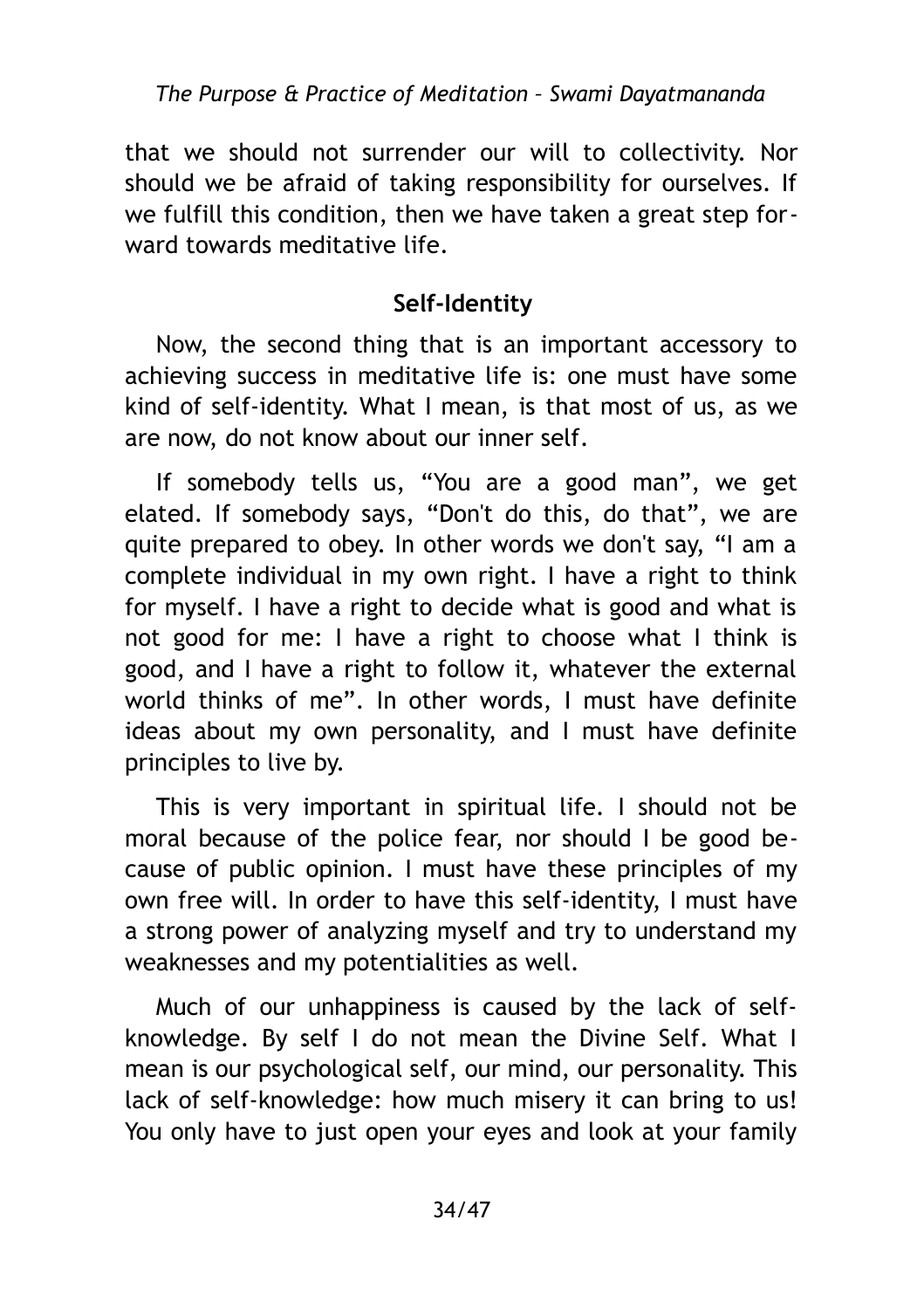members, at your neighbours—the lack of self-knowledge is enormous. Sometimes we have to go to a psychoanalyst and pay lots of money, just to be told that, "You are a good man and have lots of potentialities!"

This self-knowledge is very important, because the goals that we can set for ourselves, even in spiritual life, much depend upon the knowledge of the self. We have, each one of us, certain defects or certain weaknesses, and we have certain wonderful potentialities. If we have right self-knowledge, only then can we know how to overcome our weaknesses, and only then can we know how to set realistic goals. It's very important to set realistic goals. If we do not have this self-knowledge, we live in a world of self-illusion. And the result could be disastrous.

Here a spiritual teacher can help us a great deal, and this is where the greatness of a teacher really comes out. A real teacher understands the personality of a disciple and sets goals and guides him accordingly. And that is also the reason why the teacher, although the teaching is the same, presents it to the disciples in accordance with the capacity of their individual ability, digestion and practice.

And self-knowledge is also important for another reason: if we do not have proper self-knowledge, we are often forced to indulge in self-fantasy.

An example: We love to watch T.V. Do you know why? Unconsciously, we are identifying ourselves with the heroes and the heroines we see on the screen. The reason for this is: if we are incapable of fulfilling our expectations in actual life, we are drawn to fulfill the same reality by proxy, on the screen or in imagination. If we do not have proper self-knowledge, we become incapable of discriminating between what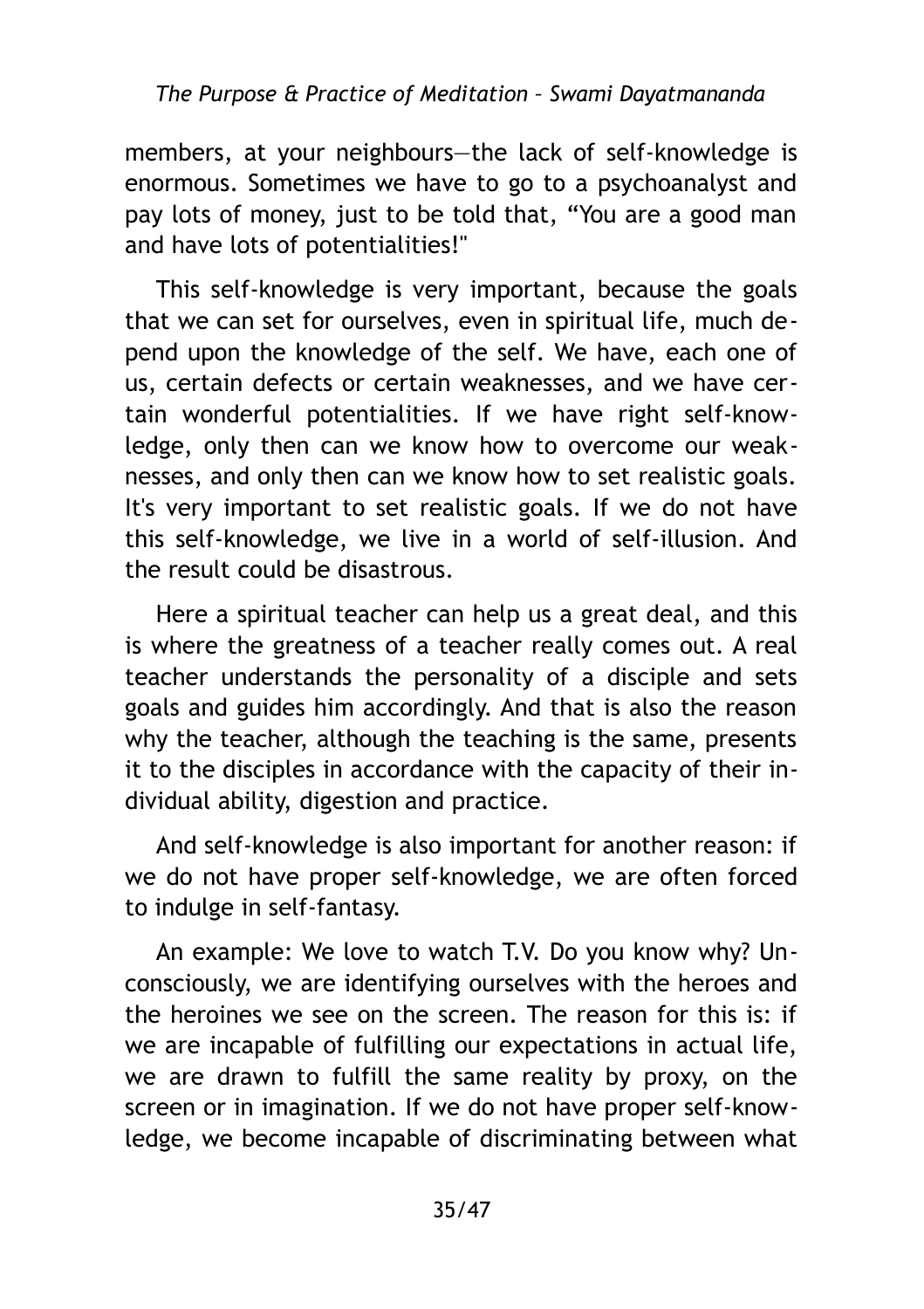is fantasy and what is reality. And the result will be a terrible failure in actual life. You only have to open your eyes and see how many people have fallen frustrated in real life only because they have fallen from their life of fantasy, and not from actual life.

If anyone has at least some amount of self-knowledge, he'll be a happy man in this world, even if he doesn't seek spiritual life.

# <span id="page-35-0"></span>**Our Concept Of God Is Based On Our Self-Image**

Now, understanding of our own self has a great spiritual benefit. It is a law of the spiritual world, that our goal in the spiritual world entirely depends upon the concept we have regarding our own self. This is a deep matter to be thought of. Many people cannot conceive of God. So, they cannot set spiritual goals, not because they don't want to, but because their self-knowledge is so inadequate that they are unable to *imagine* something higher. But, if any man has adequate selfknowledge, he cannot but understand that there is a Divine Spark within each one of us.

There is a point which has nothing to do with our topic, but it is a very interesting point.

You know that there are hundreds of opinions about God. And everybody thinks that his idea of God alone is right. But the truth is that each one is trying to conceive of God according to his own self-image. If somebody has a very strong sense of justice, then he thinks God is Supreme justice; and if somebody else has love, he thinks that God is of the nature of love.

So what we are quarreling about, is not about God but about concepts of God. But if anybody has got adequate self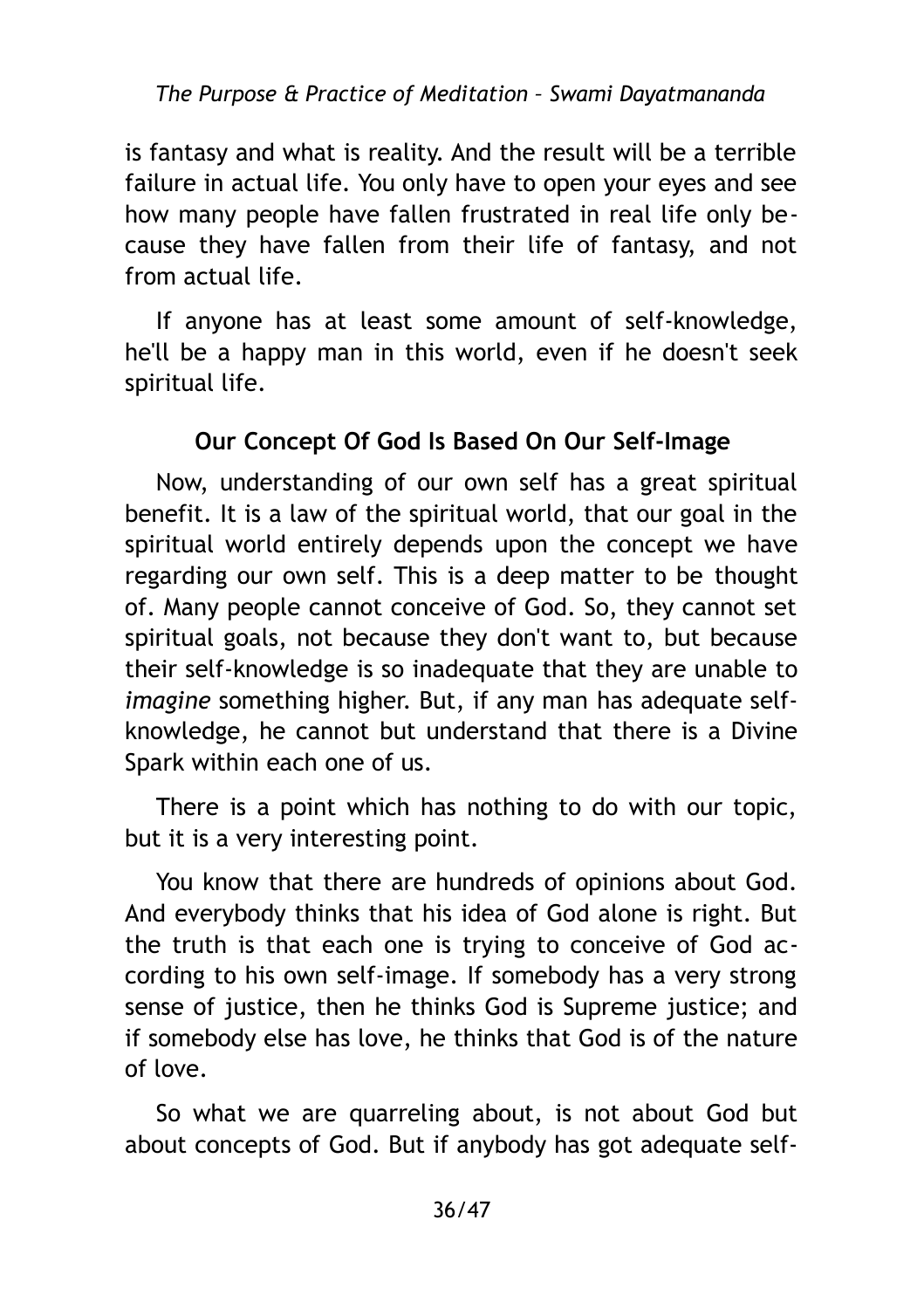knowledge, he would be intelligent enough to understand that all these quarrels are useless, because they are based on our own self-concept. And that is a great benefit in itself.

# <span id="page-36-1"></span>**Meditative Life & Moral Life**

We come to one more point in this class and then we'll stop. This is the connection between meditative life and moral life. By meditative life I mean spiritual life. Spiritual life is based on moral life, but spiritual life is not moral life. Moral life, is like a foundation of a building. Without a foundation there can be no building. But if you just have the foundation, it is equally useless.

Many people mistake a good moral life for a spiritual life. They think, "Don't bother about God, live a good life and that is enough." That is good as far as it goes, but such a person is far, far away from perfection. A moral life is very necessary for spiritual life, but mere moral life is not enough.

This is a point that spiritual aspirants need to understand, because after starting a little meditative life, one becomes more sensitive, loving, and sympathetic.

Cassette No.4 (Started Late!!!)

Such people become so sensitive that if they have to be harsh, even though they are justified, they feel terribly guilty.

# <span id="page-36-0"></span>**Simplicity Of Conduct**

There is another point of importance. Usually spiritual aspirants try to be truthful, gentle, loving and considerate. So they make certain rules and try to follow them. Sometimes, however, they may not be able to follow them. Then they fall victim to restlessness, and suffer unnecessarily. What we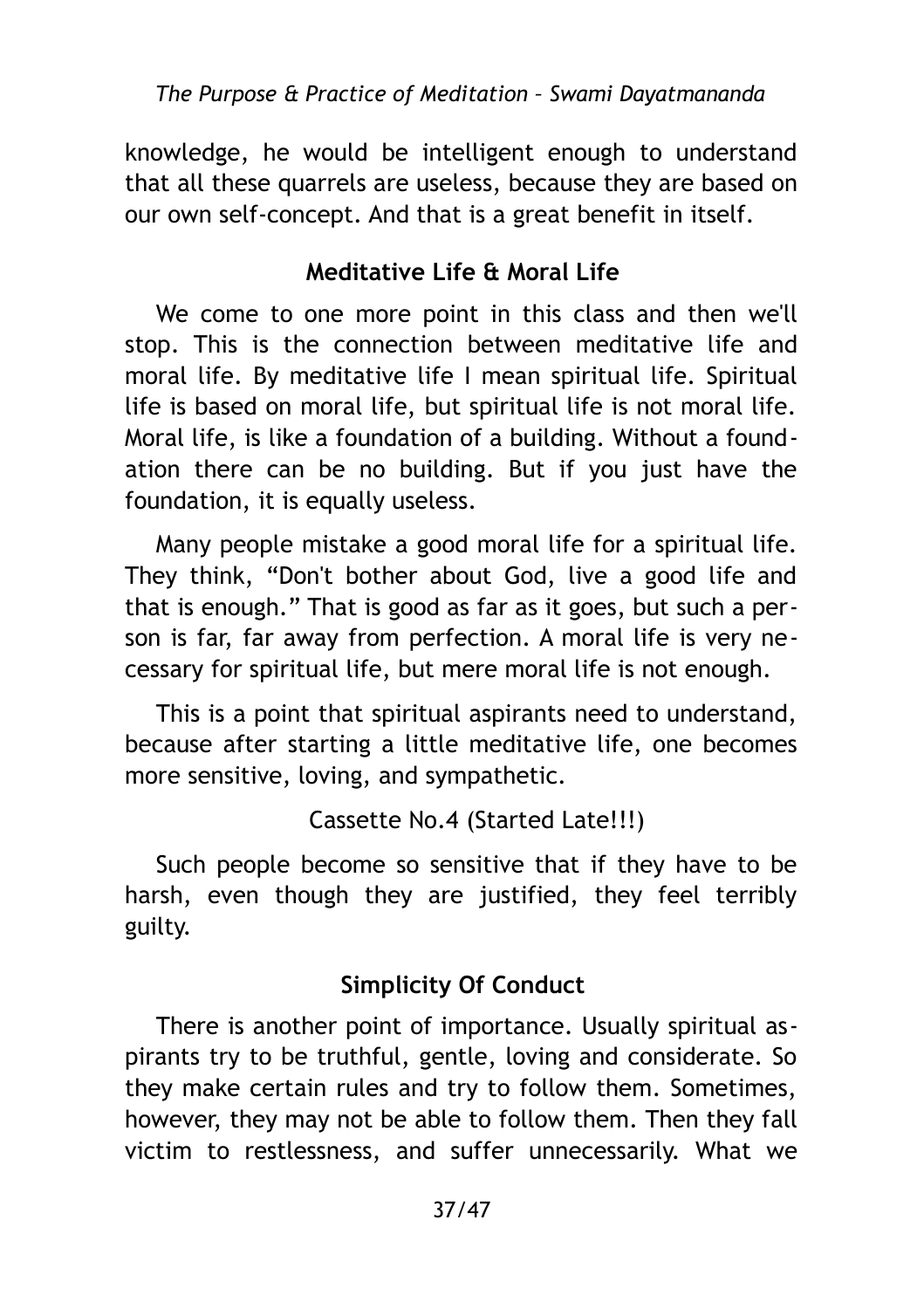need is a general guidline for our behaviour and we should try to put it into practice. If for some reason, we are not able to do that, we should not bother too much about it.

Just to give an example: Suppose you feel that any guest who comes to your house must be treated extremely well. That is a very good rule of conduct. Supposing a guest comes to your house and for some reason you don't have enough things to offer him. You don't have to fall over your heels, and go on apologizing to the man, feeling uneasy in your mind. Simply offer whatever you have with simplicity and love, and finish with that affair. Otherwise, endlessly we go on, "Oh, I don't have anything, I am so sorry". After that you phone, "Oh, I am so sorry". After that you write, "Oh, I am so sorry". All this is complexity of conduct. Such behaviour soon turns into snobbishness.

To give another example, this time from spiritual life. Supposing that you make a rule: "I will bathe and then only sit for meditation". Perhaps one day, there is no water. You don't need to worry whether God becomes angry with you because you haven't taken a bath. Just wash your hands and go and sit and pray wholeheartedly. The idea is simplicity of conduct should not become a burden on our minds, taking away all our time and energies.

This also applies to our inner meditative life. Supposing we make a rule, that we should not think ill of any person. Maybe one day we are sitting for meditation, and some bad thoughts come about others. So, what do we do if we are snobbish? We go on blaming ourselves over and over and over again. This is an obstruction to meditative life. What we should really do is, take notice of the thought, and say: "This thought should not have come", and continue our medita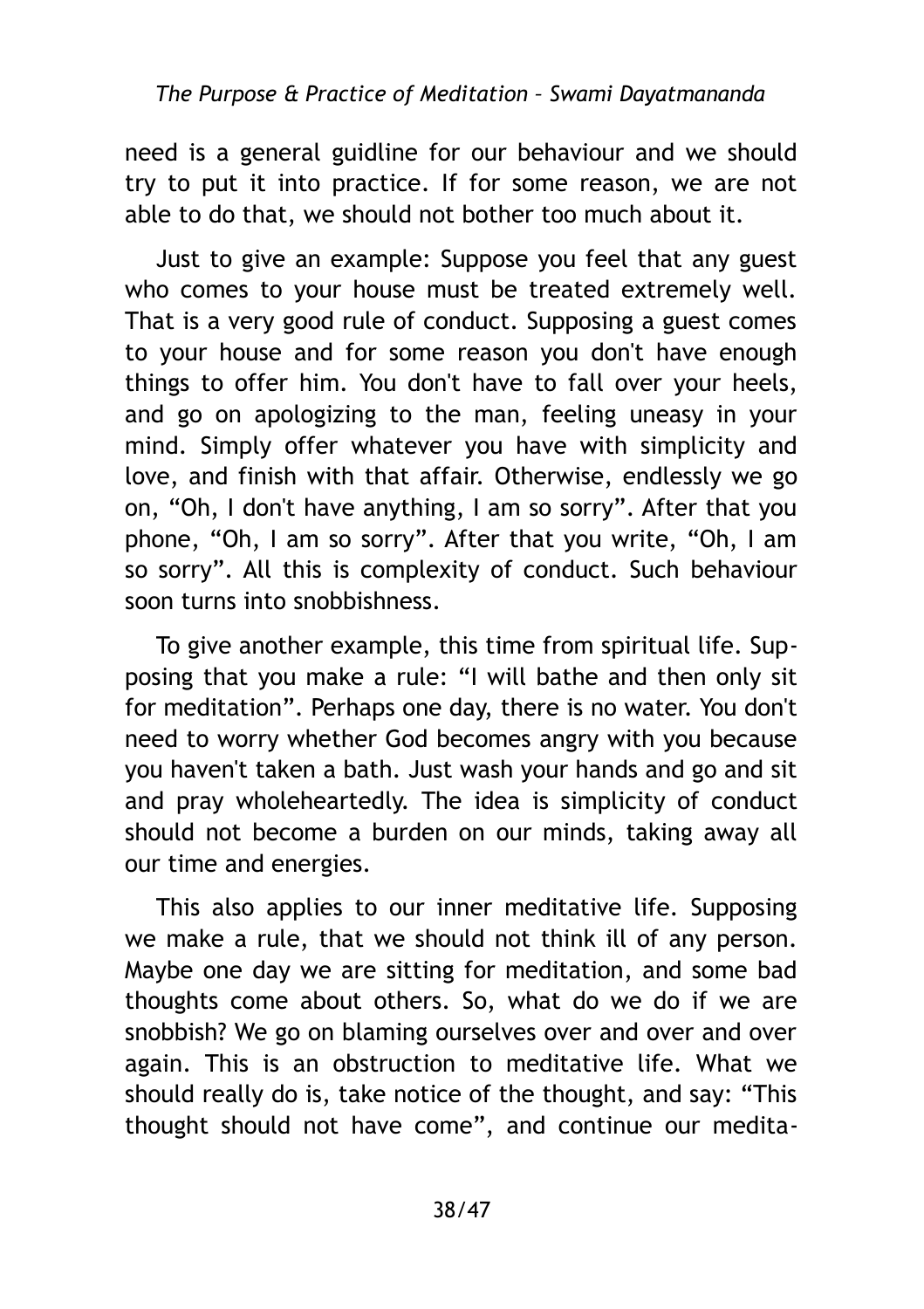tion. That is the way to progress in concentration.

If, the conditions we discussed in the morning are fulfilled, then we are in a fit condition to enter into meditative life. When we are fit and ready, a teacher comes, invariably, to guide us; he points out the appropriate path, and sets us in that direction. From then onwards we have to struggle to progress in spiritual life.

# <span id="page-38-0"></span>**Levels Of Consciousness**

Now, how do we know that we are making progress in spiritual life? As I told you in the morning, it is not mere concentration that indicates our spiritual progress. The real test is, whether we are reaching the higher levels of consciousness.

What are these higher levels of consciousness?

Our scriptures divide the human personality into five categories: it is like a man who has a five-storied house. Spiritual progress is like going from the lower floor, progressively, to higher and higher floors. In the Tantric lore these are called *chakras*, and in Vedantic lore they are called *Panchakoshas* (five sheaths).

The lowest of these sheaths (*kosha* means a sheath, or a covering) is called *Annamayakosha* or the *Food-sheath*. As long as we are identified with this body, as long as our consciousness is confined to this lower level of food-sheath, all our desires, expectations, hopes, are always in terms of the bodily desires only.

By observing the thoughts, the desires that come into our mind, we can understand whether we are at this level or not. Even if God comes to us and tells us, "You can ask any boon, I am ready to give it to you", we cannot ask for anything that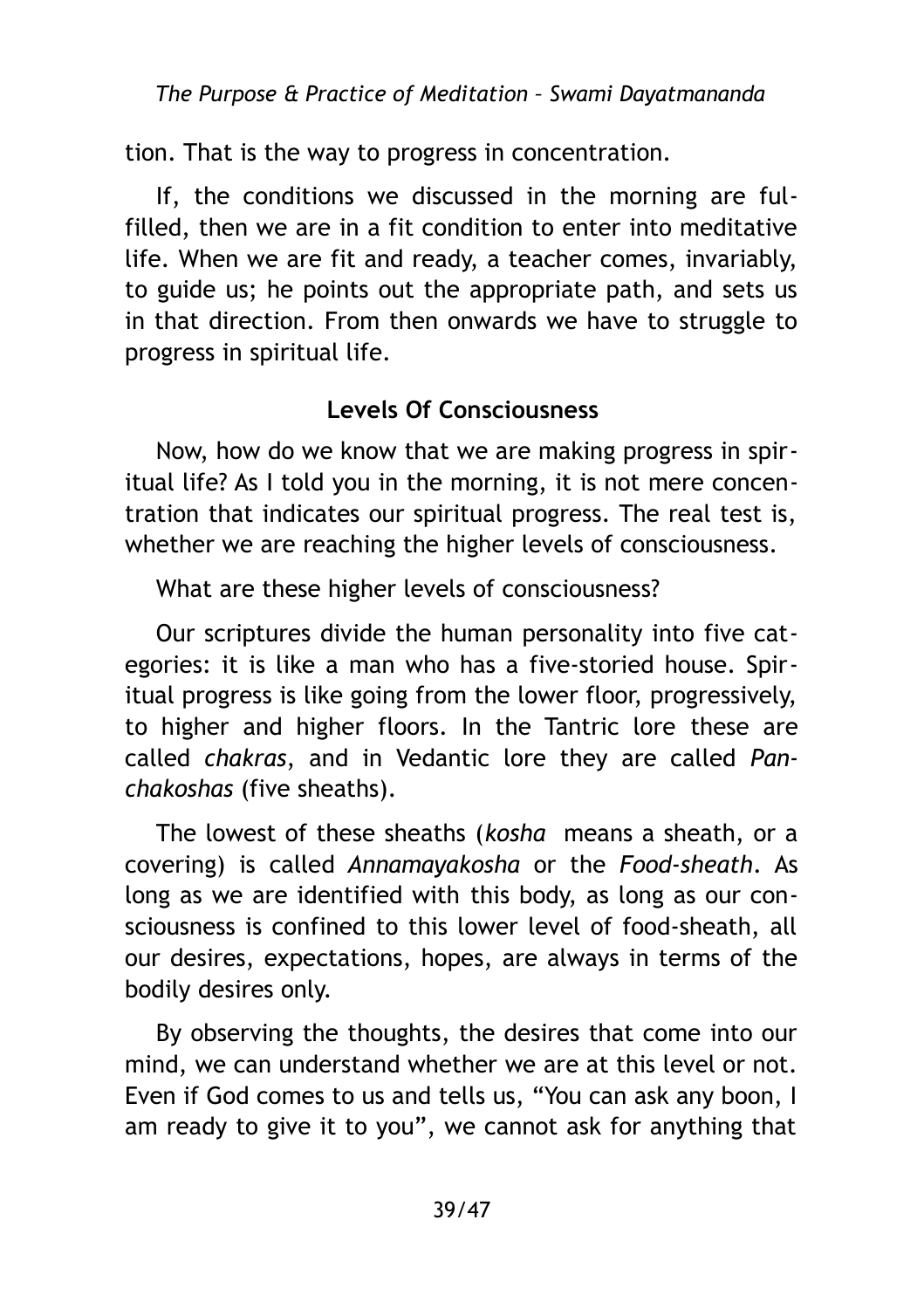does not pertain to our body.

The next higher *kosha*, is what we call the *Vital-sheath*, made up of *prana*.

When a person's consciousness ascends to the second level, which is the vital-sheath, then his vision of the world is changed into a vital world. At that time, the differentiation of sex, caste, and "this is a human life", "this is an animal life", falls down. And a *great* sympathy extends to the *entire* living world.

At this stage one also develops great psychic powers, like traveling in the sky, becoming small, becoming big. In the yogic lore these are called "*ashtasiddhis*" (eight attainments). Anybody who has a little control over this vital power, develops great capabilities such as healing etc.

Besides the psychic powers, he can develop the power of hypnotising others, attracting other people, becoming a great leader etc. And sometimes, you see, we are so credulous that, if we find somebody displaying some miraculous powers, instantly we consider he has reached the peak of spiritual perfection and we fall into the delusion of worshipping him as God. The only test by which we can know whether a person is spiritual or not, is not his powers, but his conduct. If he is pure, if he is unselfish and if he has no worldly desires, then he is a spiritual person.

This is one test but, more than that, the other test is: such a person always directs everyone that comes to him only towards God and to nothing else. Anybody who talks about anything other than God, is not a spiritual person, however great he may appear.

Higher than the Vital-sheath is, the *Mental-sheath*. Anyone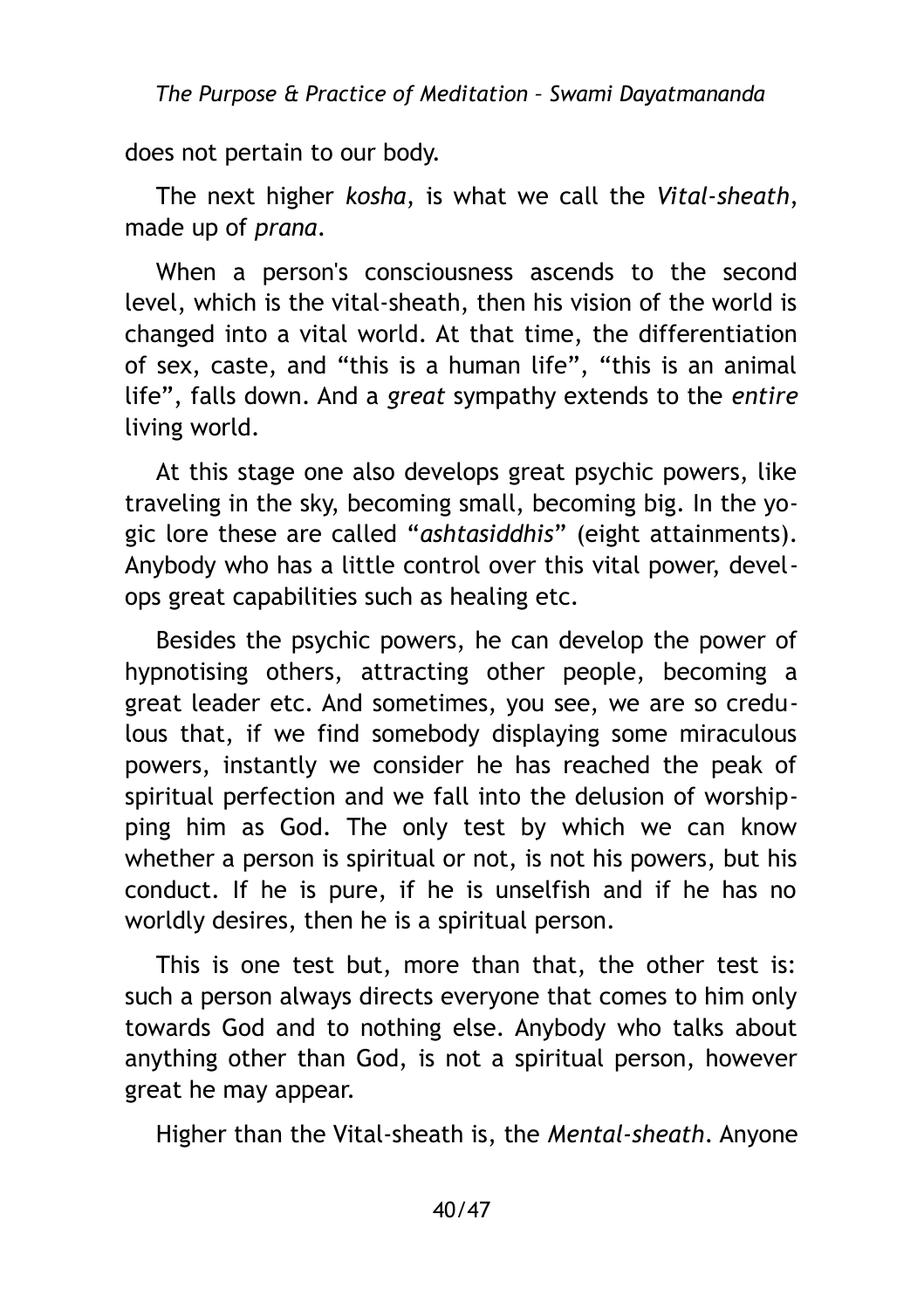who has reached the mental-sheath lives in the world of ideas. But even then, they could be only worldly ideas.

Higher than this mental-sheath, there is a sheath called the *Intellect-sheath*. Anybody who lives a great moral life or a life of principles, lives in that sheath. This intellect-sheath, has nothing to do with what we call the intellect. This intellectual-sheath is more closely allied to what we call the creative sheath, the creative level. It is from this level that great discoverers like Einstein, great artists, and great poets, derive their inspirations. Even though these people are deriving these wonderful ideas from this sheath of intellect, they need not be considered as spiritual. Because of their intense concentration, and because of their training and a particular faculty—maybe aesthetics, maybe science, as it were, at times, they suddenly get a glimpse of this intellectual sheath, and derive their enlightened ideas from there.

That is the reason why, these great people, who we think received their extraordinary ideas from this sheath, appear to be profoundly unhappy in this world. Sometimes, they commit even suicide, or go mad. That is where perfection and moral life comes into its power. Those who practice moral virtues and have a spiritual ideal and practice meditative life, only they reach this sheath of intellect, and live in a higher spiritual world. For others, it is just an accidental glimpse, and after some time they fall down again. Any talented man, however great he may be, cannot go beyond the sheath of intellect.

But, a spiritual person can go beyond the sheath of intellect into a higher sheath which is called the *Sheath of Bliss*. Even though it is called a sheath of bliss—and it is called the sheath of bliss because it is like a very thin glass case where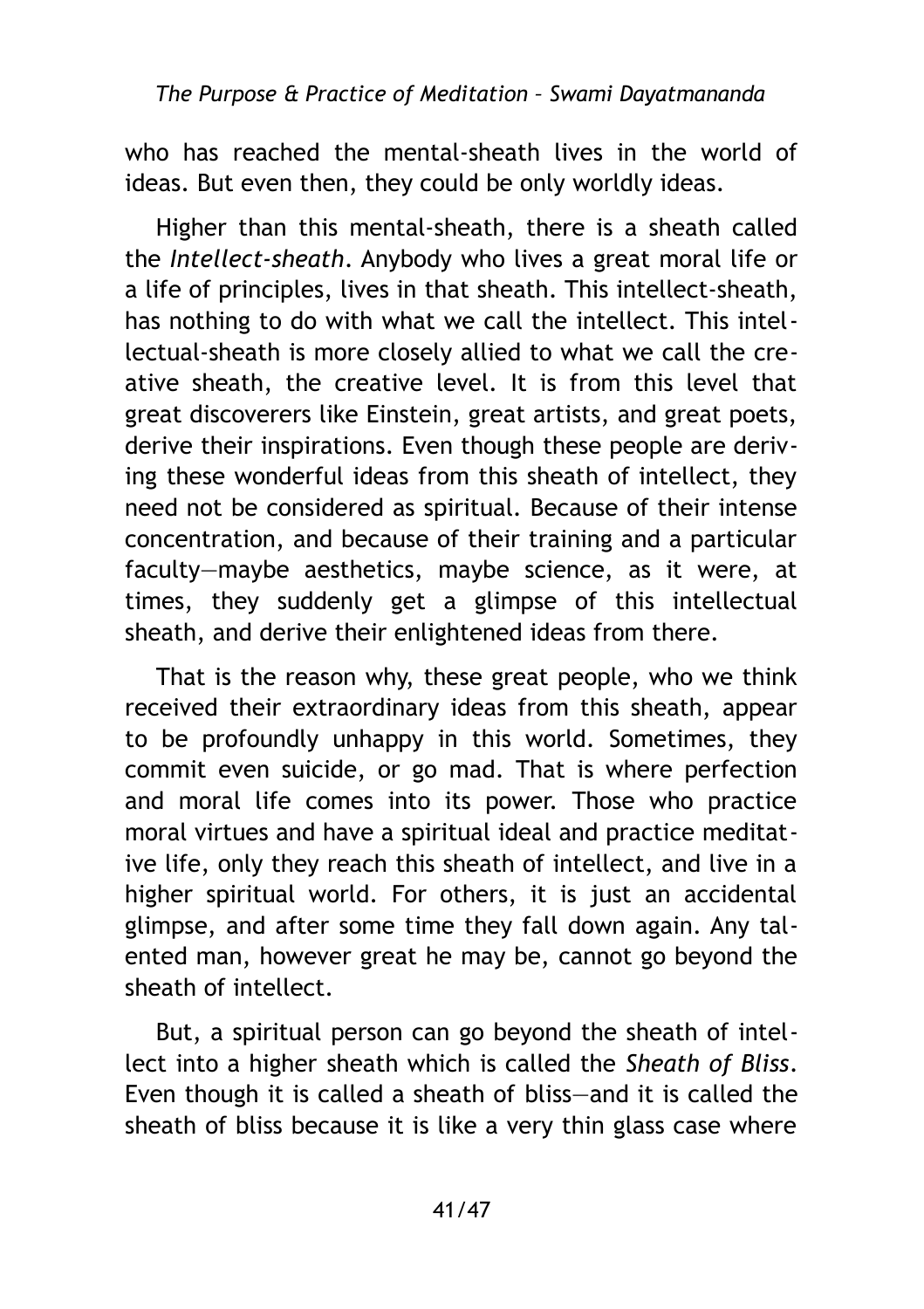the light of the Divine percolates unobstructedly—still it is considered as a covering. What I mean is, even if a person reaches that sheath of bliss, he is still in bondage, because the light of the Divine is above all these sheaths. But if any person persists, through prayer and self-surrender to God, to go beyond this sheath, he breaks this last barrier and becomes one with the Divine, and that is the state of eternity and perfection.

# <span id="page-41-0"></span>**Test Of Spiritual Progress**

So, the way to understand whether we are progressing spiritually or not, is by identifying ourselves with successively higher states of consciousness. When a person reaches these higher states, his self-identity, or his self-image is totally identified with that particular sheath. Hence his behaviour also automatically changes accordingly. It becomes natural for him to behave in accordance with that particular identity. This is one way to understand whether we are progressing in the spiritual life or not.

Otherwise, from outside, there is no way of knowing whether a person is spiritual or not. Sometimes we make the mistake of giving out our judgment so easily. We see somebody who is very good, very loving, very meditative, and we think, "This is a Saint". We can make mistakes. Only we can know whether we are spiritual or not. Each one of us has to find it out for himself.

Because we can sometimes think we are spiritual, while not being spiritual, one sure test for this is: anybody who is spiritual can never commit anything wrong. But, anybody who doesn't commit anything wrong, may not be necessarily spiritual. A moral man, who never does anything wrong, may not be spiritual. But a spiritual man will never do anything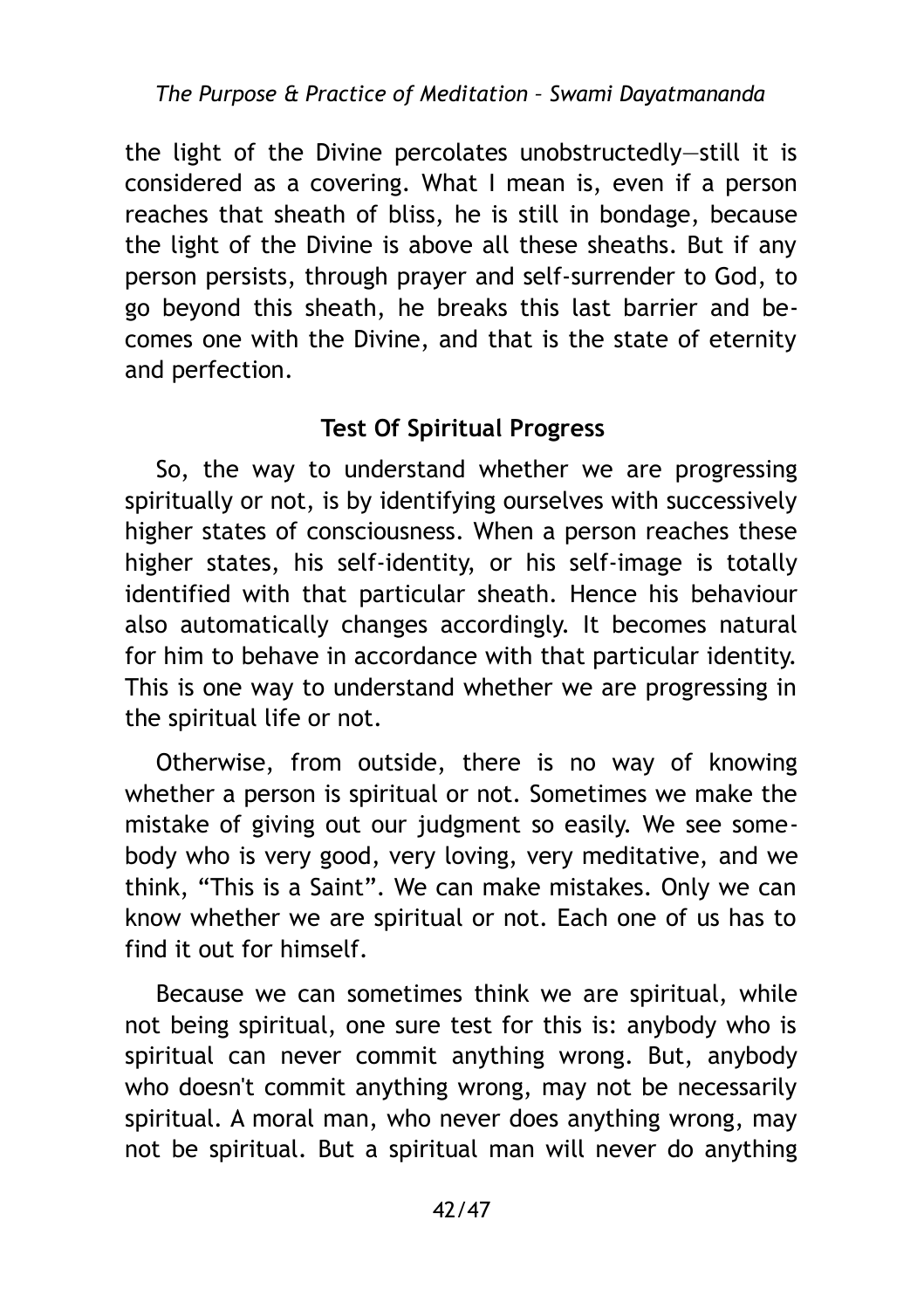that can do any harm or any wrong to other people.

So, it is only the spiritual teacher, and one's own experience which can confirm the spiritual progress. This is the reason why, our scriptures state that the following three things are considered necessary to confirm one's spiritual progress: (1) the teachings of the scriptures, (2) the teacher's (one's spiritual teacher's) experience, and (3) one's own experience. This is also the reason why teachers and scriptures are so very necessary .

If we are sincere and really eager to realise the spiritual goal, then, invariably, God sends a spiritual teacher wherever we are. Have no doubt about that. It is upto us to ask ourselves whether we are genuine seekers or not.

And anybody who is really sincere is sure to reach the goal. This is the evidence of all past Saints and Mystics, and we can bear witness to this fact in our own lives.

I tried to discuss according to my understanding what conditions are necessary for a good and fruitful meditative life. I have not indicated a single practice of how to do actual meditation, because, if we are sincere, the path will be shown to each one of us at the right time.

However, does it mean we should not sit and try to meditate? No.

#### <span id="page-42-0"></span>**Vipassana Meditation**

What we can do, is to start practising right now with the little we know. And, in the course of time, this practice of meditation will help us develop those conditions necessary for true meditation. And one of the most important things in this preparation, is to become more self-conscious. Most of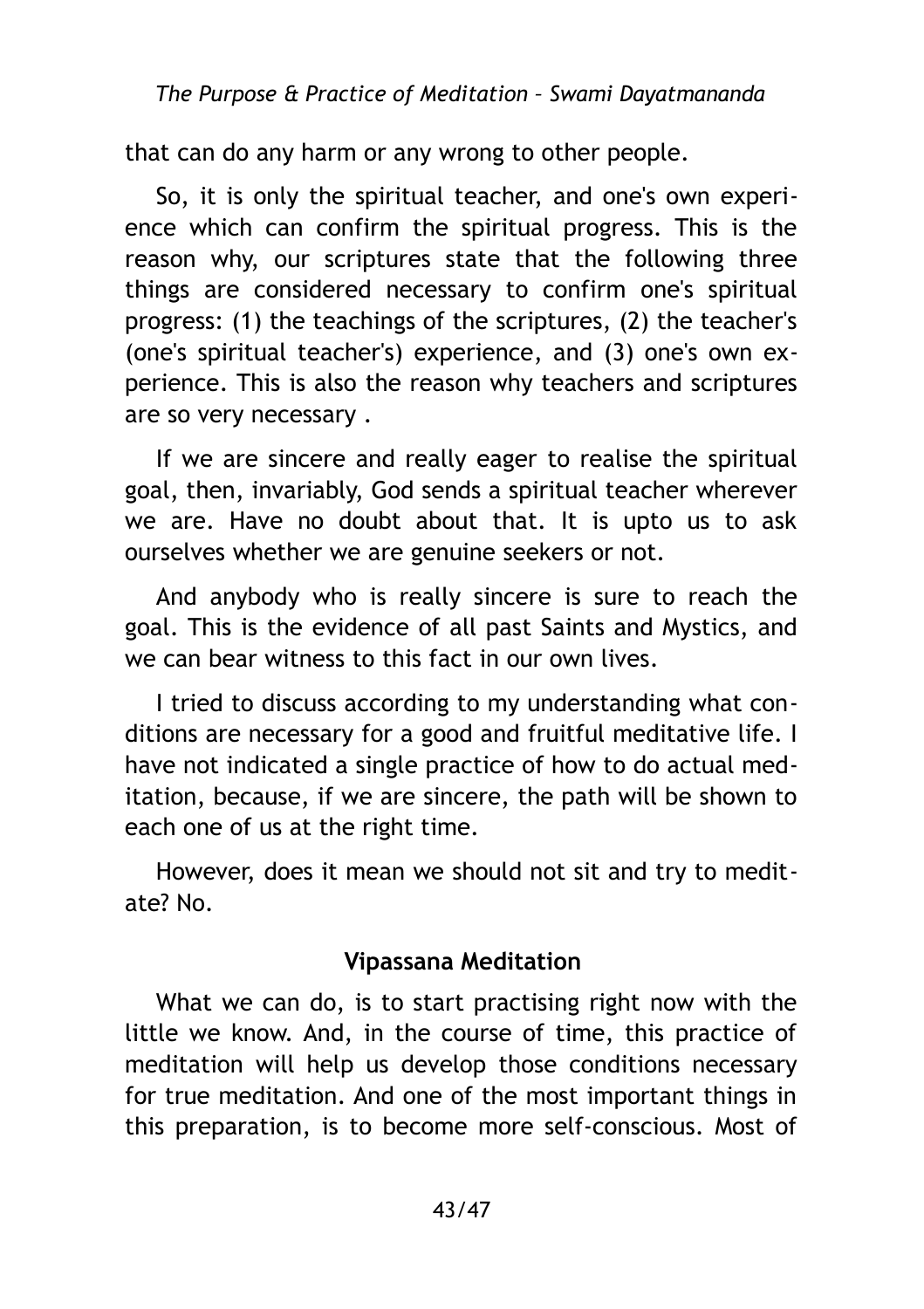the time we do things so unconsciously. We talk unconsciously, we breathe unconsciously, we read unconsciously, we listen unconsciously, we eat unconsciously, it seems 99% of the time our mind is not on what we are doing at any given moment. So, one big way of reversing this process, is to develop the faculty of being AWARE of whatever we are doing.

In this respect, the Buddhistic meditation called VIPAS-SANA is very practical and highly useful to us.

I shall try to tell briefly what it is.

The easiest way to start this process of meditation is, set aside mornings and evenings at least 15 minutes of time. Sit in an undisturbed place, just *relax for a few minutes* without doing anything. And when I say, "without doing anything", I mean without doing anything, and by that I mean keeping first of all the physical body calm, quiet and unmoving. And by that also I mean not to go on looking at our fingers, or scratching etc. All these are expressions of restlessness.

Just go on watching the body, see that it is completely relaxed, calm, quiet, tranquil, unmoving, just for 2 or 3 minutes.

Then, try to *focus the attention on various parts of the body*. Through our mind let us be aware: "Here is my left hand, here is my right hand, here is my right leg, here is my left leg, here is my back, here is my head, etc." Go through every single part of your body with your mind, and try to be aware of it is state. Is it relaxed or is it tensed? How is it? If it is in a state of tension, try to relax it.

This is a very relaxing, restful type of meditation. If you can do it morning and evening for 2 or 3 minutes you will un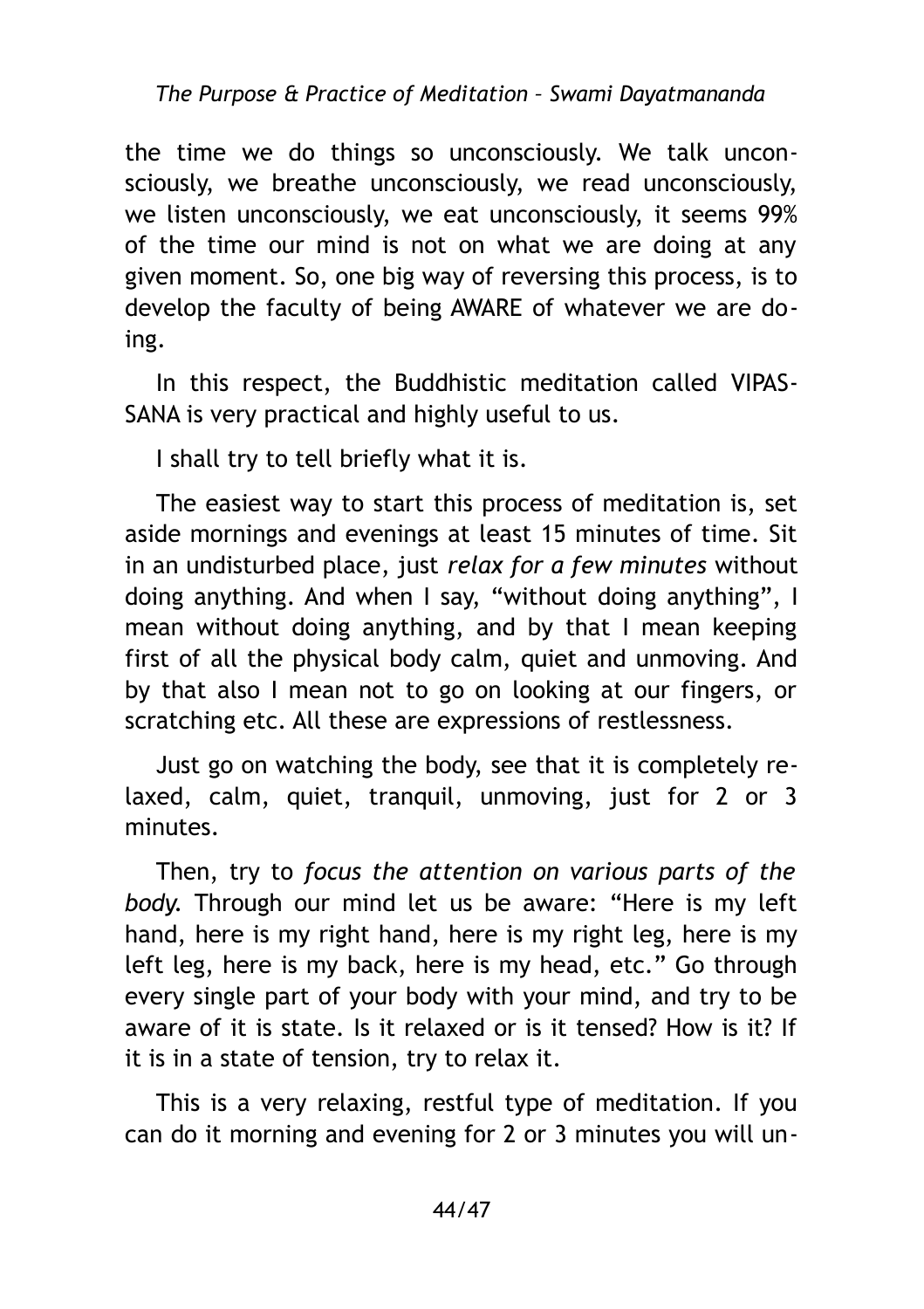derstand how much tension we are creating to the physical body without our knowledge. And, if you succeed in relaxing, a great energy is released both in the body and in the mind.

And I can tell you also how to have a nice sleep. Usually we are accustomed to just lie down on the bed and try to sleep. Most of the time we fall asleep by habit. But there is a way, if you practice, by which you can have a very restful deep sleep.

Lie down on the bed and don't try to listen to any music at that time. Falling asleep while listening to music can be a great obstruction to a real good sleep. If you want to listen to music do it before lying down, in a sitting posture and with full consciousness. So, lie down, and spread out the legs and the hands. Don't go on twisting them like this; you know, some people twist and turn and creating tension. Just release the limbs, feel separate from them and slowly, relax, limb by limb. Just try it, starting from the head, "My head is relaxed, my eyes are relaxed, my back is relaxed, my hands are relaxed, my legs are relaxed". Go through this process four, five, six—as many times as necessary. You will see that at some point of time, you will consciously fall asleep; and the sleep which you then get is a real restful sleep. Of course I do assume that you don't have too many worries in the mind. That is a precondition. So, this is one way of falling asleep nicely; you'll get up rested and fresh, which again helps in your meditation.

Now, coming back to the VIPASSANA meditation. Sit down without doing anything, then, slowly relax all the limbs of the body and, after that, try to observe the breath. Don't control it. Don't prolong it or shorten it, let it flow naturally. And one good test of concentration here would be, try to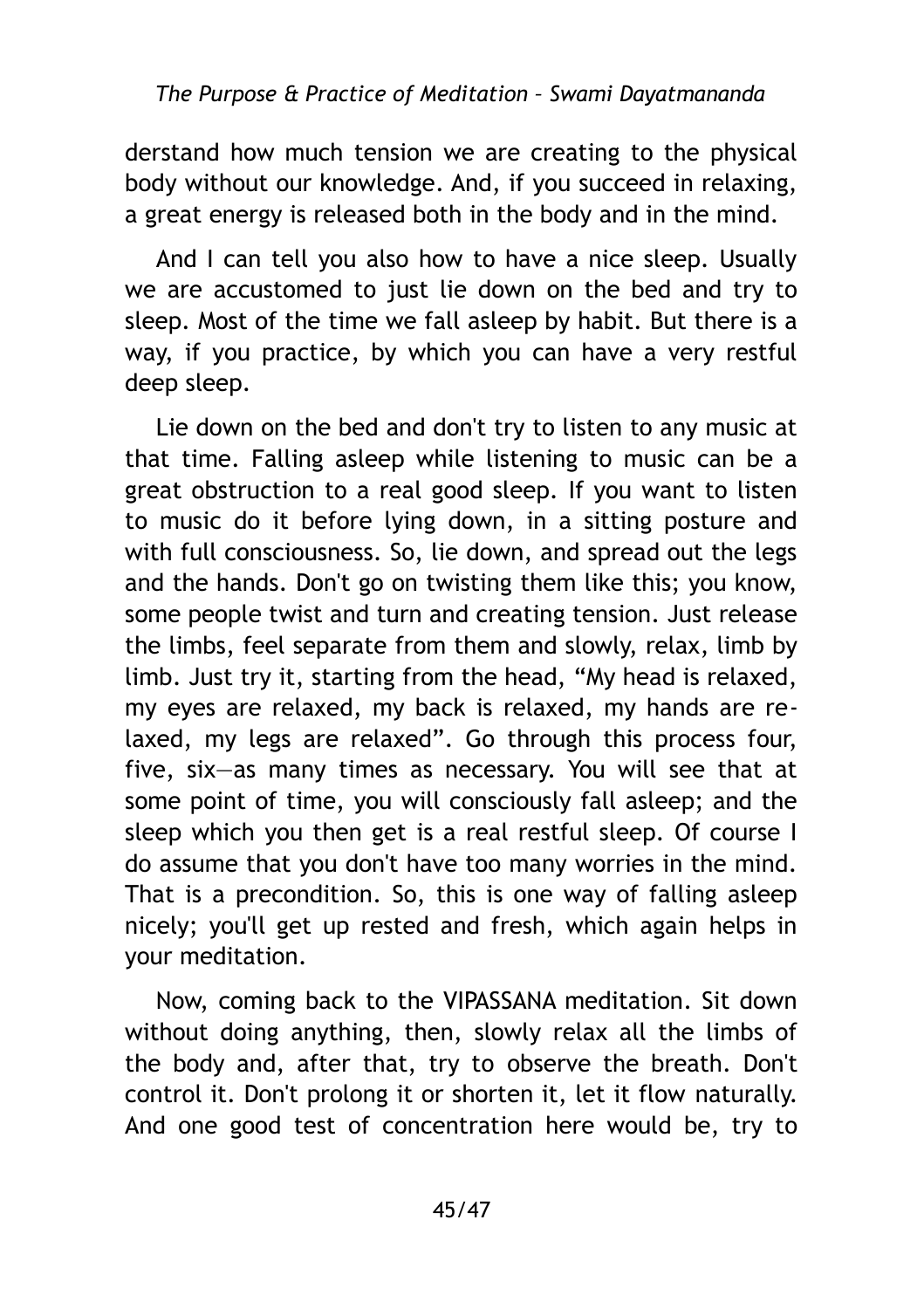count from 1 to 10 at each breath. But see that no other thought comes, only the thought of observing the breath. When you have succeeded in counting from 1 to 10 without any interfering thought, then count up to 20, then make it 30, then make it 40, then make it 50. You don't need to go further than that.

Next, instead of simply observing the breath, try to think it is not the air which is going out and coming in, but it is OM which is going out and OM which is coming in. This is a very good meditational exercise because, the OMkara is one of the most wonderful *mantras* that has ever been discovered by the ancient Rishis (Seers).

If this doesn't appeal to you, you can have another variation on this theme. You can imagine that there is lot of impurity inside the mind and there is lot of purity and the light of God outside. When you are breathing out, think: "My hatred, my anger, my grief, my lust etc., are going out, and I am breathing in peace, devotion, love, strength".

Another variation on this same meditation: if you have been initiated into any *mantra* by any guru, you can link the *mantra* with the breath. You breathe out the *mantra*, you breathe in the *mantra*. This is a wonderful way of attaining calmness, quietness.

Now, this is only the beginning of the VIPASSANA meditation. The idea of Vipassana meditation is to slowly develop awareness of whatever you are doing, to slowly conquer the unconscious habit of doing things. And this also helps to clear the mind from undesirable thoughts. Because, if there is some obsessive thought, by becoming aware of it, it's power is cut into half. When you have, to some extent, become successful in this process, you must direct your attention to the